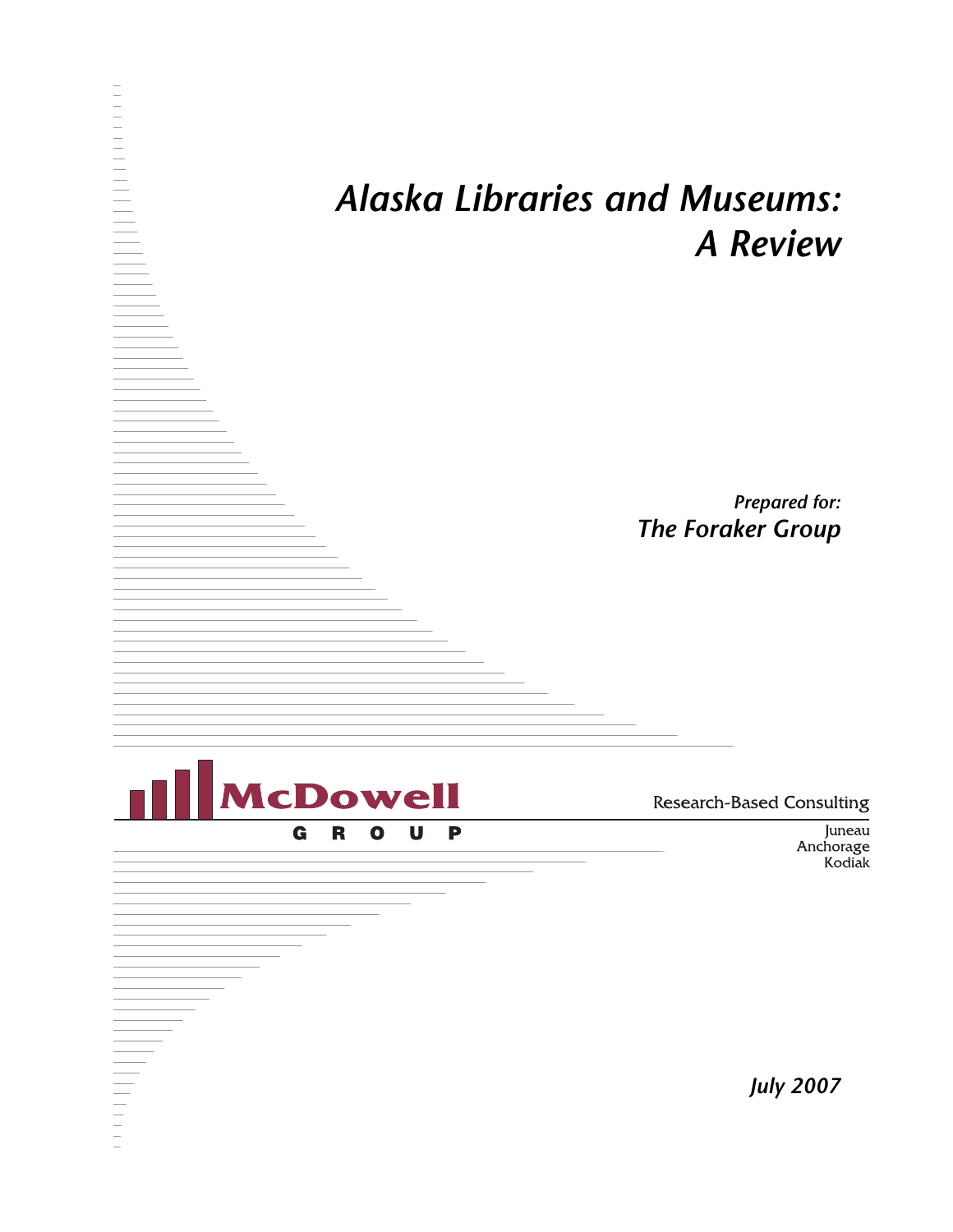## *Alaska Libraries and Museums: A Review*

*Prepared for: The Foraker Group* 

*Prepared by:* 



*Juneau* **•** *Anchorage* **•** *Kodiak* 

*July 2007*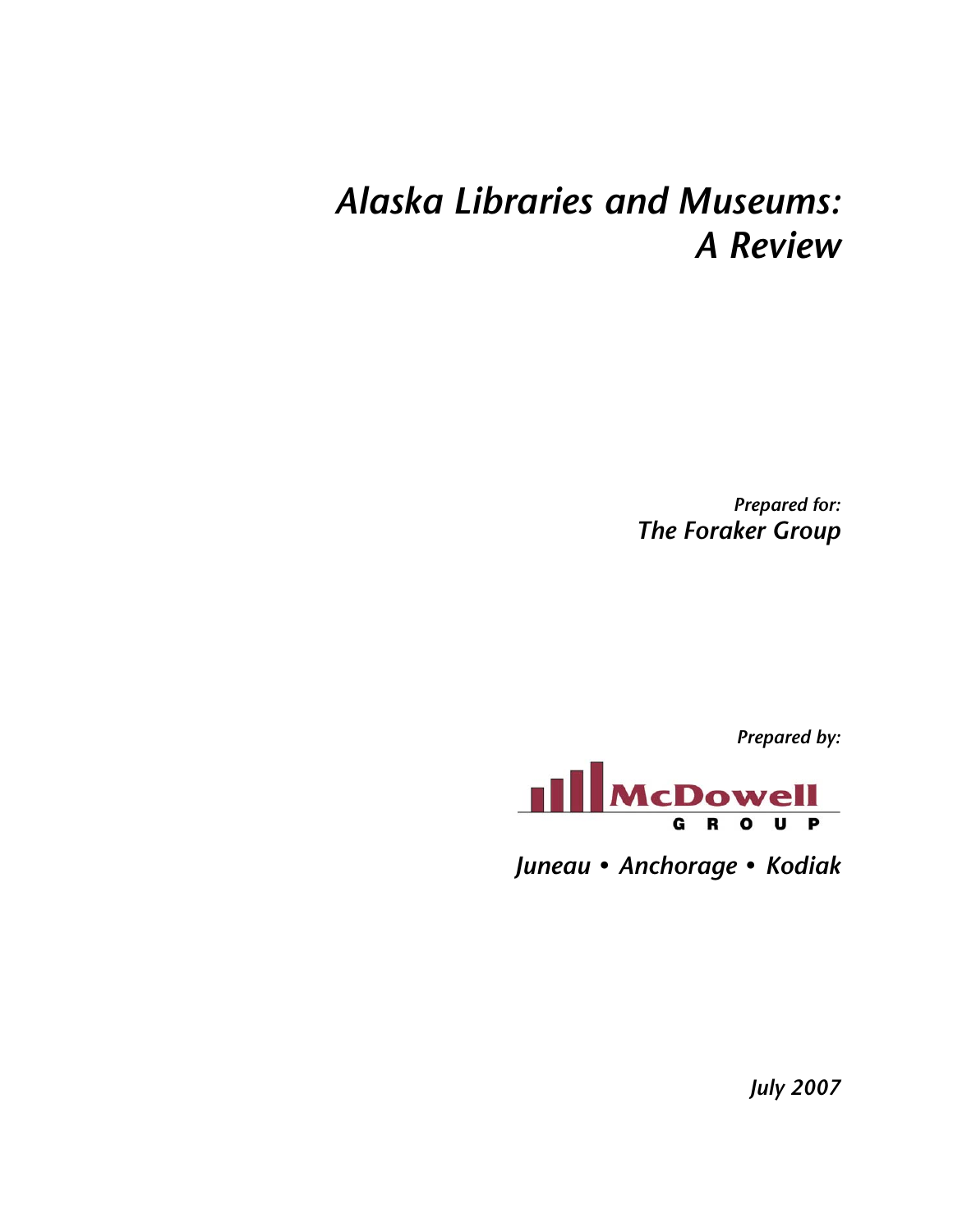## **Table of Contents**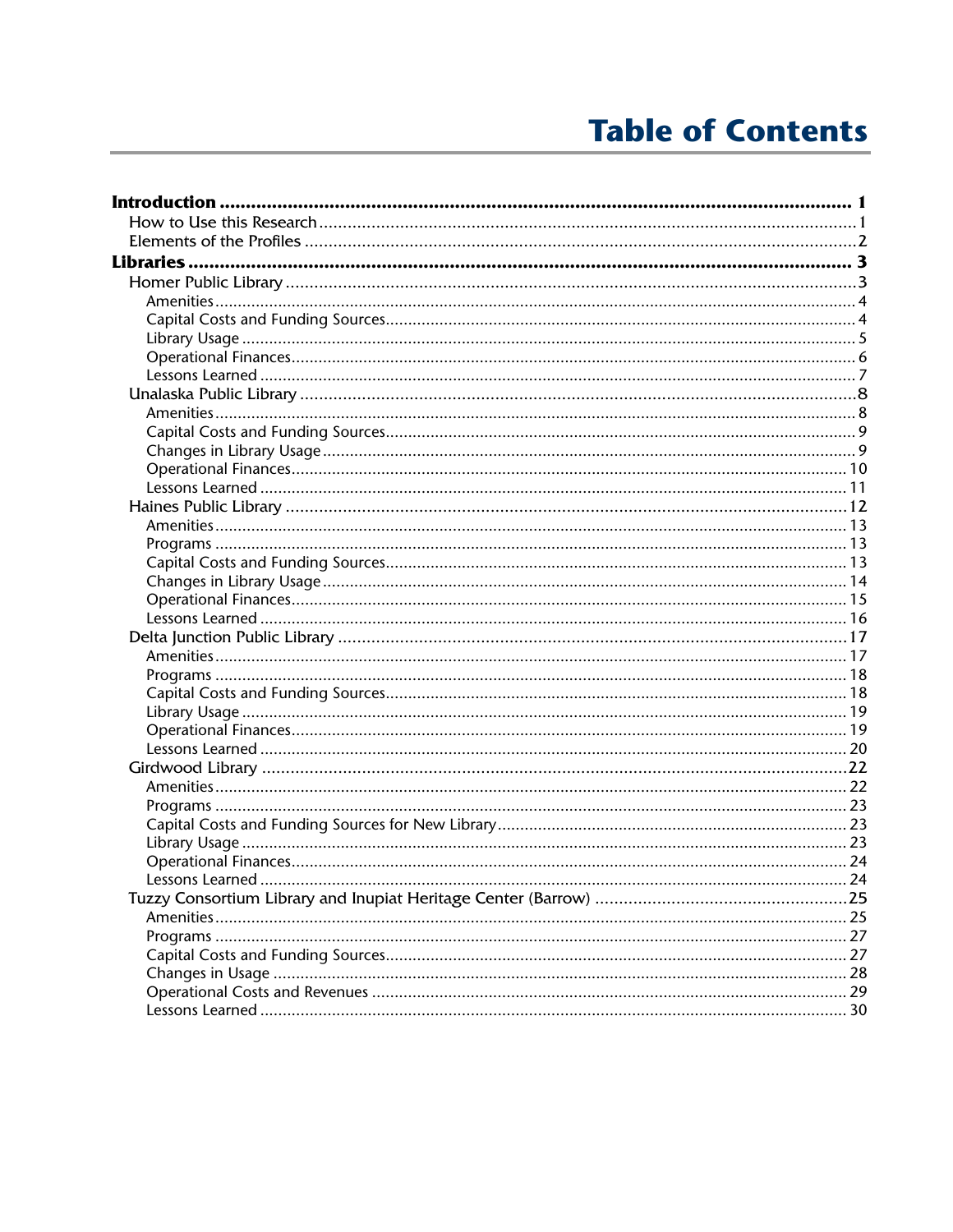| Museums and Cultural Facilities ………………………………………………………………………………… 31 |  |
|--------------------------------------------------------------------|--|
|                                                                    |  |
|                                                                    |  |
|                                                                    |  |
|                                                                    |  |
|                                                                    |  |
|                                                                    |  |
|                                                                    |  |
|                                                                    |  |
|                                                                    |  |
|                                                                    |  |
|                                                                    |  |
|                                                                    |  |
|                                                                    |  |
|                                                                    |  |
|                                                                    |  |
|                                                                    |  |
|                                                                    |  |
|                                                                    |  |
|                                                                    |  |
|                                                                    |  |
|                                                                    |  |
|                                                                    |  |
|                                                                    |  |
|                                                                    |  |
|                                                                    |  |
|                                                                    |  |
|                                                                    |  |
|                                                                    |  |
|                                                                    |  |
|                                                                    |  |
|                                                                    |  |
|                                                                    |  |
|                                                                    |  |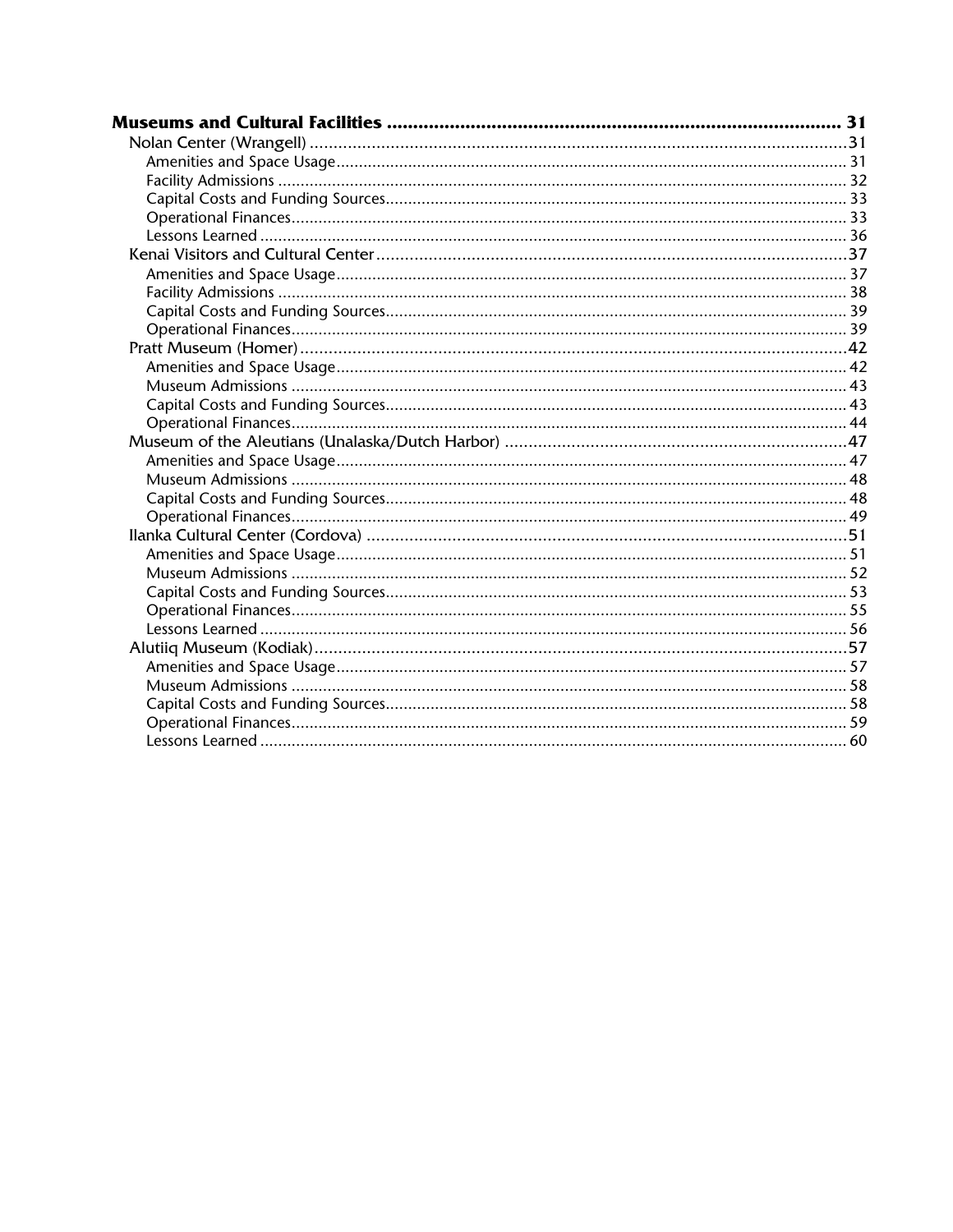## **Introduction**

Numerous communities in Alaska face important infrastructure development projects in the next five to 10 years. In some cases, public buildings that were constructed in the late 1970s and 1980s, or even earlier, are reaching their useful lives after 20, 30 or more years of use. In other cases, cultural or historical assets have been identified that deserve a home, or residents desire a designated space for various community activities. In still others, communities are planning new infrastructure to support economic development. The result is significant activity planning for libraries, museums and other cultural and civic infrastructure in many Alaska communities.

In researching and planning for these kinds of projects, it can be valuable to consider comparable developments elsewhere in the state. Citizen and professional planners can gather important information about scale, costs, fundraising, lessons learned, and ongoing efforts to fund sustainable developments in communities similar to their own. A review of comparable facilities can help frame realistic expectations, and provide a basis for planning that ultimately can lead to a sustainable project.

This research was conducted by the McDowell Group, under contract with the Foraker Group. The Foraker Group's work is focused on strengthening Alaska's non-profit sector and providing support to grow highly competent and effective non-profit organizations. The organization's Pre-Development Program provides planning assistance for capital projects. This report is intended to serve as a reference document that will support the rational and sustainable planning of such projects. The research included interviews with facility directors, architects, and municipal staff as appropriate. Their willing participation is invaluable and greatly appreciated. To supplement interview data, the project team compiled secondary data on community population and visitor volume.

## **How to Use this Research**

The profiles in this document consider library and museum developments in Alaska. Some of these are found within larger cultural or civic edifices. Many of the facilities, particularly libraries, have been developed in the last five years. Other facilities are somewhat older, but have been selected because the information is relevant. The report explores development challenges and choices, ongoing facility operations, or organizational partnerships or synergies. The research team has collected available information on operational budgets, development costs, and key programmatic elements. Information is presented on the user profile for various facilities, the size of the population served by the facilities, and any non-resident user groups that have been identified. Revenue-producing components of these facilities are also identified and discussed.

Communities and organizations considering their own development projects can use the information presented here as a basis for estimates of operational costs, space needs, capital costs, and to learn about the challenges and lessons learned in the course of developing and operating these facilities. The document also can serve as an idea book, identifying solutions and considerations that can be brought into planning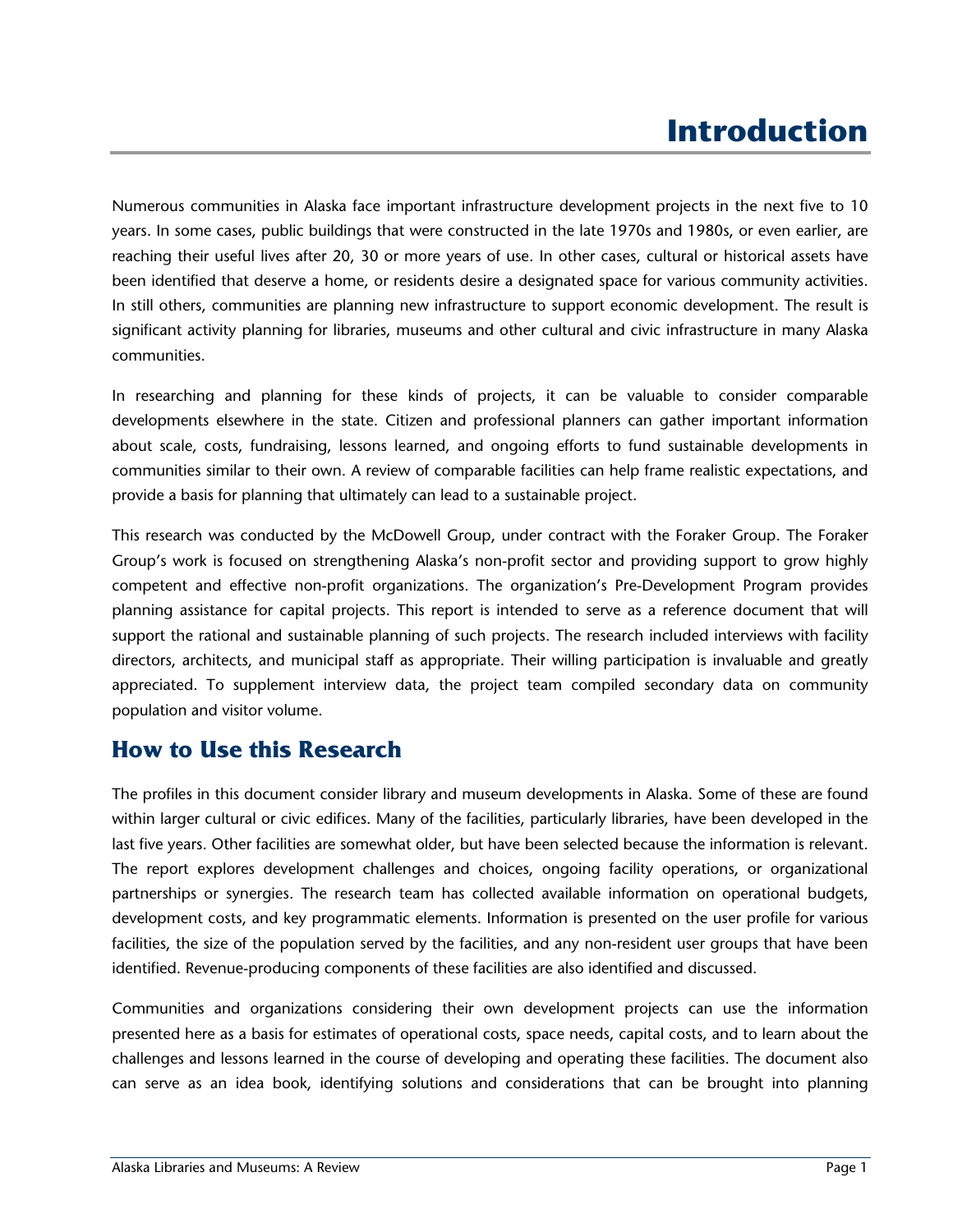processes. It can serve to highlight potential barriers or pitfalls that might not be evident in the planning stages. It is not intended to serve as a substitute for work by professional planners or architects.

It is well understood in Alaska that each community and region faces its own development challenges, and has its own particular assets and resources. The construction costs for a development on the Southcentral road system, for instance, will obviously have less direct comparative value with those in an Interior river community due to differences in transportation costs and climate. Likewise a region with a strong, natural resource-driven tax base may have different financial assets or structure than a community for which the primary economic driver is the tourism industry. Nevertheless, the comparables presented in this report provide a range of data points and information that will help project planners bracket and refine possibilities and realities that are relevant to any similar project.

### **Elements of the Profiles**

The facilities reviewed in this research are managed by numerous municipalities and non-profit organizations. Each has its own standards for tracking statistics, managing budgets, and presenting information about the facilities. Some organizations were able to present multiple years of data; others were able to present just one. Nevertheless, the picture that emerges from this research is comprehensive, and the data presented provides a valuable representation in each case.

Each profile presents most or all of the following information, as it was available:

- Capital costs
- Operational costs and revenues
- Sources for capital funding
- Sources for operational funding
- Facility design and amenities
- Program offerings
- Information on staffing
- Visitor statistics, including data from the 2006 Summer Alaska Visitors Statistics Program (AVSP)
- Lessons learned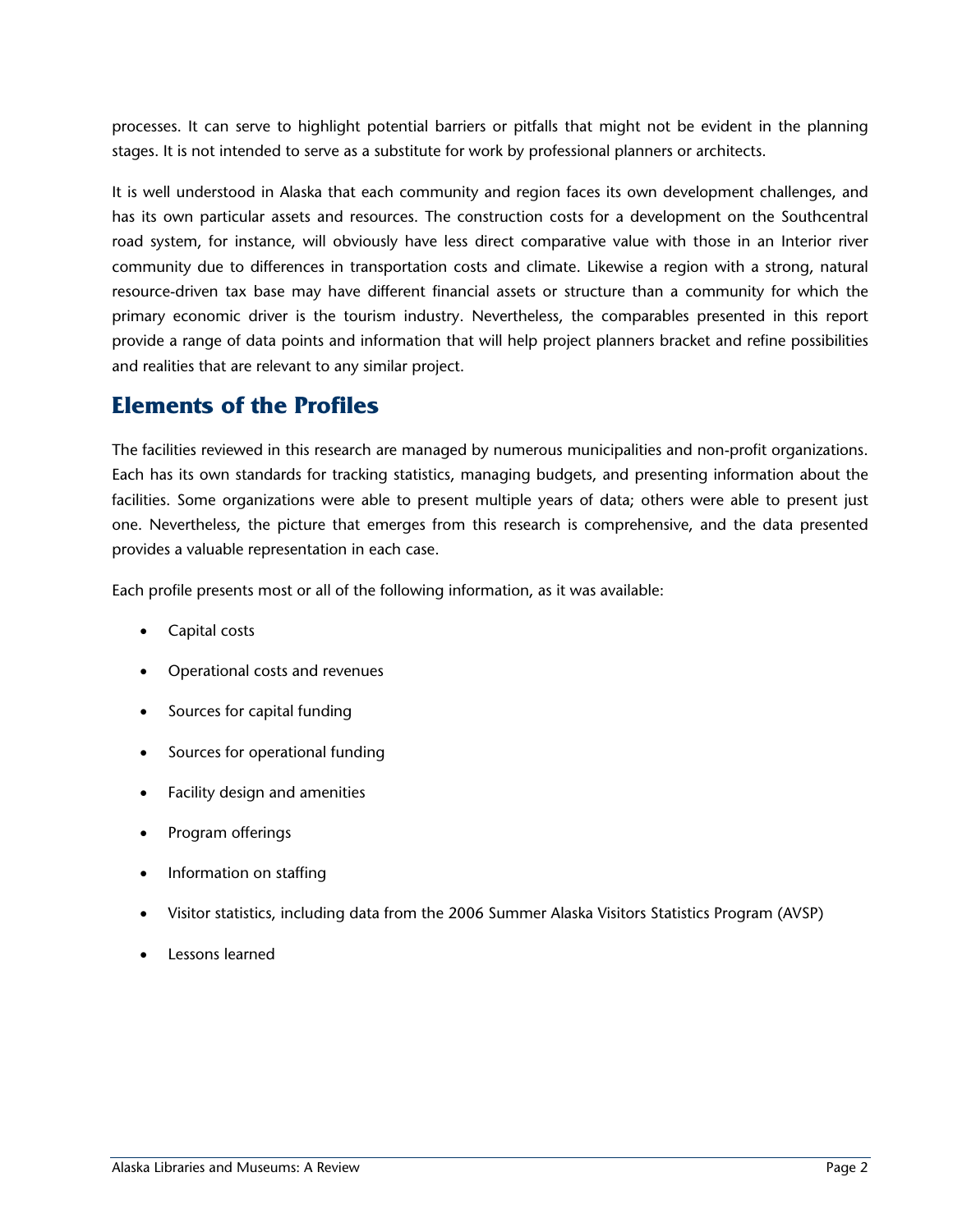### **Homer Public Library**

The Homer Public Library opened in September 2006. Located in Homer's downtown core, the new library is the culmination of many years' planning and fundraising by Friends of the Homer Library, community members and library/municipality staff. The 17,100-square-foot facility cost \$6.1 million to construct, with a total project budget of \$8.8 million. It serves an estimated regional resident population of 12,000 people, in addition to visitors to the Homer area. The Homer Public Library was designed to hold



approximately 35,000 circulating volumes, as well as reference materials and other library resources.

| 2006   |
|--------|
| 17,100 |
| 3,500  |
| 12,000 |
| 1,425  |
| 0.54   |
| \$357  |
| \$515  |
|        |

#### **Homer Public Library at a Glance**

Notes: Part-time staff are assumed to be 20 hours per week. Population is based on library director's estimates for area of service.

#### **Comparison for New and Old Libraries**

|                                   | <b>New Library</b> | Old Library  |
|-----------------------------------|--------------------|--------------|
| Square footage                    | 17,100 sq ft       | 3,500 sq ft* |
| Staff per 1,000 sq ft             | 0.38               | 1.00         |
| Staffing costs                    | \$446,317          | \$296,393    |
| Staffing costs per sq ft          | \$26               | \$84         |
| Total operational costs           | \$755,688          | \$362,720    |
| Total operational costs per sq ft | \$45               | \$103        |

\*Square footage for old library is best approximation.

Note: Cost information is FY2007 budget for new library, FY2005 actual for old library. Part-time staff are assumed to be 20 hours per week.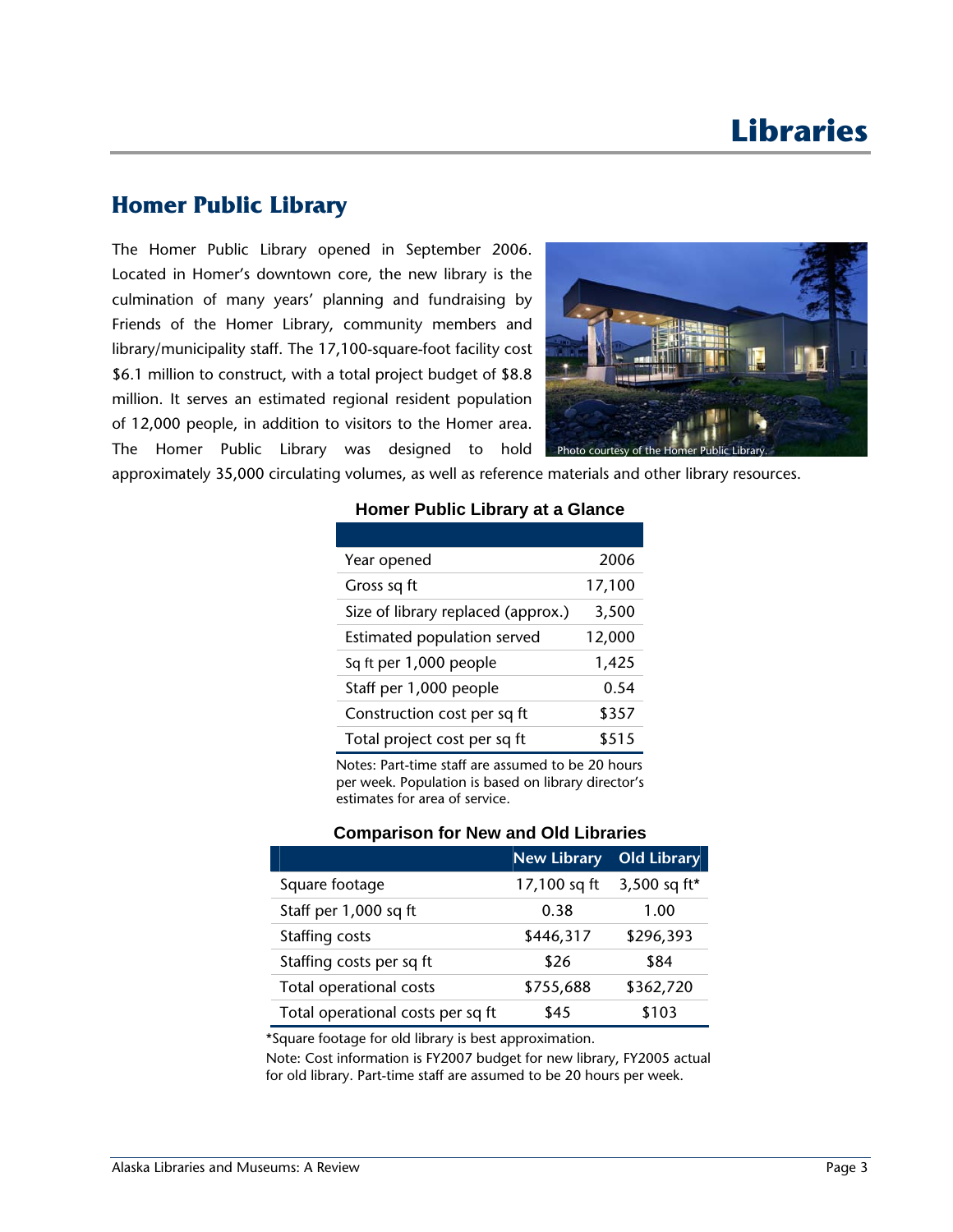#### **Amenities**

In addition to books, magazines and other print and archival works, the Homer Public Library offers several special amenities to users. The library has a designated children's room, separated from the main library by a glass wall that provides noise buffering. The library offers a variety of study carrel and workspaces of varying sizes and degrees of privacy. It also has two main reading areas with comfortable seating, plus an additional area designed for (and by) teen readers. One main reading area is situated around a fireplace that is operational during cooler months.

The Homer Public Library has four small enclosed group meeting rooms available for study groups or other small gatherings. There is a larger meeting space intended for community or group meetings or larger library events such as film screenings. This meeting space is suitable for meetings of sixteen individuals around a meeting table, plus additional seating around the perimeter, or can be configured without seating or tables to accommodate a larger group of people for a film or similar event.

Other amenities include approximately 30 computers for internet, library catalog, and other research and use. The structure includes staff work space, entrance and lobby areas, circulation and reference areas, microform and copy areas, restrooms, and others.

|                                          | Sq Ft  |
|------------------------------------------|--------|
| Gross sq ft                              | 17,110 |
| Assignable area                          | 14,445 |
| Books, periodicals, media, reference     | 4,865  |
| Small meeting rooms (4)                  | 640    |
| Large meeting room                       | 345    |
| Staff work area                          | 1,905  |
| Reading areas                            | 2,185  |
| Entrance and lobby                       | 985    |
| <b>Building services</b>                 | 2,005  |
| Circulation, reserve, inter-library loan | 375    |

#### **Square Footage of Facility Spaces**

The Homer Public Library participated in the 1 Percent for Art program. In total, 12 artists were selected to provide works from 45 artists who submitted proposals.

#### **Capital Costs and Funding Sources**

The total project budget for the Homer Public Library was \$8.8 million, of which \$6.1 million was the cost of construction. Additional expenditures included architectural design services and Leadership in Energy and Environmental Design (LEED) certification (\$569,000), construction management (\$315,000), capital campaign expenses (\$122,000), furniture, art work, and other such items. ECIHyer, an Anchorage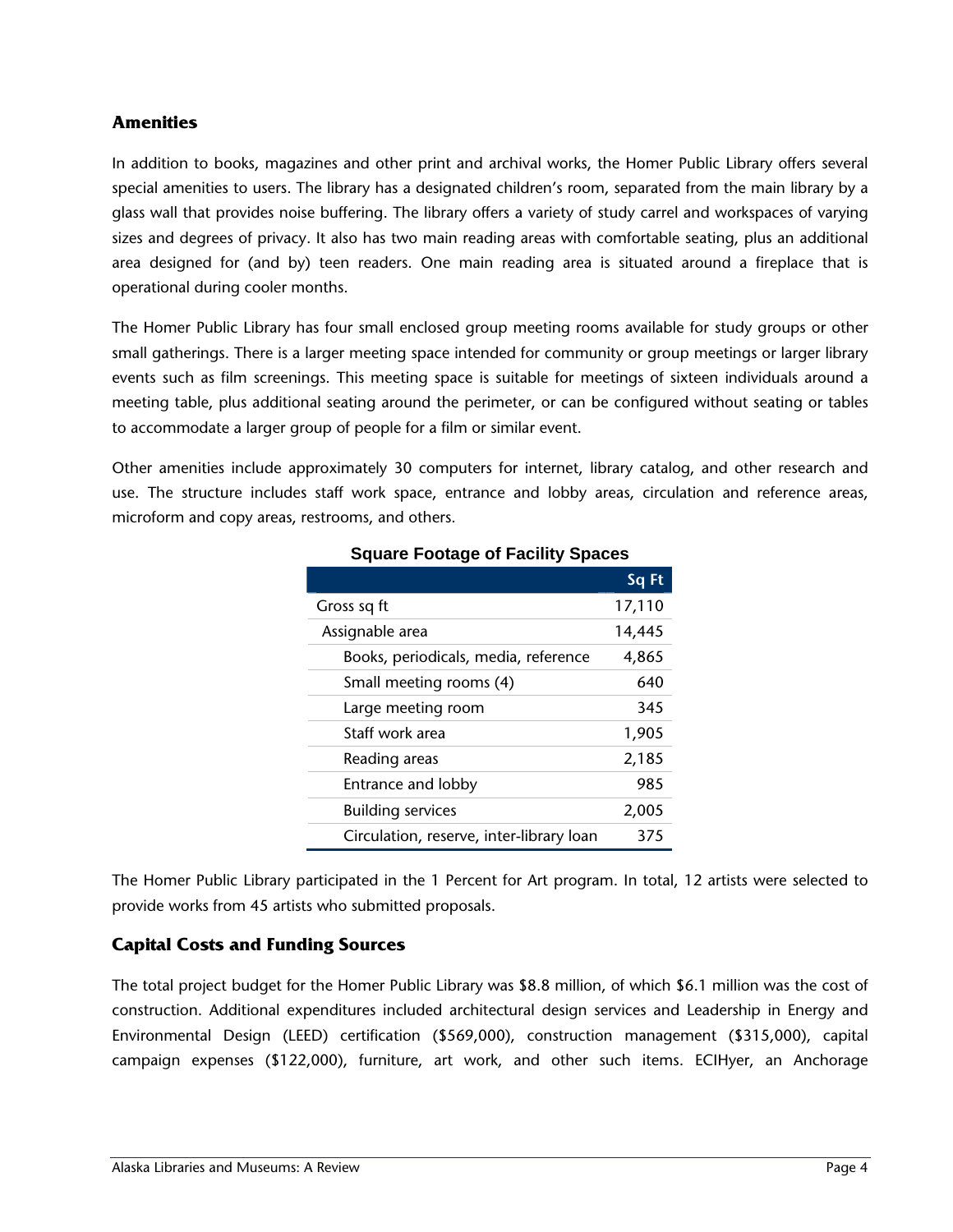architectural firm, provided the design services; construction and contracting was done by a local Homer company.

Funding for the Homer Public Library came from diverse sources. Fundraising was led by the Friends of the Library, and eventually included a paid manager for the capital campaign. Funders ranged from private foundations to the US Economic Development Administration (EDA) which provided grant funding to support the library's role as a center for entrepreneurship. The cities of Homer and Kachemak both provided cash and grant matches. Leadership donations, a community fund drive, and fundraising events also supported the project, including contributions by businesses. The existing library facility and land were sold and those proceeds went to the project. Finally, USDA Rural Development provided a 30-year loan to the project.

| <b>Funding Source</b>                  | <b>Contribution</b> |
|----------------------------------------|---------------------|
| <b>Total Project</b>                   | \$9,657,000         |
| Government grants                      | 3,813,000           |
| USDA Rural Development 30-yr loan      | 2,200,000           |
| Foundation grants                      | 1,336,000           |
| Value of old library/land (from sale)  | 575,000             |
| Value of new land (from City of Homer) | 960,000             |
| Community fund drive                   | 269,000             |
| Leadership donations                   | 194,000             |
| Capital campaign expenses              | 122,000             |
| Business/corporations                  | 105,000             |
| <b>Fundraiser events</b>               | 82,000              |

#### **Capital Funding Breakdown**

Note: Funds raised exceeded necessary project budget. Totals are as of June 15, 2005.

Among the foundations provided support to the project were the Homer Foundation (\$50,000), the Kresge Green Building Foundation (\$75,000 in funding was available because the building met LEED certification standards), the Rasmuson Foundation (\$1.2 million), the James Family Foundation (\$5,000) and the Skaggs Foundation (\$6,000).

Fundraising for the new library had been ongoing by the Friends of the Library since the mid-1980s. However, an official capital campaign was kicked off in May 2002. Ground was broken for the facility three years later.

#### **Library Usage**

During the 18 months prior to the opening of the new facility, an average of 67 new library cards were issued per month. Following the opening of the new library, those numbers increased notably. In the first months following the September 2006 opening of the library, new card issues increased more than threefold, to 210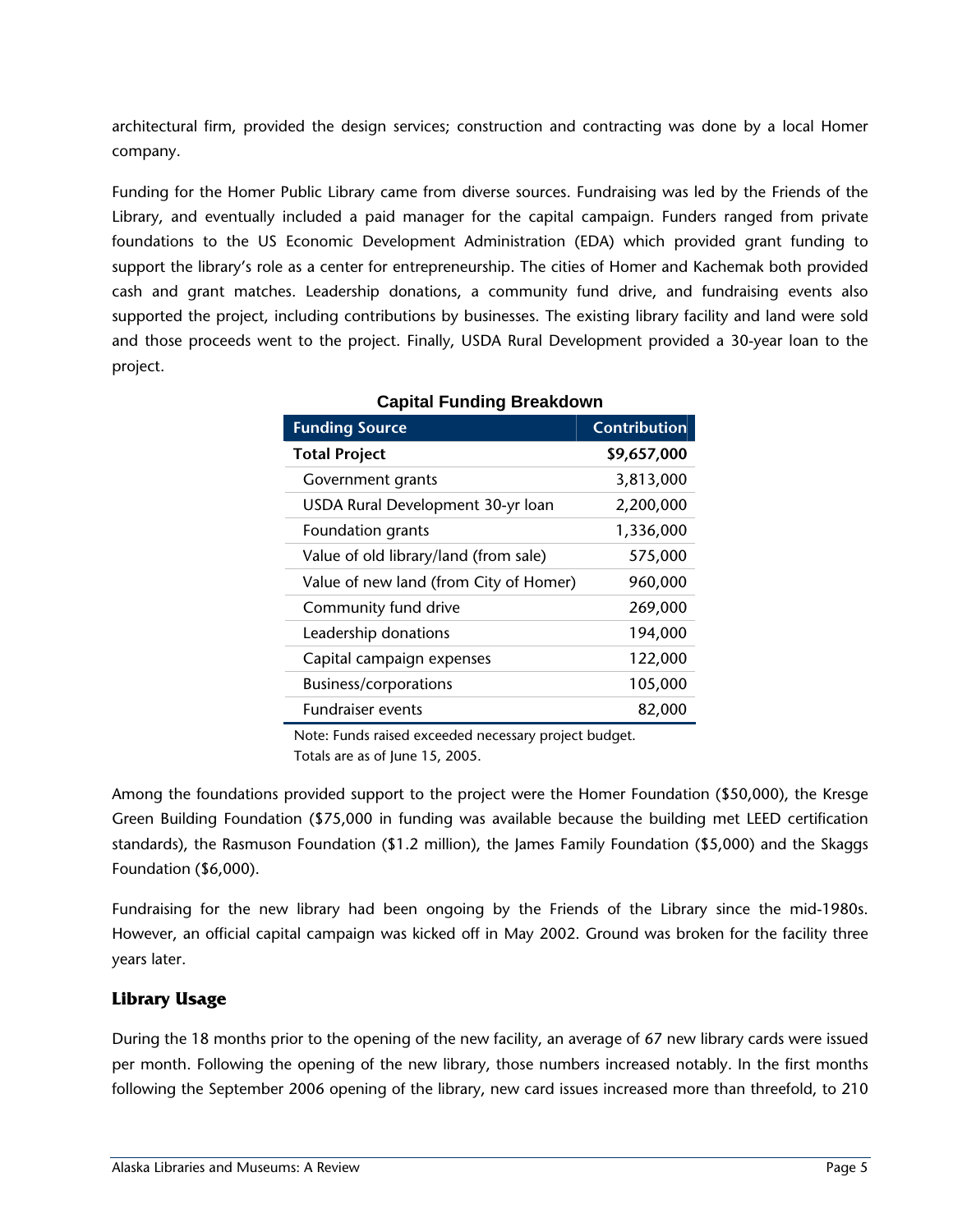and 235 in September and October, respectively. Demand for new cards fell off slightly toward the end of 2006, to 126 and 132 individuals. In the first four months of 2007, new cardholders averaged 112 people per month. While the increase in new cardholders is likely due in part to buzz around the new facility, it is anticipated that some of the increase in the rate of issuance will be sustained. The director of the Homer Public Library noted that there was anecdotal evidence that some people had stopped using the former library because it was inadequate for their needs.

Circulation is also up in the months since the new library opened. Monthly average circulation went from 7,500 items in 2005 and 7,700 in the first eight months of 2006 to 8,500 per month average from October 2006 through April 2007.

Attendance also rose, from a monthly average of 7,400 in 2005 to 11,000 in the first four months of 2007. With visitation highest in summer months, final monthly averages for 2007 are anticipated to be even higher.

#### **Homer Visitor Statistics**

Homer's location at the "end of the road" on the Kenai Peninsula makes it a tourism hotspot, with tourists accessing it by road in large numbers. The Alaska Visitor Statistics Program (AVSP) report shows that 153,000 visitors traveled to Homer during the 2006 summer season.<sup>1</sup> These numbers include out-of-state travelers only, and exclude significant numbers of Alaskans who travel to the community.

(Because several projects included in the Foraker Group pre-development program are considering multipleuse facilities that include libraries and museums, this report notes several additional statistics about visitors' behavior.) Of the visitors sampled in the AVSP project, 18 percent went to a museum while in Homer. The average stay in Homer was 3.3 nights.

#### **Operational Finances**

The Homer Public Library is operated by the City of Homer. The budget for library operations has roughly doubled since the new facility opened. For example, in fiscal years 2004 and 2005, the non-personnel budget was approximately \$66,000. In 2007, the first full year of operation, the adopted budget for operations is \$134,300. Likewise, the budget for personnel increased from \$296,400 in FY2005 to \$446,300 in FY2007.

The largest increases in the budget are due to the addition of staff members. Following the opening of the new library, staff increased from 3 full-time and 3 part-time positions to 5 full-time and 3 part-time positions. (The new library facility has proved a boon for volunteerism, as well. The volunteer corps increased from one individual to more than 20 individuals following the opening of the new library.)

Other significant increases were in utilities, property insurance, and rent and leases. Additionally, the city pays debt service on the USDA loan. The following table presents a selection of the significant cost increases.

 $\overline{a}$ 

<sup>1</sup> Alaska Visitor Statistics Program V, McDowell Group, 2007.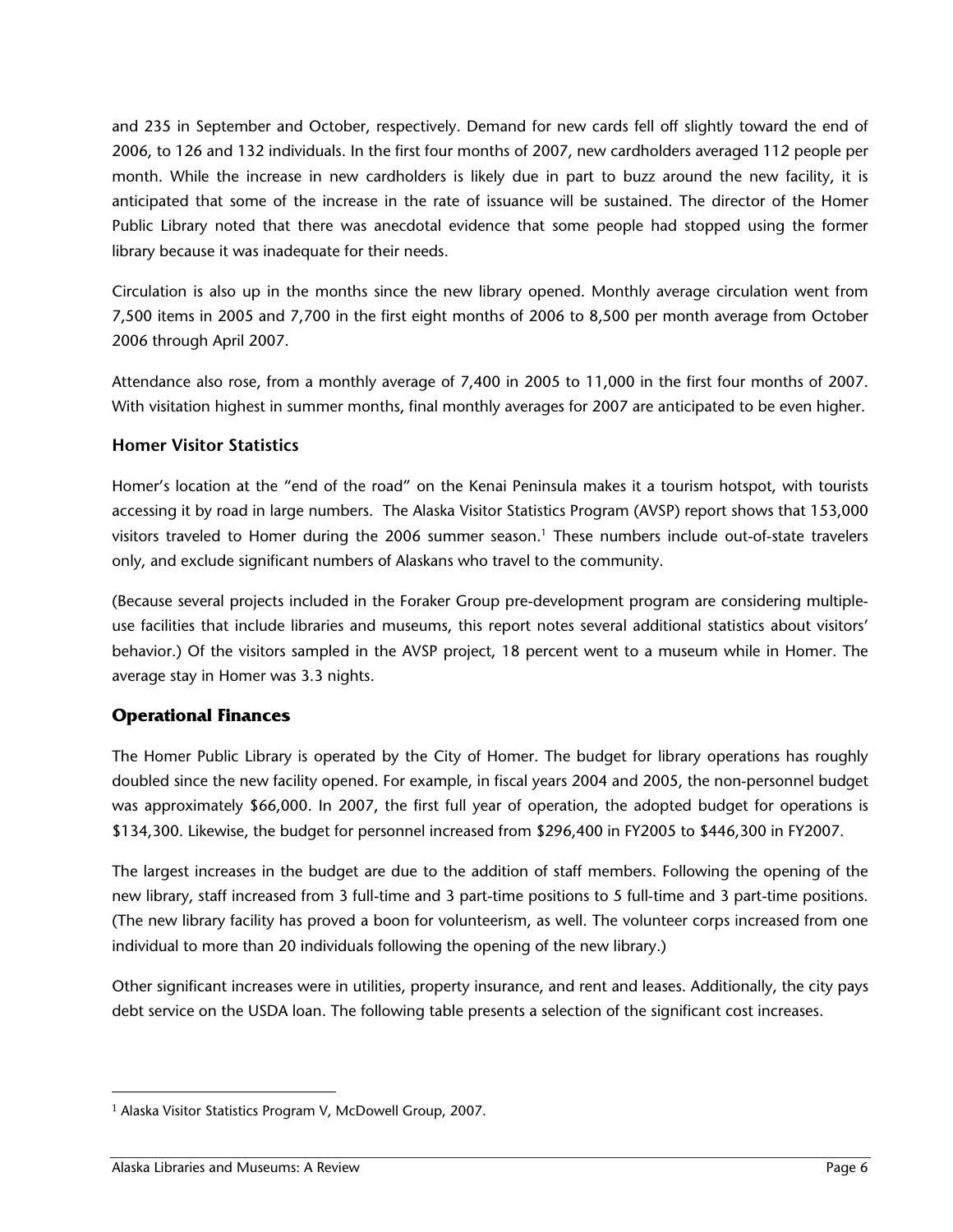| <b>Expense</b>        | <b>FY2005</b><br>(actual) | <b>FY2007</b><br>(budgeted) |
|-----------------------|---------------------------|-----------------------------|
| Total                 | \$362,720                 | \$755,688                   |
| Salaries and benefits | 296,393                   | 446,317                     |
| <b>Utilities</b>      |                           |                             |
| Fuel/Lube             | 1,286                     | 27,500                      |
| Electricity           | 4,707                     | 11,500                      |
| Water                 | 713                       | 1,500                       |
| Sewer                 | 907                       | 2,000                       |
| Insurance             |                           |                             |
| Property              | 2,772                     | 9,671                       |
| Liability             | 3,809                     | 5,517                       |
| Library materials     |                           |                             |
| <b>Books</b>          | 11,093                    | 13,750                      |
| Periodicals           | 4,948                     | 6,070                       |
| Debt Service          | 125,157                   | 159,999                     |

#### **Selected Operating Expenses, FY2005 and FY 2007**

To meet the difference between the old operating budget and the new operating budget, as well as other municipal obligations, the residents of the City of Homer passed a 1 percent sales tax increase.

#### **Lessons Learned**

After opening the library, library staff recognized that use of the facility had increased significantly. The library director sought funding from the city council for an additional staff person—from one additional person to two—beyond the increase that had been initially planned. While the statistics for usage warranted the additional staff person, this was an unforeseen cost.

The paid capital campaign manager was also an asset to the process. She was able to focus her energies on fundraising, decreasing additional burden that may otherwise have fallen to the library director.

In reviewing the development process, the library director notes that it was very valuable for her to attend all the planning meetings related to new facility. She notes that the number of meetings exceeded 250, but that the knowledge she gained was invaluable. For example, she said as a result she knows how to read construction specification books and drawings to identify what is normal or aberrant in the building's functioning; and which contractors are responsible for working out any issues. She said the obligation it was time-consuming and at times exhausting, but that she can clearly see the benefit of her effort.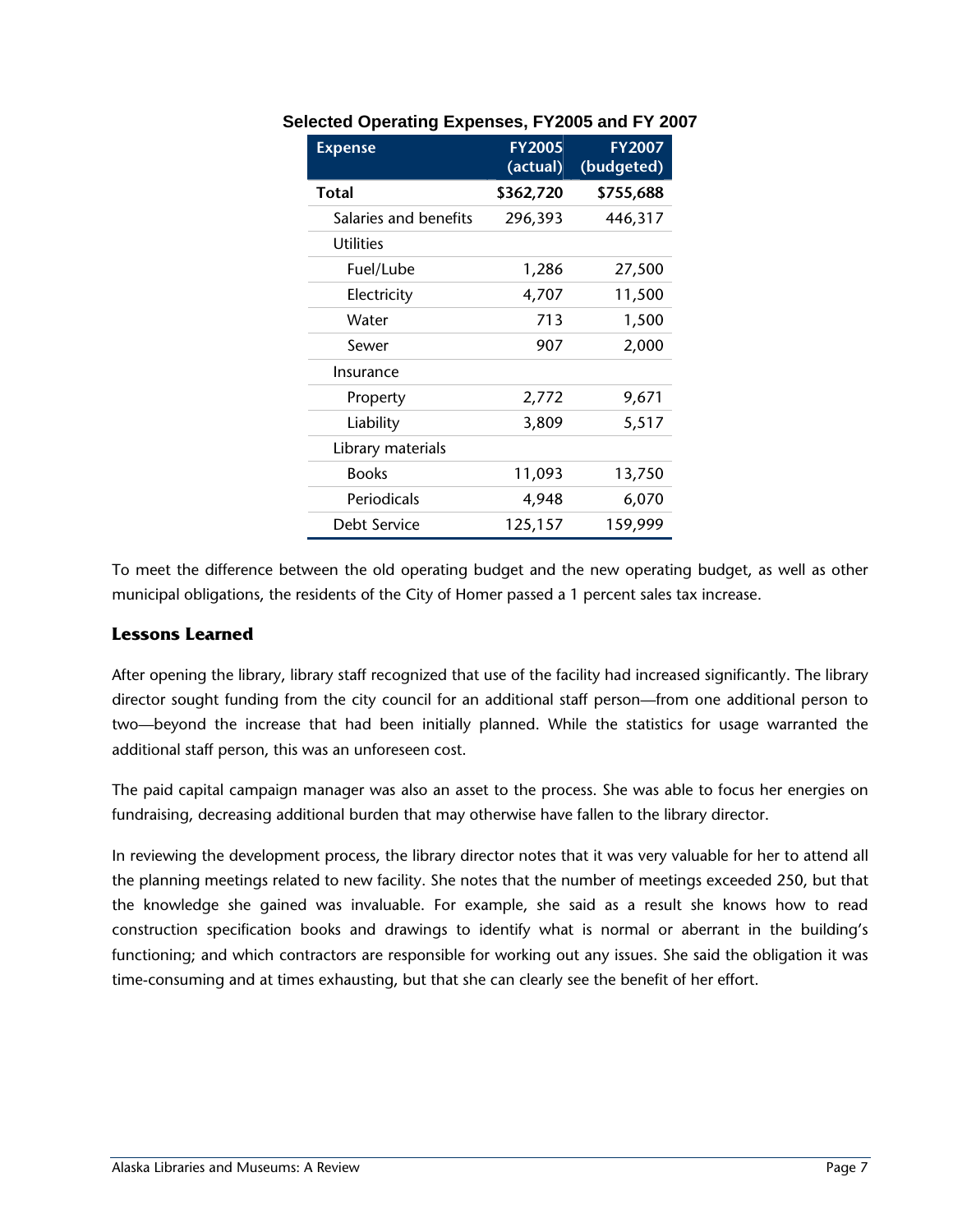## **Unalaska Public Library**

Opened in 1999, the 9,200 square-foot Unalaska Public Library serves a community of 4,300 local residents and 2,000 to 6,000 factory and fisheries workers, depending on the time of year. The building was designed to serve an average population of 15,000 people. The library was constructed entirely with city funds, without the issuance of bonds, and had a total project budget of \$3.7 million.



| Year opened                  | 1999  |
|------------------------------|-------|
| Estimated sq ft              | 9,200 |
| Estimated population served  | 8,300 |
| Sq ft per 1,000 people       | 1,108 |
| Staff per 1,000 people       | 0.54  |
| Total project cost per sq ft | \$402 |

#### **Unalaska Public Library at a Glance**

Notes: Part-time staff are assumed to be 20 hours per week. The service population is based on library director estimates and fluctuates seasonally between roughly 6,300 and 10,300.

#### **Amenities**

The Unalaska Public Library offers a variety of amenities to its users. These include 52 reader seats, 24 public



access computers, and two meeting rooms (one that accommodates 20 people and the other, 45 people). The floor plan includes a separate space for Alaskana and Aleutian history collections, and an enclosed children's room to control noise levels. Additional space is dedicated for a Friends of the Library store, a small office space for the Friends group, and two staff rooms (one workspace and one used for storage).

The library currently holds 24,000 circulating volumes, and was built to hold 40,000 volumes. Additionally, the original building was designed with the possibility of a future expansion in mind. The power and communications grid, which is located beneath the floor and contains power, telephone, and computer cords, continues up to the edge of one exterior wall, allowing the grid to be easily extended into future facility additions.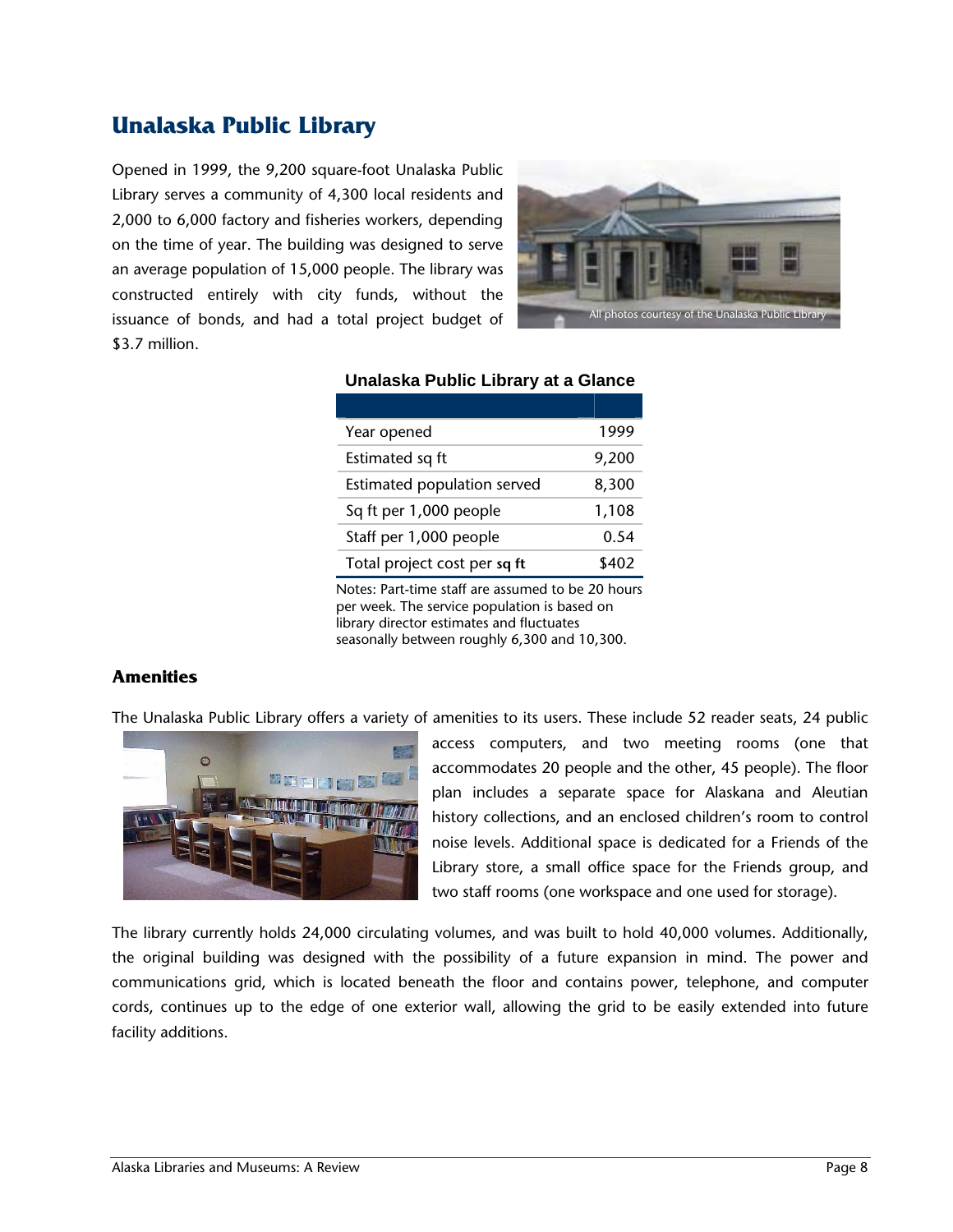|                                      | Sq Ft |
|--------------------------------------|-------|
| <b>Total facility</b>                | 9,200 |
| Library space                        | 8,250 |
| Circulation area                     | 300   |
| Books, periodicals, media, reference | 6,050 |
| Meeting rooms                        | 1,000 |
| Children's area                      | 600   |
| Computer room (adults)               | 300   |
| Staff offices and workspaces         | 300   |
| Restrooms and utility areas          | 650   |

#### **Facility Programming**

#### **Capital Costs and Funding Sources**

The City of Unalaska was the sole capital project funding source for the Unalaska Public Library. Without an issuance of city bonds, \$3.7 million was allocated to the construction of the facility and the purchasing of all necessary equipment and furnishings. The City of Unalaska is in a unique fiscal situation because of resource landing taxes levied on the large volumes of Bering Sea fisheries products landed in Unalaska/Dutch Harbor.

#### **Changes in Library Usage**

The new library facility in Unalaska allowed for a large increase in circulation items. In 1999, the first year in the new facility, the number of items in circulation doubled from 33,826 to 67,887. In recent years, this number has continued to increase and in 2006, the Unalaska Public Library had 107,079 items in circulation. Library visits have also increased since the opening of the new facility in 1999. The number of registered borrowers in 2006 was 9,629.

| Year                        | <b>Circulation</b> | <b>Library</b><br><b>Visits</b> |  |
|-----------------------------|--------------------|---------------------------------|--|
| 1998                        | 33,826             | 26,839                          |  |
| 1999                        | 67,887             | 36,946                          |  |
| 2000                        | 71,542             | 38,635                          |  |
| 2001                        | 68,781             | 50,231                          |  |
| 2002                        | 70,083             | 52,967                          |  |
| 2003                        | 86,404             | 72,167                          |  |
| 2004                        | 73,546             | 86,097                          |  |
| 2005                        | 96,632             | 94,237                          |  |
| 2006                        | 107,079            | 81,008                          |  |
| Percent change<br>1998-2006 | 217%               | 202%                            |  |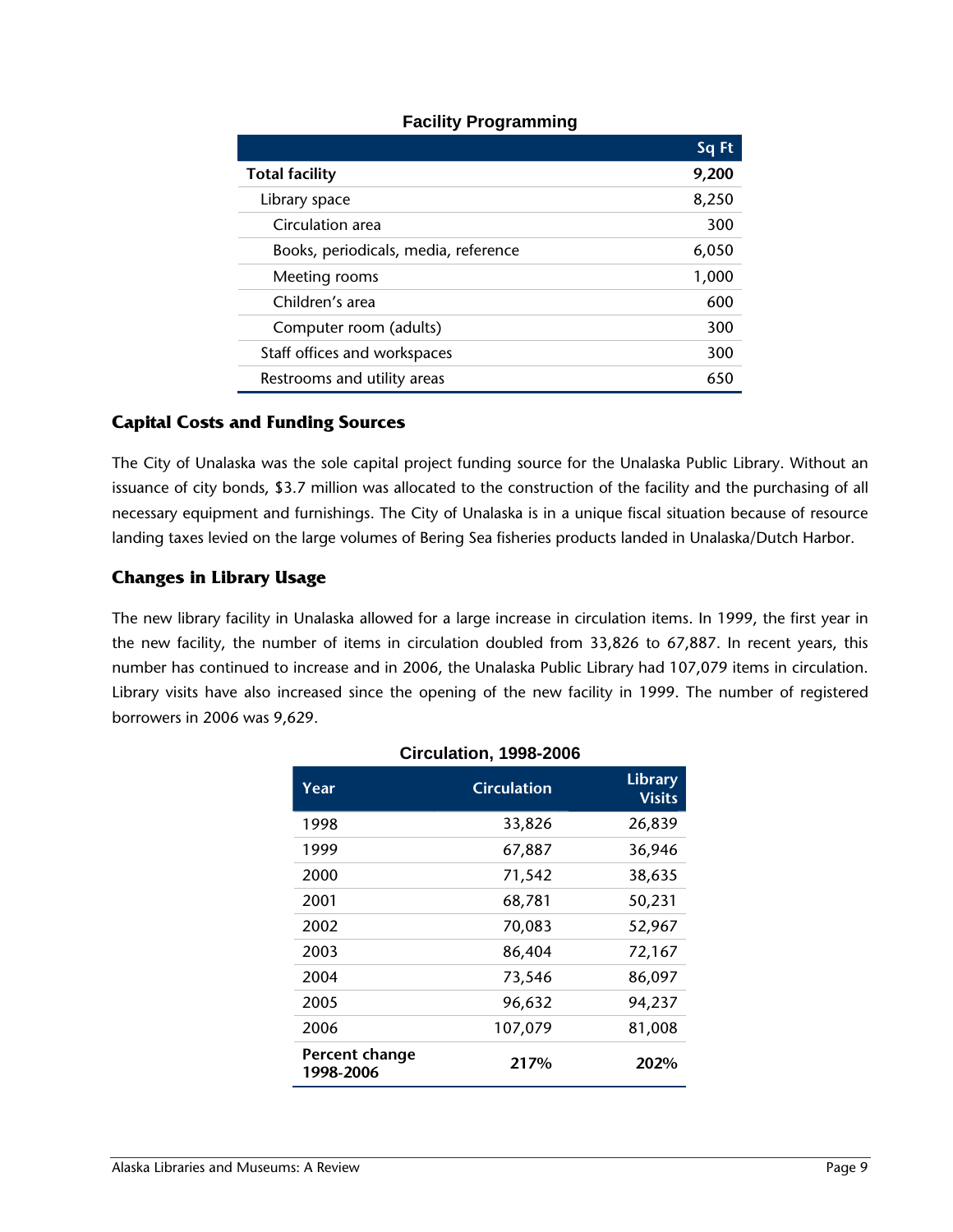#### **Operational Finances**

The Unalaska Public Library is open seven days per week (nine hours on weekdays and six hours on weekends) and has one full-time librarian, three full-time administrative assistants, and one part-time assistant. A slight increase in the operating budget between 1998 and 1999 is attributed to an additional fulltime administrative assistant position that was created when the new facility opened in 1999. Despite the increase in building size, most non-personnel operational costs remained fairly consistent from the old library space to the new space.

| <b>Expense</b>                             | 1998      | 1999           | 2004        | 2005      | 2006      |
|--------------------------------------------|-----------|----------------|-------------|-----------|-----------|
| <b>Total Budget</b>                        | \$202,200 | \$243,600      | \$484,560   | \$497,100 | \$523,500 |
| Personnel                                  |           | -              | 319,600     | 336,000   | 342,500   |
| <b>Utilities</b>                           |           |                |             |           |           |
| Heating oil                                |           |                | 6,600       | 9,000     | 12,100    |
| Electricity                                |           | $\overline{a}$ | 26,200      | 29,300    | 25,800    |
| Other                                      | ۰         |                | $\mathbf 0$ | 200       | 2,300     |
| Telephone, internet<br>and postal services |           |                | 27,700      | 26,200    | 25,900    |
| Maintenance and<br>repairs                 |           |                | 33,600      | 33,900    | 30,700    |
| Books and periodicals                      |           | -              | 43,000      | 34,900    | 61,600    |
| Supplies                                   |           |                | 25,500      | 22,900    | 16,400    |
| Other                                      |           |                | 2,400       | 4,600     | 6,100     |

**Selected Operating Expenses, FY1998, FY1999, FY2004-FY2006** 

The major operational funding sources include city taxes, which provide 94 percent of annual funding, an annual \$15,000 Universal Service Fund Telecommunications grant, and the standard \$6,200 Alaska State Grant in Aid, which all Alaska public libraries receive yearly. The Friends of the Library store/office generates

roughly \$10,000 per year in income (monetary gifts, long-term memorial funds, and sales) and volunteer services, depending on the needs of the library. Additionally, the library makes available two meeting rooms for various functions and events. Non-profit organizations can reserve the rooms free of charge and other businesses or groups can rent them for \$15 per hour. On average, the meeting rooms are used for revenue-generating events four times per year.

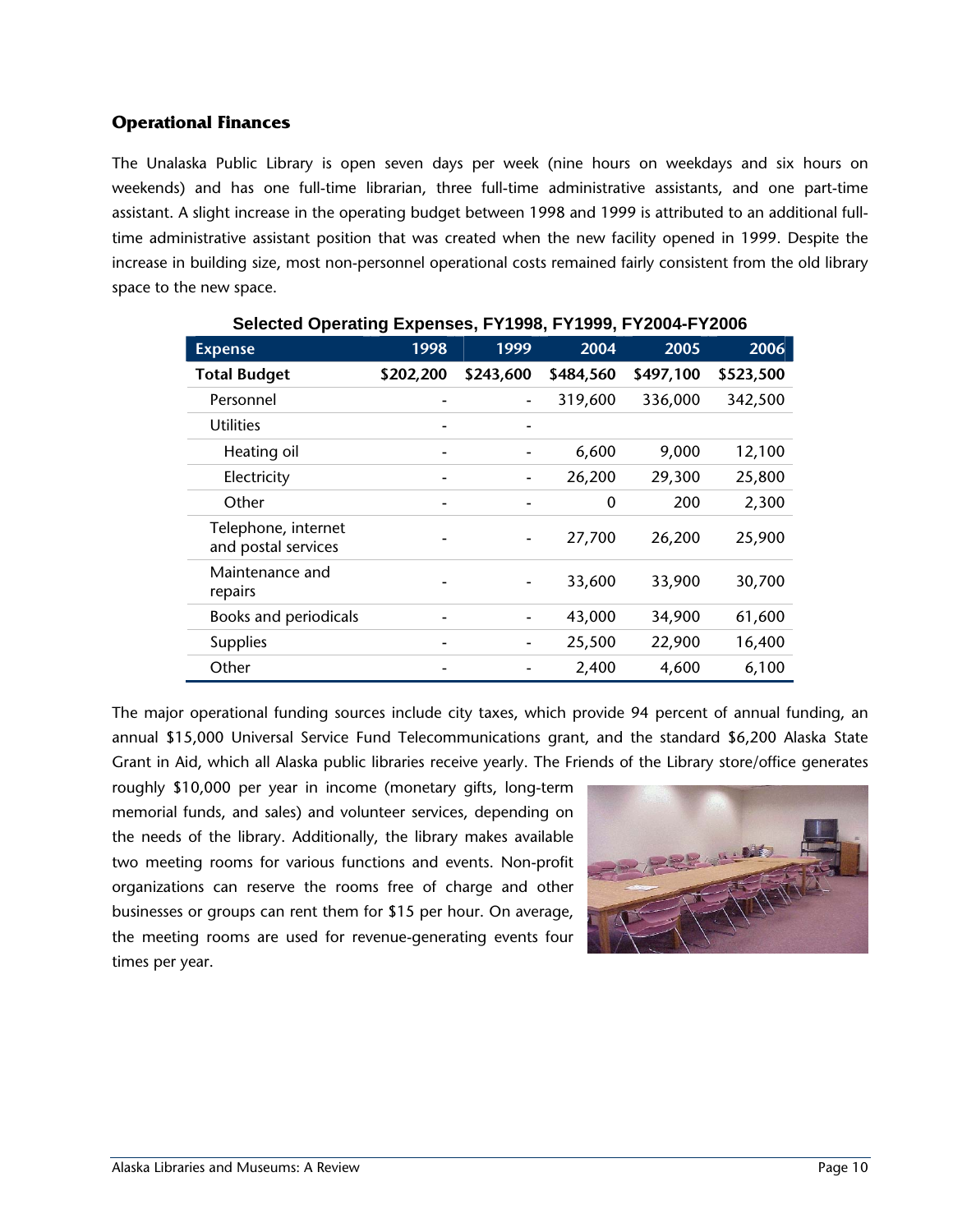#### **Lessons Learned**

Design suggestions (from former Library Services and Construction Act building consultant) include:

- Involve the community in the planning process.
- Include design provisions for first- and possibly second-phase facility expansions.
- Building design should enable visual control of the facility, including view of approaching patrons, by as few staff members as possible.
- Allow for plenty of parking space.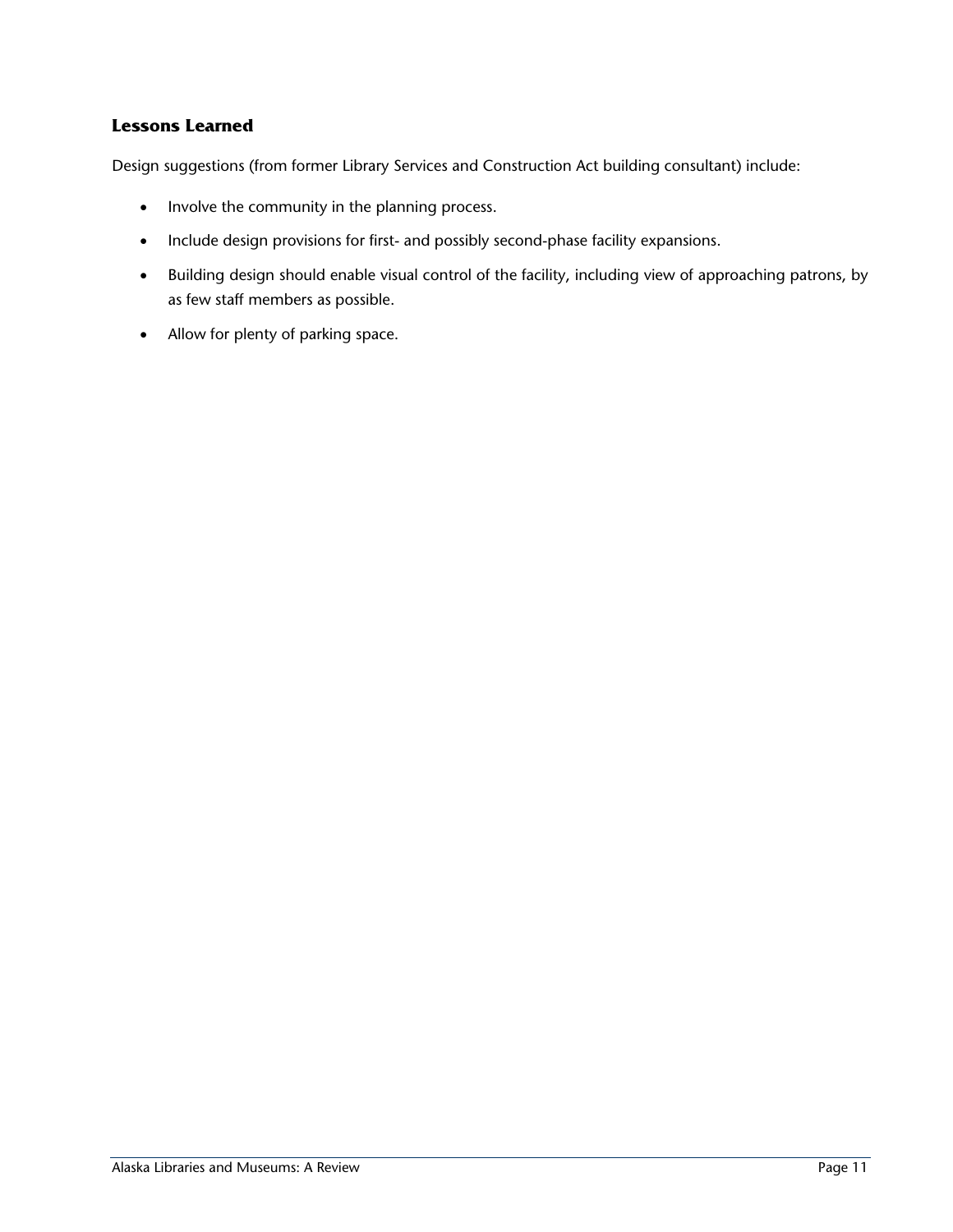## **Haines Public Library**

Stemming from grassroots community fundraising that was started in 1996, the Haines Public Library's new \$2.5 million facility opened in 2003. Support for the new library came from the Library Board, staff, Friends of the Library, community voters, local businesses, as well as major grants from government and private funding organizations. At 8,400 square feet, the new building has doubled the former library facility, which was built in 1958 and added on to in 1979 and 1987. The Haines Public Library serves a community population of roughly 2,300 (which reportedly doubles during summer months). It was designed to hold roughly 50,000 circulating volumes, in addition to reference materials, electronic media, and an array of other library amenities. In 2005, it was awarded the Gates Foundation





and Library Journal's "Best Small Library in America," and in 2003, the Public Library Association's "Excellence in Small and/or Rural Libraries."

| Year opened                        | 2003   |
|------------------------------------|--------|
| Estimated sq ft                    | 8,400  |
| Size of library replaced (approx.) | <4,000 |
| Estimated population served        | 2,300  |
| Sq ft per 1,000 people             | 3,652  |
| Total project cost per sq ft       | \$305  |

#### **Haines Public Library at a Glance**

Note: Population is based on library director's estimate of service population.

#### **Comparison for New and Old Libraries**

|                                   | <b>New Library</b> | <b>Old Library</b> |
|-----------------------------------|--------------------|--------------------|
| Square footage                    | 8,400 sq ft        | <4,000 sq ft*      |
| Staffing costs                    | \$364,970          | \$200,620          |
| Staffing costs per sq ft          | \$43               | \$50               |
| Total operational costs           | \$459,900          | \$305,900          |
| Total operational costs per sq ft | \$55               | \$76               |

\*Square footage for old library is best approximation. Comparisons are therefore approximate, but not exact.

Note: Cost information is FY2007 budget for new library, FY2002 actual for old library.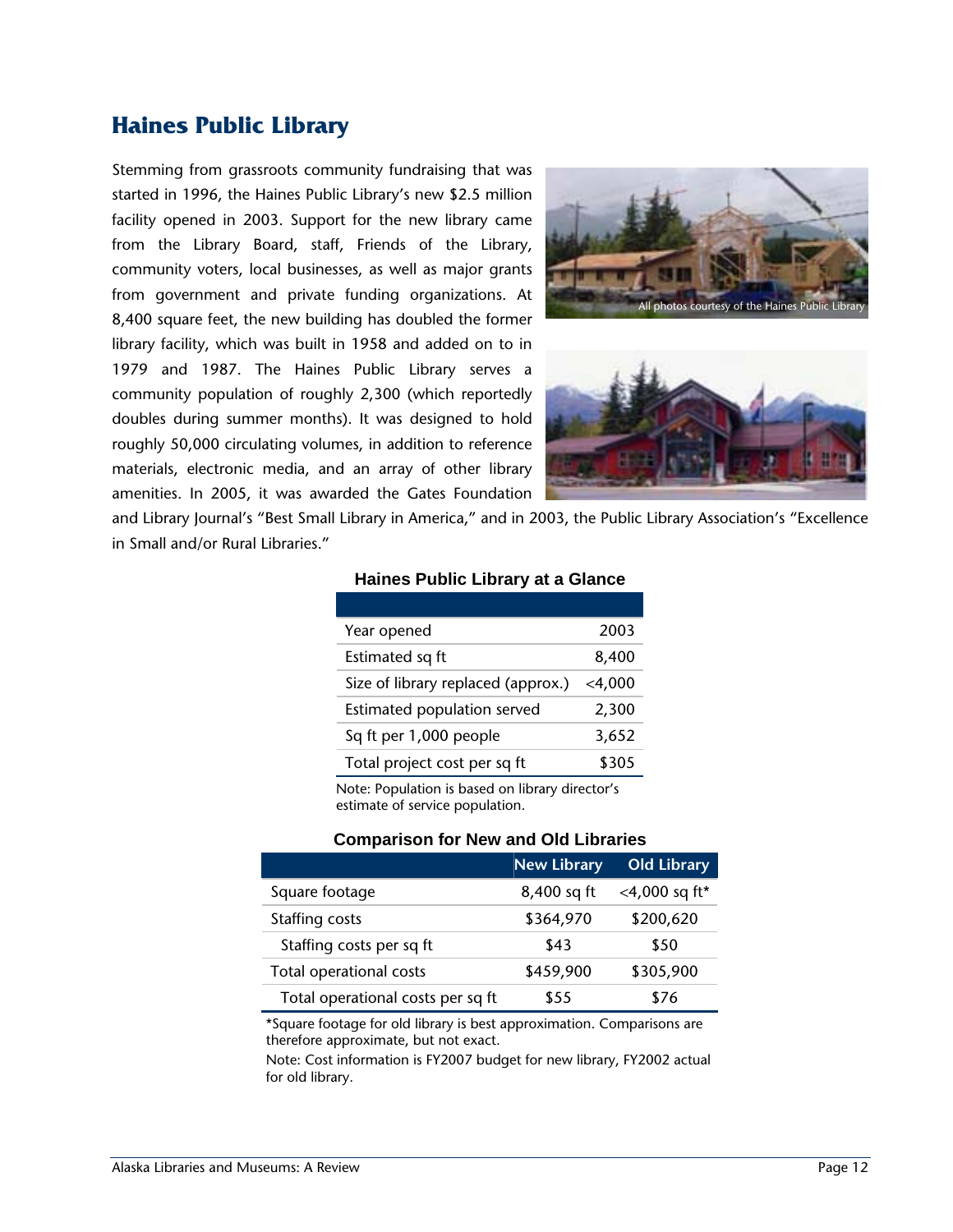#### **Amenities**

The Haines Public Library has approximately 7,600 square feet of library space, including an 800 square feet soundproof children's room. A teen corner is currently part of the general library space and there is consideration to make it a separate room in the future. The library currently holds 41,220 volumes, which include all types of materials.



In addition to books, reference materials, and periodicals, the Haines Public Library offers patrons a variety of electronic media and equipment, a typewriter, computer workstations and laptops, and wireless internet access. A copier and fax machine are also available for use, but require small fees.

There are four meeting rooms available for reservation or rent, depending on time of day and status of user group. Meeting rooms may be reserved at no cost during scheduled library hours for use by educational, civic, cultural, or governmental groups when no admission charge is made. For reservations during open hours by private individuals or groups, a \$100- \$200 facility fee is charged, plus an hourly rental fee. Meeting rooms are rented out approximately three to eight times per year, generating roughly \$1,200 in income for the library.

#### **Facility Programming**

|                                                         | Sq Ft |
|---------------------------------------------------------|-------|
| <b>Total Facility</b>                                   | 8,400 |
| Library space                                           | 7,600 |
| Books, periodicals, media, reference, and meeting rooms | 6,800 |
| Children's area                                         | 800   |
| Staff offices, kitchenette, and storage                 | 550   |
| Restrooms and utility rooms                             | 250   |

#### **Programs**

The library has an award-winning children's reading program. It also hosts the Dragonfly Project, helping the Native community and general public learn how to use the technology resources available at the library, and the Voices Project, providing the equipment and training to produce radio diaries on the effects of subsistence participants' lives.

#### **Capital Costs and Funding Sources**

Project funds totaling \$2.6 million were raised for the Haines Public Library. Financial support for the project came from a variety of public and private sources. The US Department of Agriculture provided the largest grant, at \$1.1 million. Additional public-sector funders included the State of Alaska, the Haines Borough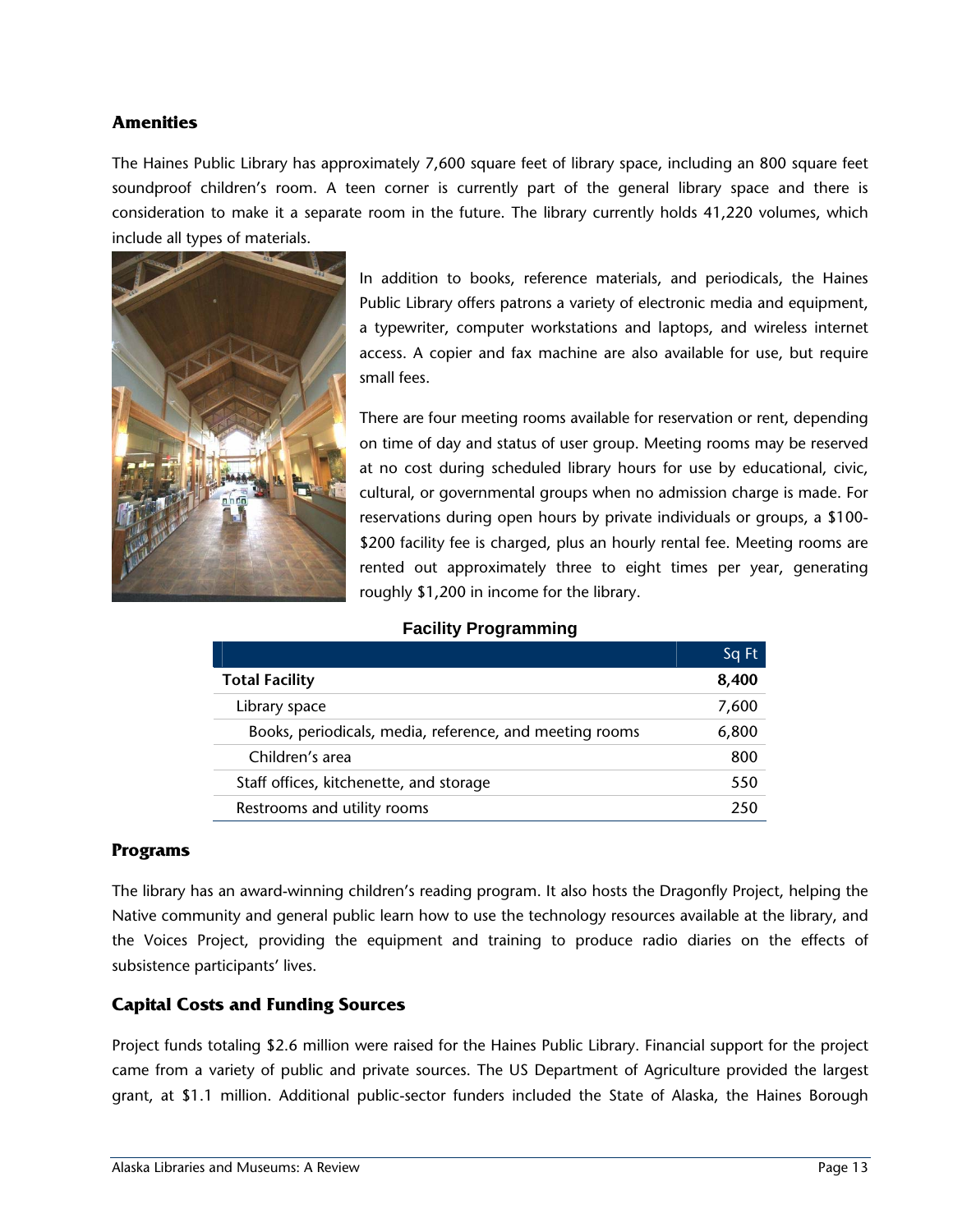(which provided cash and matching grants, and new land), and the Denali Commission Community Priorities Program. Private funding was provided by the Rasmuson Foundation, the MJ Murdock Charitable Trust, the Pollock Foundation, Friends of the Library, and community donations. An American Library Association Gale Group Award also went towards project funding.

| <b>Funding Source</b>                        | Contribution |
|----------------------------------------------|--------------|
| <b>Total Project</b>                         | \$2,565,400  |
| Government grants                            | 1,197,800    |
| Haines Borough Bond (USDA low-interest loan) | 225,000      |
| Denali Commission grant                      | 167,800      |
| Value of new land (Haines Borough)           | 140,000      |
| Foundation grants                            | 552,500      |
| Community donations                          | 276,300      |
| Gale Group Award                             | 2,500        |
| Interest income                              | 1,500        |
| In-kind furniture                            | 2,000        |

#### **Capital Funding Sources**

#### **Changes in Library Usage**

Haines Public Library circulation increased by 56 percent between 2002 (the last full year in the old facility) and 2006 (the most recent full year in the new facility). Circulation in 2002 was 77,131 and 120,331 in 2006.

The increase in active card holders is difficult to estimate from the old to the new facility because a large system clean out was done in 2003 and hundreds of inactive card holders were deleted from the system. Before the 2003 clean out, there were



3,420 card holders and in 2006 there were 3,163. These numbers are misleading and it is known that during this time the number of active card holders increased despite the decrease in official statistics.

Library visitation estimates are less accurate than circulation and card holder statistics, but they show an increase since the move to the new facility. Visitation for 2002 is estimated at 48,000 and at 72,250 for 2006.

| Year                              | <b>Circulation</b> | <b>Registered</b><br><b>Borrowers</b> | <b>Visits</b> |  |
|-----------------------------------|--------------------|---------------------------------------|---------------|--|
| 2002                              | 77,131             | 3,420                                 | 48,000        |  |
| 2006                              | 120,331            | 3,163                                 | 72,250        |  |
| Percent change<br>$(2002 - 2006)$ | 56%                | $-8\%$                                | 51%           |  |

#### **Library Usage Statistics, 2002 and 2006**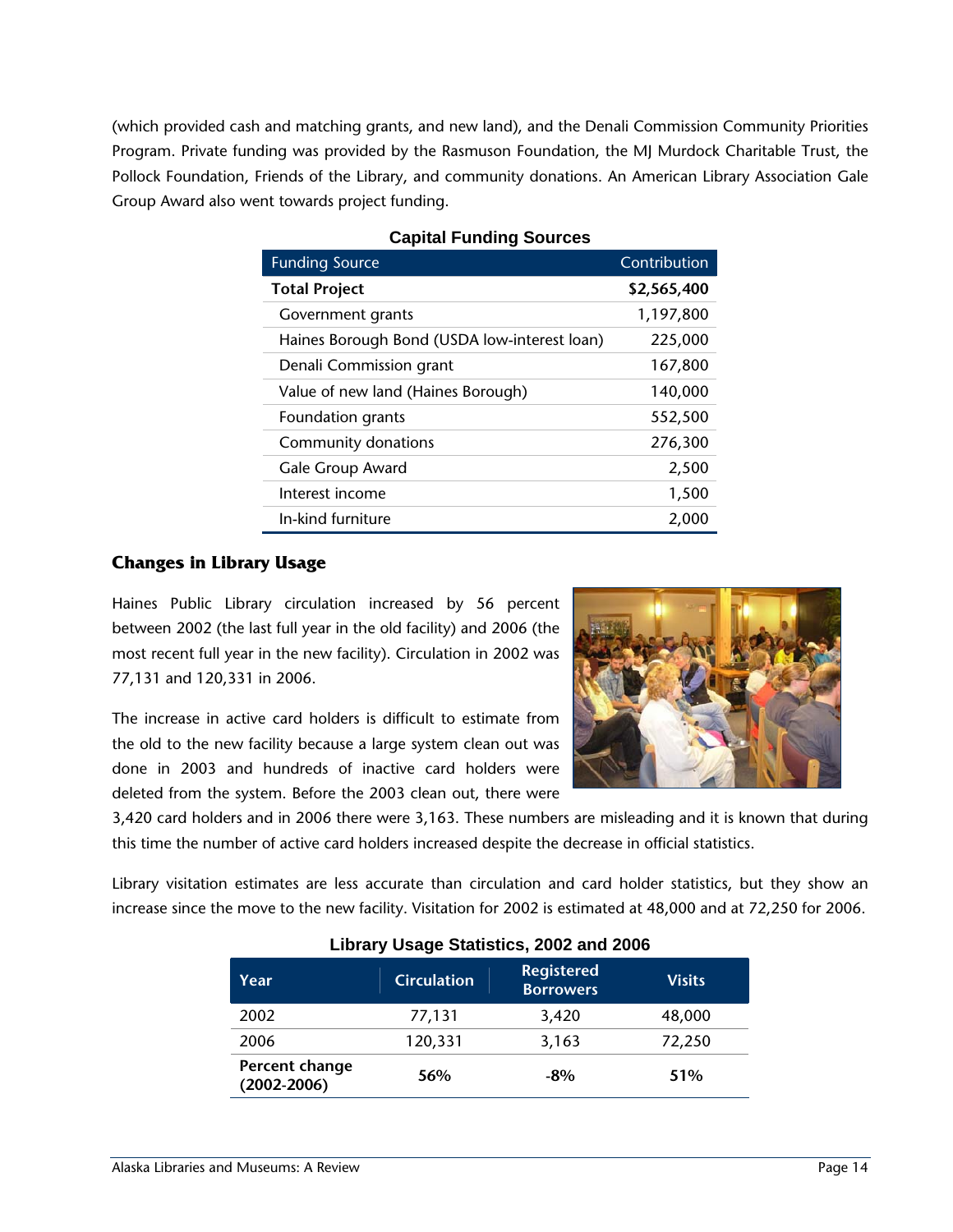#### **Haines Visitor Statistics**

While the Haines Public Library does not track resident versus non-resident library patrons, staff report there is definitely a higher number of non-resident patrons during the summer months. Many of these are one-time visitors who are just passing through Haines, but there are a fair number of summer residents in Haines who use the library regularly during those months. The library charges \$20 for temporary visitor cards for users who are not residents, but will be in the area for at least one month.

According to 2006 AVSP, Haines had 124,000 visitors in the summer of 2006. Of the visitors, 15.3 percent visited a museum. The average overnight visitor stayed in Haines for 2.9 nights.

#### **Operational Finances**

The library's annual expense budget has increased by roughly \$200,000 over the past five years. However, not all of the increase is due to increased operational costs at the new facility. The budgetary increases also reflect increased spending on grant-funded programs. Awards, such as the "Best Small Library in America" awarded to the Haines Library in 2005, have enabled the library to be very successful attracting grant funds, directly and indirectly increasing the library's budget.

Operational support for the Haines Public Library comes from a variety of sources, with the Haines Borough as the largest contributor. Other sources of operational funding include multiple grants from both public and private entities, Friends of the Library, an endowment legacy fund, library revenue (such as an annual used book sale), the local school district, and library awards.

In order to keep up with cost increases, the library is considering some sort of temporary visitor card requirement for internet use. Currently, the Haines Public Library only requires temporary visitor cards for not-resident users who would like to check-out items. Due to the large number of non-resident summer visitors, who use the library mainly, or solely, for internet services, a small internet fee could create a sizable funding source for the library.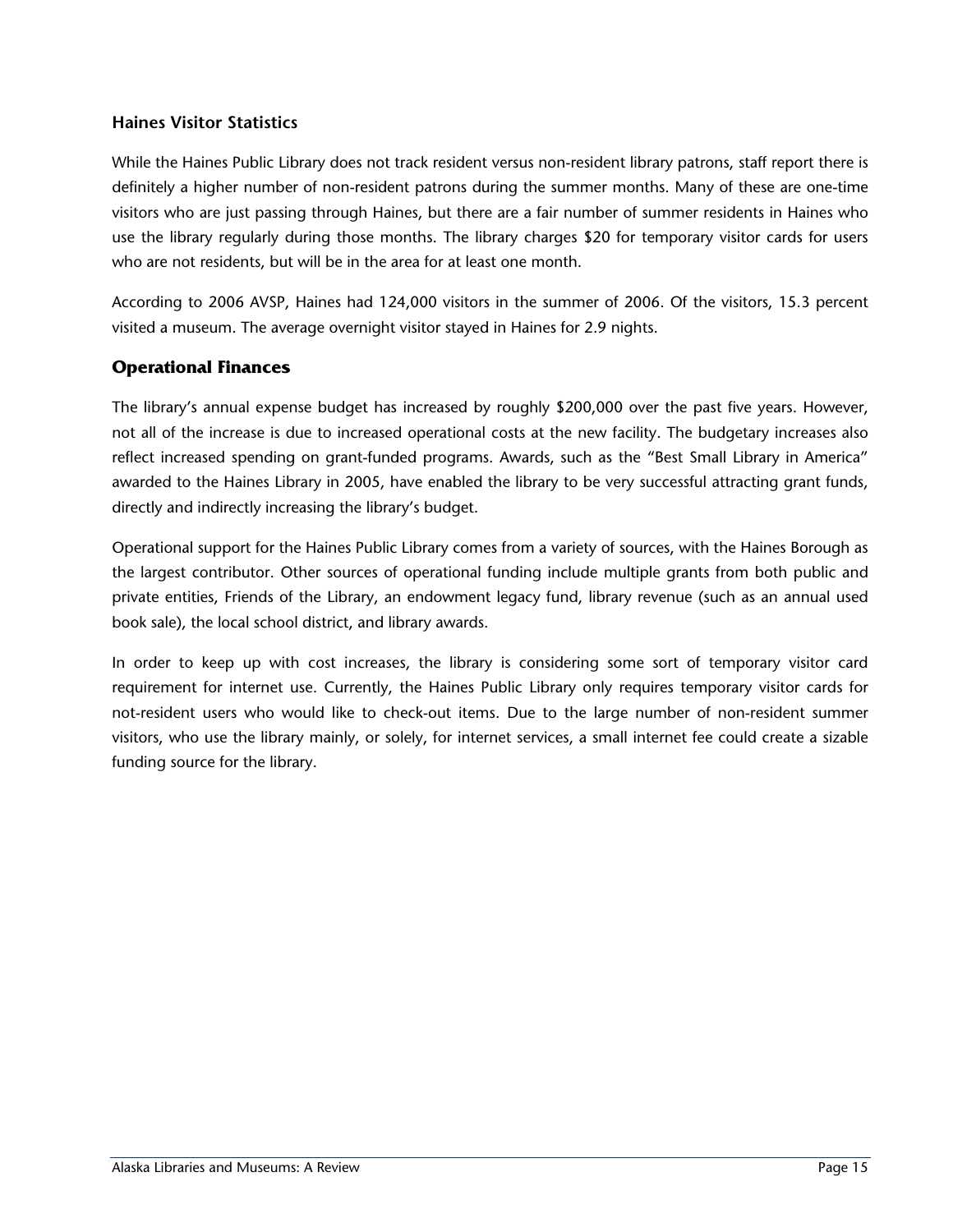| Expense                                    | FY2002    | FY2003    | FY2004    | <b>FY2005</b> | <b>FY2006</b> | FY2007    |
|--------------------------------------------|-----------|-----------|-----------|---------------|---------------|-----------|
| <b>Total budget</b>                        | \$305,900 | \$307,800 | \$309,200 | \$416,900     | \$531,000     | \$459,900 |
| Personnel                                  | 200,620   | 215,810   | 231,600   | 290,520       | 390,100       | 364,970   |
| <b>Utilities</b>                           |           |           |           |               |               |           |
| Fuel                                       | 1,900     | 2,240     | 4,460     | 4,800         | 8,500         | 11,400    |
| Electricity                                | 5,200     | 6,000     | 9,600     | 12,000        | 12,000        | 12,300    |
| Other                                      | 1,330     | 1,220     | 1,300     | 1,640         | 1,640         | 1,400     |
| Communications (telephone<br>and internet) | 10,250    | 5,140     | 5,140     | 6,680         | 6,300         | 6,850     |
| Postage                                    | 3,560     | 3,560     | 3,200     | 3,200         | 3,200         | 2,800     |
| Maintenance                                | 2,450     | 2,450     | 2,550     | 5,870         | 4,600         | 7,200     |
| Insurance                                  | 4,310     | 8,740     | 10,540    | 18,260        | 8,110         | 8,920     |
| Library books and materials                | 25,230    | 28,500    | 24,210    | 29,400        | 26,510        | 22,020    |
| Programs                                   | 2,340     | 2,370     | 4,370     | 5,580         | 4,390         | 4,890     |
| Supplies and general<br>expenses           | 50,070    | 31,760    | 12,260    | 38,960        | 65,650        | 53,120    |

#### **Selected Operational Expenditures, FY2002-FY2007**

#### **Lessons Learned**

After four years of operation, the Haines library staff have noted a number of important lessons learned regarding construction of the facility and local support:

- The impact a new facility has on the morale of the community, staff, and patrons is greater than any expectations.
- Design the facility and parking lot to include future growth, including technological advancements.
- As the new building attracts some non-library users, put the restrooms near the front doors.
- Be aware of the effect various surfaces and materials will have on acoustics.
- Make sure there are local knowledge and skills to support the facility, particularly complex HVAC/heating systems.
- Do not use tile on concrete outdoors, especially in Alaska.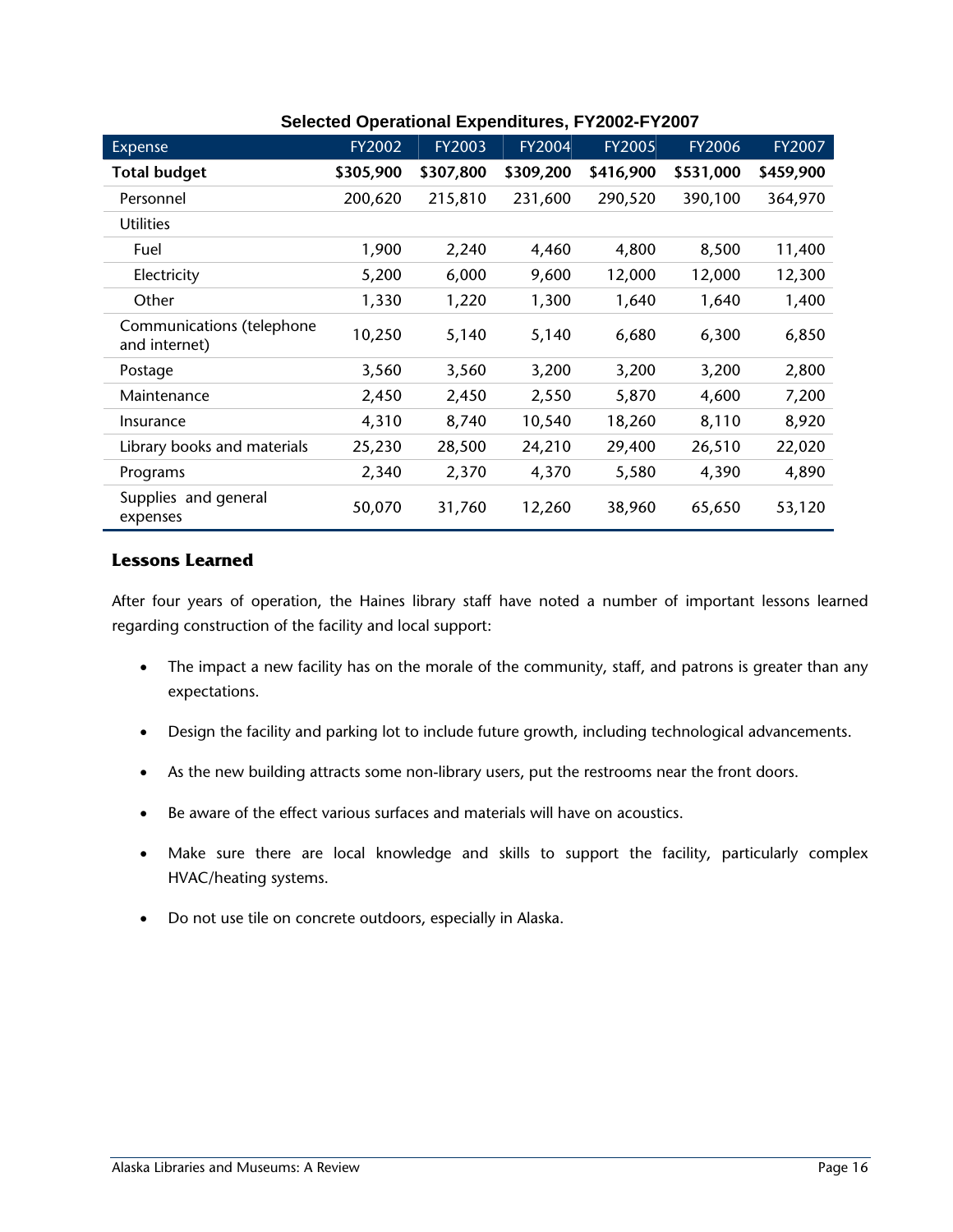## **Delta Junction Public Library**

The Delta Junction Public Library opened in 2004, replacing an older, less sophisticated facility. The construction of the new library was prompted by the re-opening of Fort Greely in 2002, as part of the Department of Defense National Missile Program. Serving roughly 5,000 regional residents, the \$1.6 million facility is 5,000 square feet and holds 12,000



circulating volumes, as well as reference materials, electronic media, and other library amenities.

| Year opened                  | 2004  |
|------------------------------|-------|
| Estimated sq ft              | 5,000 |
| Estimated population served  | 5,000 |
| Sq ft per 1,000 people       | 1,000 |
| Staff per 1,000 people       | 0.50  |
| Construction cost per sq ft  | \$260 |
| Total project cost per sq ft | \$312 |

#### **Delta Junction Public Library at a Glance**

Notes: Part-time staff are assumed to be 20 hours per week. Population is based on head librarian's estimate of service population.

#### **Comparison for New and Old Libraries**

|                                   | <b>New Library</b> | <b>Old Library</b> |
|-----------------------------------|--------------------|--------------------|
| Staffing costs                    | \$119,025          | \$64,869           |
| Staffing costs per sq ft          | \$24               | NA.                |
| Total operational costs           | \$165,064          | \$88,736           |
| Total operational costs per sq ft | \$33               | NA                 |

\*Square footage for old library was unavailable.

Note: Cost information is FY2008 budget for new library, FY2004 actual for old library.

#### **Amenities**

The Delta Junction Public Library does not have any separate enclosed rooms for meetings or other community needs. Library staff created a children's area using shelving placement and décor, as well as a comfortable reading area situated around a gas fireplace. They offer wireless internet access, in addition to six public computers, and ask users to donate a small amount to help cover costs. The library also offers copier and fax services for a small fee.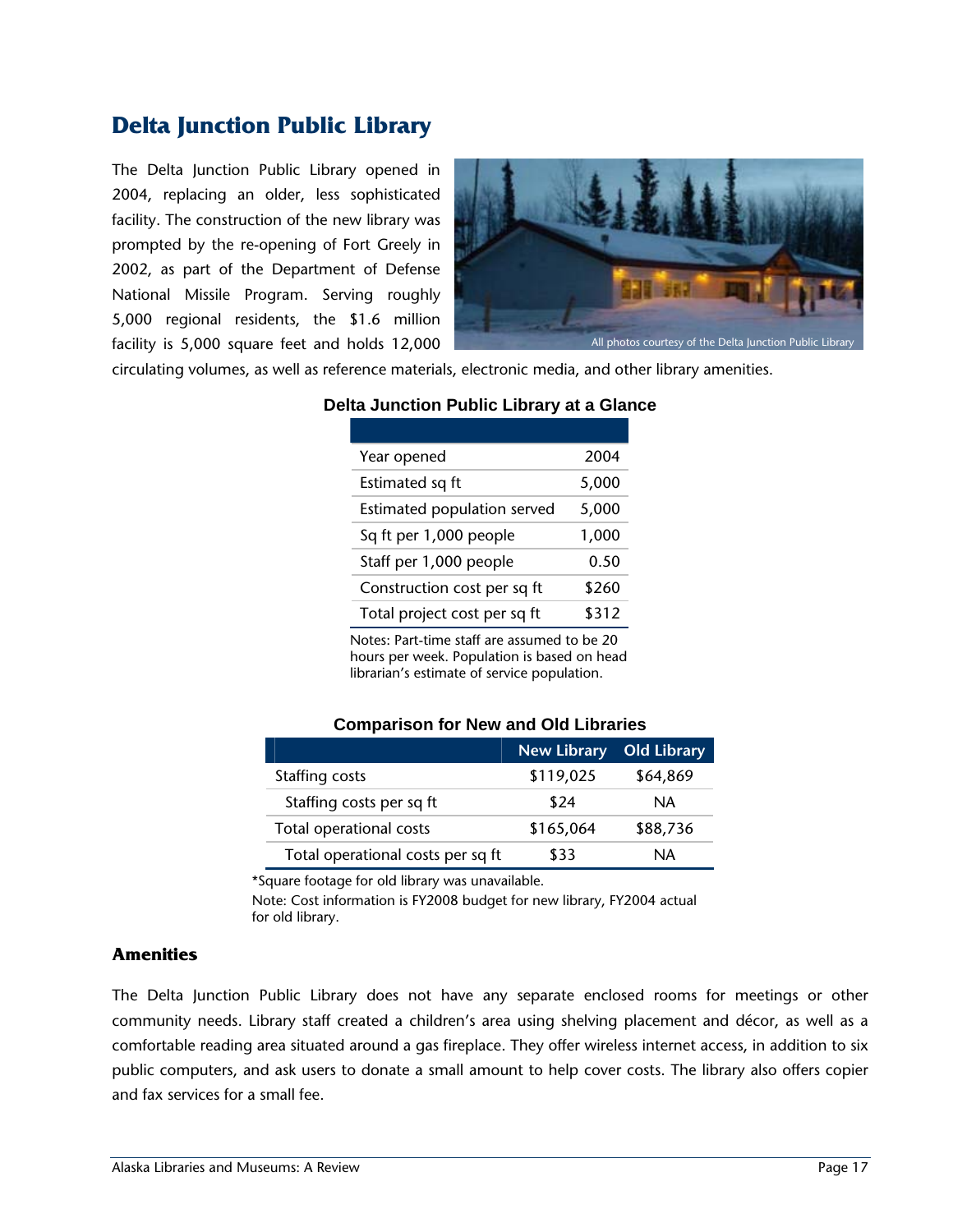The facility has a multi-purpose room with a small kitchenette, workspace, and storage space, two staff offices, and two small restrooms. Due to additional storage need, the library will have an outdoor storage unit built during the summer of 2008 by students from the local vocational school.

|                                                    | Sq Ft |
|----------------------------------------------------|-------|
| <b>Total Facility</b>                              | 5,000 |
| Library space                                      | 2,500 |
| Kitchenette/workroom/storage (approx.)             | 800   |
| Other (offices, restrooms, furnace room) (approx.) | 1,700 |
| Outdoor Storage Space (to be built summer 2007)    | 240   |

#### **Facility Programming**

#### **Programs**

Organized library programs are an important part of the Delta Junction Public Library. There is a summer reading program for school-age children which attracts roughly 60 to 85 kids over a six-week period, a preschool library program, and "Lap-Time for Babies," which provides a space for parents to read to their infants. The library also hosts post-church socials from time to time, which attract many local seniors.

#### **Capital Costs and Funding Sources**

Capital project funding for the new library totaled \$1.6 million. The Department of Defense National Missile Program at Fort Greely, located five miles south of Delta Junction, gave \$1.3 million for building construction. The Fort Greely project produced a "list of impacts" associated with the base re-opening and a new library was third on the list. A \$130,000 matching grant from the Rasmuson Foundation allowed for new furniture, shelving, computers and other electronics, among other needed items. To help raise their matching funds, the library invited Delta Junction residents to sponsor bookshelves, which were made by inmates at the state prison in Seward and had sponsors' names engraved on the shelves. Not all funds associated with the matching grant had been spent as of May 2007.

The lot on which the new library was built had been owned by the city, thus no land purchase was necessary. The lot was valued at \$3,500 in 2004.

| <b>Funding Source</b>                              | <b>Contribution</b> |
|----------------------------------------------------|---------------------|
| <b>Total Project</b>                               | \$1,560,000         |
| Government grants (DOD National Missile Program)   | 1,300,000           |
| Foundation grants (Rasmuson Foundation - matching) | 130,000             |
| Community fund drive (matching funds)              | 130,000             |

#### **Capital Funding Sources**

Note: Funds raised exceeded necessary project budget.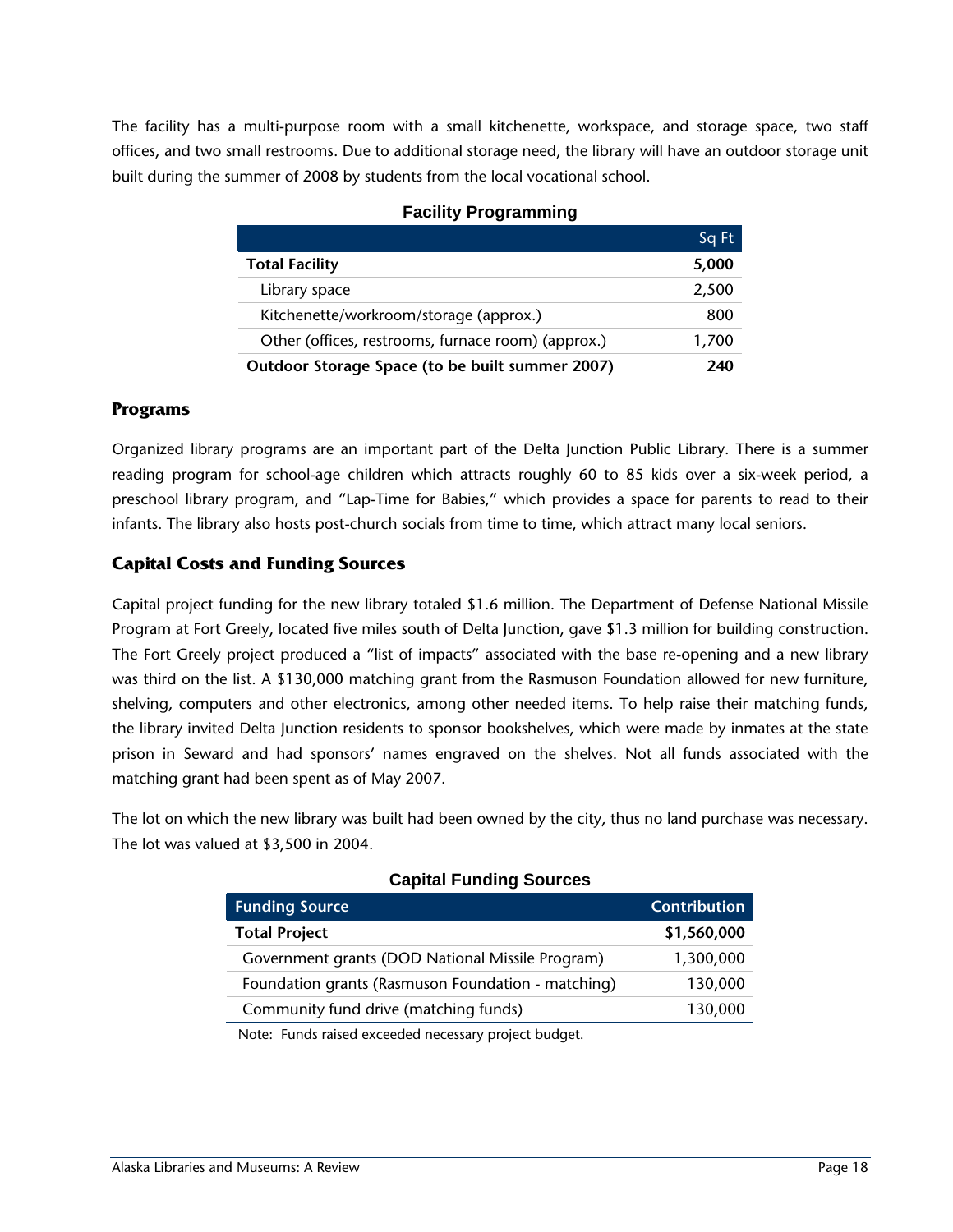#### **Library Usage**

The Delta Junction Library receives about 200 visits per day. Many of these visits come from school children during their lunch break or after school, senior citizens, residents (particularly those without electricity in their home), and tourists. The library director estimates that three-quarters of the summer visitors and nearly all of their September to May visitors are regional residents. Unfortunately, detailed visitor statistics for Delta Junction were not available from the 2006 AVSP statistics.



Usage of the library has increased over the past few years. At the end of the 2006 fiscal year the Delta Junction Public Library had a circulation of 21,872, a 15 percent increase from the previous fiscal year, and an annual attendance of 34,129, a 36 percent increase from the previous year.

| $= 1014$ , $= 1004$              |                      |                    |                    |                       |  |
|----------------------------------|----------------------|--------------------|--------------------|-----------------------|--|
|                                  | <b>Total Patrons</b> | <b>New Patrons</b> | <b>Circulation</b> | <b>Internet Usage</b> |  |
| FY2004                           | 17,084               | ٠                  | 23,005             | 5,460                 |  |
| <b>FY2005</b>                    | 25,037               | 568                | 19,027*            | 8,197                 |  |
| <b>FY2006</b>                    | 34,129               | 657                | 21,872             | 11,940                |  |
| Percent change<br>FY2005 to 2006 | 36%                  | 16%                | 15%                | 46%                   |  |

#### **Library Usage Statistics, FY 2004-FY2006**

\* The decrease in circulation after FY 2004 was due to large clear-out of library items before moving to the new facility.

#### **Operational Finances**

The Delta Junction Public Library is operated by the City of Delta Junction and had a budget of \$153,100 for the 2006-2007 fiscal year. The proposed FY 2007-2008 budget has a 7 percent increase, to a total of \$165,100. The library is open seven days per week and employs one full-time director and three part-time staff (one works 28 hours per week and two work roughly 12 hours per week).

Operational costs in the new library building have increased considerably. Although the new facility is roughly the same square footage as the old facility, the new library now stands alone as separate structure whereas the old library shared a building, and some costs, with the Delta Junction City Hall. The cost of utilities increased in the new space because they are no longer shared with the city. Telephone and internet service has also increased in the new space, but this parallels and increase in technological capabilities and services. For example, internet service was upgraded from dial-up in the old facility to a DSL connection in the new facility. Operational costs are outlined below.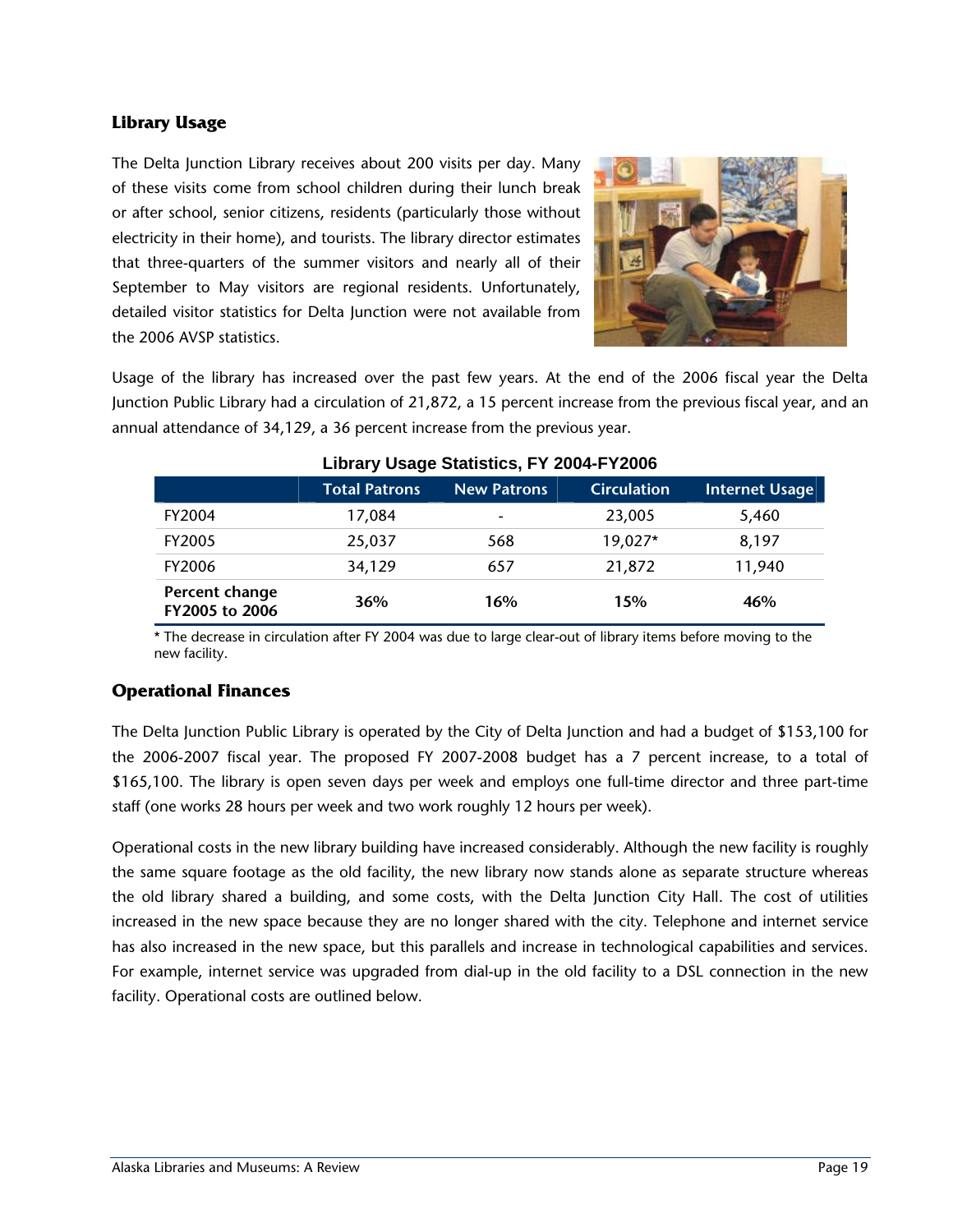| <b>Expense</b>                     | <b>FY 2004</b><br>(actual) | <b>FY 2007</b><br>(budgeted) | <b>FY 2008</b><br>(budgeted) |
|------------------------------------|----------------------------|------------------------------|------------------------------|
| Total                              | \$88,736                   | \$153,110                    | \$165,064                    |
| Salaries and benefits              | 64,869                     | 109,222                      | 119,025                      |
| Contracted services*               | 3,593                      | 2,315                        | 2,316                        |
| Repairs and maintenance            |                            | 2,000                        | 2,000                        |
| Utilities**                        | 1,023                      |                              |                              |
| Fuel oil                           |                            | 6,419                        | 6,908                        |
| Electricity                        |                            | 5,188                        | 6,084                        |
| Telephone, internet and<br>postage |                            | 6,776                        | 5,216                        |
| Library Materials                  |                            |                              |                              |
| Reference***                       | 10,701                     | 8,000                        | 8,000                        |
| <b>Book leases</b>                 |                            | 590                          | 590                          |
| Periodicals                        | 260                        | 350                          | 525                          |
| <b>Supplies</b>                    | 1,612                      | 1,500                        | 1,800                        |
| Insurance                          | 3,900                      | 8,127                        | 9,984                        |
| Advertising                        |                            | 125                          | 125                          |
| Travel and per diem                | 2,777                      | 2,500                        | 2,500                        |

#### **Selected Operational Expenses, FY2004 and FY2007-FY2008**

\* FY 2004 contracted services expenditure figure includes repairs and maintenance, telephone, internet, postage and advertising costs.

\*\* FY 2004 utility expenditure figure for fuel oil includes electricity as well.

\*\*\* FY 2004 library materials expenditure figures combines reference materials and book leases.

The Delta Junction Public Library received most of its operating funds from the city. Additionally, it receives a \$7,000 annual grant from State Library and roughly \$5,000 annually from the Library Board, which organizes several small fundraisers throughout the year. A fundraising example is the annual book baskets silent auction during National Library week. Additional revenue is gained from copier and fax user fees, used books sales, and user donations for internet use.

#### **Lessons Learned**

The planning process surrounding the new library in Delta Junction was quite stressful for those involved. According to the library director, strict regulations tied to the spending process of federal funds made it challenging to hire an architect with necessary experience in library design. Throughout the design process, there was a clash of design priorities and end-vision between the architect and library staff. The library director believes that the project would have been more successful had the architect had direct library design experience, or at least more experience designing public facilities. (She noted that choice of the design contractor was dictated by federal purchasing standards, which favored the lowest bidder.) Some changes to the original design were implemented by the building contractor during construction.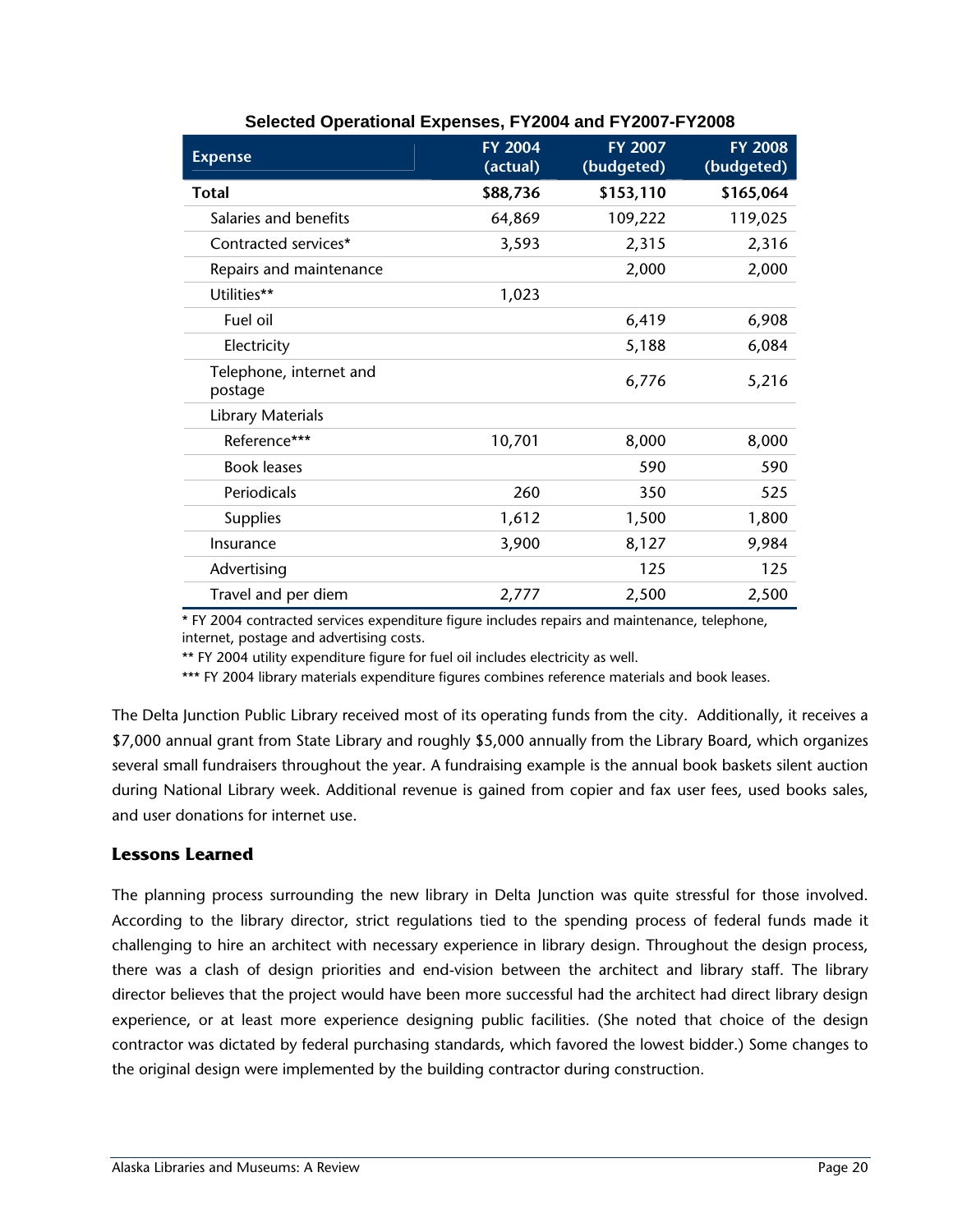Suggestions for other communities building new libraries are as follows:

- Record or keep detailed notes of all meetings to avoid confusion and to provide evidence should conflicting issues arise.
- It is very important to have a strong and supportive board and city liaison to work within the community on fundraising efforts.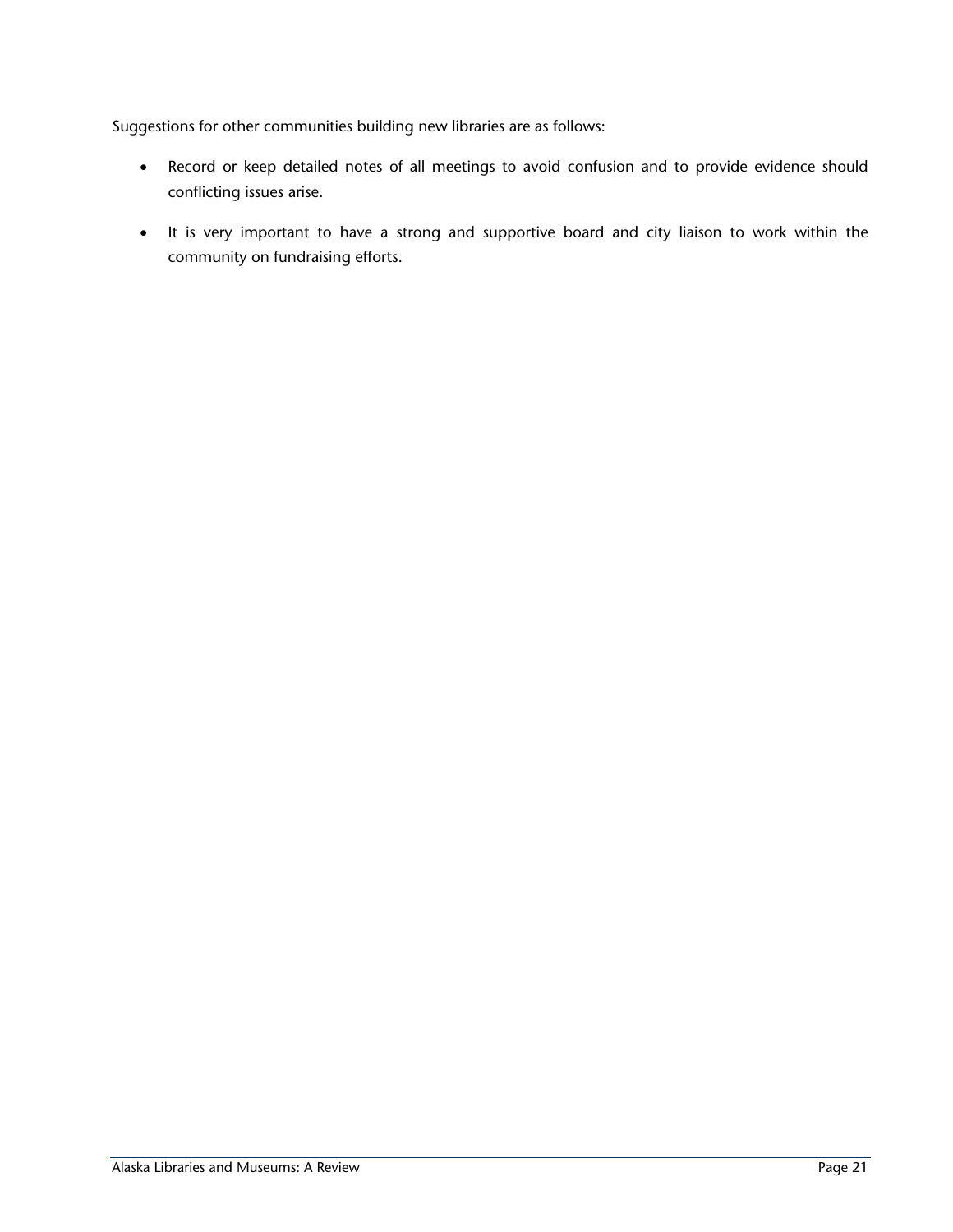## **Girdwood Library**

The community of Girdwood recently broke ground on a new facility which will house the Girdwood library and community center. The new facility will be attached to the community fire station, and is planned to open in the spring of 2008.

Girdwood, which is within the Municipality of Anchorage, has been seeking funding for the facility for a number of years. After



Photo courtesy of the Municipality of Anchorage

multiple attempts to secure public funding from Girdwood residents through municipality-wide bond issues, a local committee was formed in 2003 to secure funding for the new facility. The Girdwood Library and Community Center Building Committee has since secured \$6.9 million from a variety of public and private sources. This is the estimated funding necessary to complete the project.

The Girdwood Library and Community Center will replace the current Wesley Gerrish Branch Library, which was built in 1981. The new library will be nearly 4,000 square feet, more than twice the size of the current library. It will continue to be a part of the Anchorage Municipal Library System. The total facility is designed to be 9,100 square feet, including a community room that will host library programs and community meetings. It will serve the residents of Girdwood, Portage, and Bird Creek, a total population of about 2,200.

Before moving into the new facility, the Girdwood library plans to conduct a major clean-out of its collection materials. The existing library now holds 23,565 circulating volumes, including reference materials and electronic media.

| Year opened (expected)                        | 2008  |
|-----------------------------------------------|-------|
| Estimated sq ft                               | 4,000 |
| Size of library replaced (approx.)            | 1,500 |
| Estimated population served                   | 2,200 |
| Sq ft per 1,000 people (library only)         | 1,818 |
| Total project cost per sq ft (total building) | \$758 |

#### **Girdwood Library at a Glance**

Note: Population is based on branch librarian's estimate of service area.

#### **Amenities**

The new library and community center structure will have an open floor plan for the library space, a 2,500 square foot community room, an office space for the Girdwood Board of Supervisors, utility and storage areas, and a large lobby. The children's area of the library will be larger than that of the current facility. It will also have separate areas for reading and using computer workstations. The reading area will have 12 comfortable easy chairs and the computer workstations will be increased to nine, with an additional computer in the children's area. Wireless internet access will be available throughout the facility.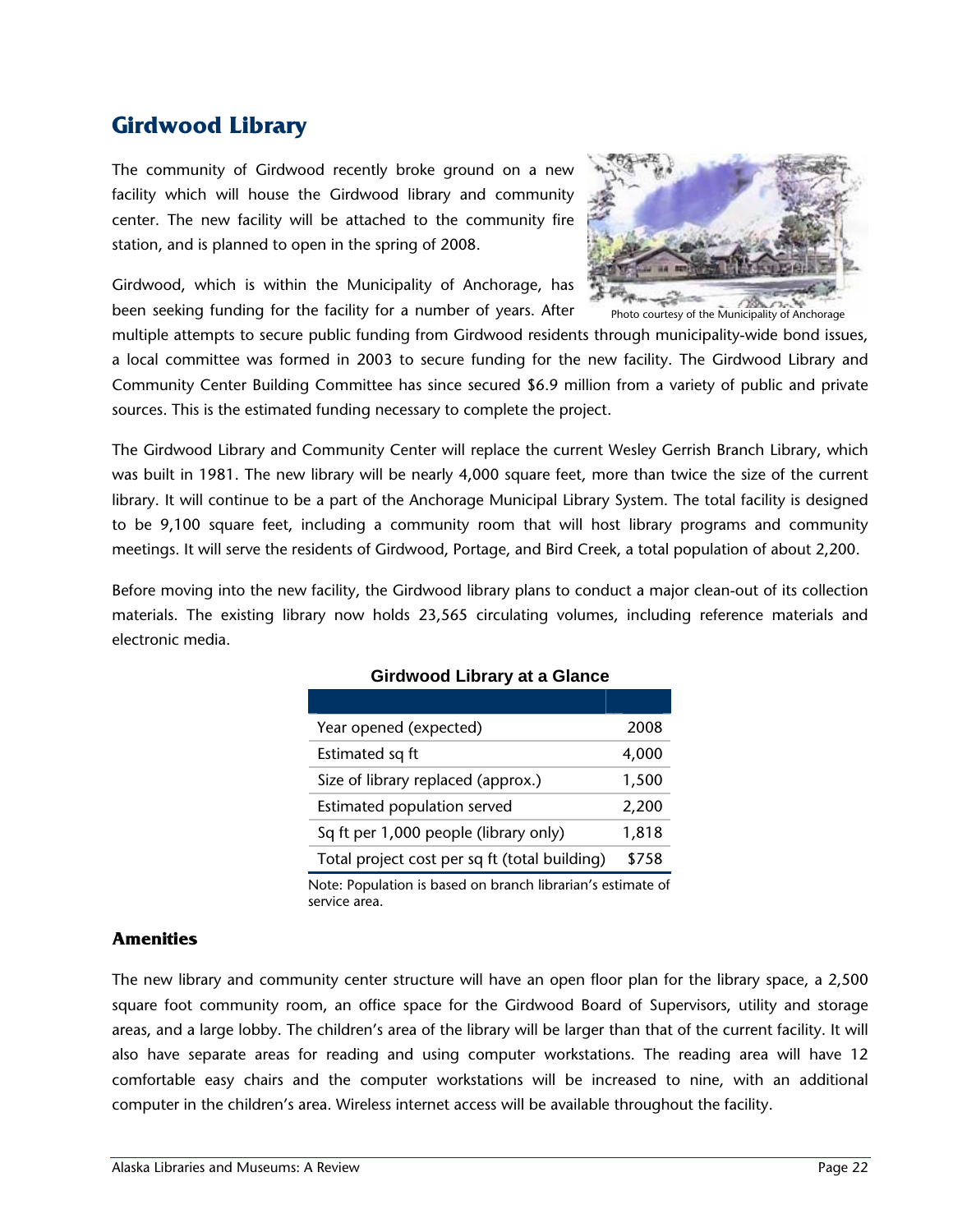|                                                 | <b>New Library</b><br>(sq ft) | <b>Current Library</b><br>(sq ft) |
|-------------------------------------------------|-------------------------------|-----------------------------------|
| <b>Total Facility</b>                           | 9,100                         | 1,500                             |
| <b>Stacks</b>                                   | 1,472                         | $***$                             |
| Lounge/reading area                             | 950                           | $***$                             |
| Children's area                                 | $\star$                       | 180                               |
| Staff area                                      | 910                           | $***$                             |
| Community meeting rooms                         | 2,090                         |                                   |
| Girdwood Board of Supervisors                   | 290                           | ۰                                 |
| Circulation/lobby, restrooms, and utility space | 3,388                         | $***$                             |

#### **Facility Programming**

\* Included in lounge/reading area.

\*\* Square footage estimates not available.

#### **Programs**

The Girdwood Library's popular story time program for children and parents will be continued at the new the facility. Additionally, the increased space may allow for new programs and activities, but they have not yet been determined.

#### **Capital Costs and Funding Sources for New Library**

In 2003 the Girdwood Library and Community Center Building Committee was formed to secure funding for a new facility to co-house the library and community center. A total of \$6.9 million was raised, including \$3 million in grants from the Alaska state government, \$1,000,000 from the Denali Commission, and a \$514,000 matching grant from the Rasmuson Foundation. The Girdwood community will contribute \$1 million through a special Girdwood property levy over a 5-year period in addition to \$100,000 raised through a community fund drive as a matching contribution to the Rasmuson grant. The land that the new facility will be build on belongs to the Anchorage Municipality so no transfer of funds or land was needed.

| <b>Funding Source</b>                 | <b>Contribution</b> |
|---------------------------------------|---------------------|
| <b>Total project</b>                  | \$6,900,000         |
| State government grants               | 3,000,000           |
| Denali Commission                     | 1,000,000           |
| Rasmuson Foundation (matching)        | 514,000             |
| Community fund drive (matching funds) | 100,000             |
| Community funds (taxes)               | 1,000,000           |

#### **Capital Funding Sources**

#### **Library Usage**

The current Girdwood Library makes an effort to track users at the current library and has found that roughly three-fourths of library users are adults who come in to browse and/or check out books. During the summer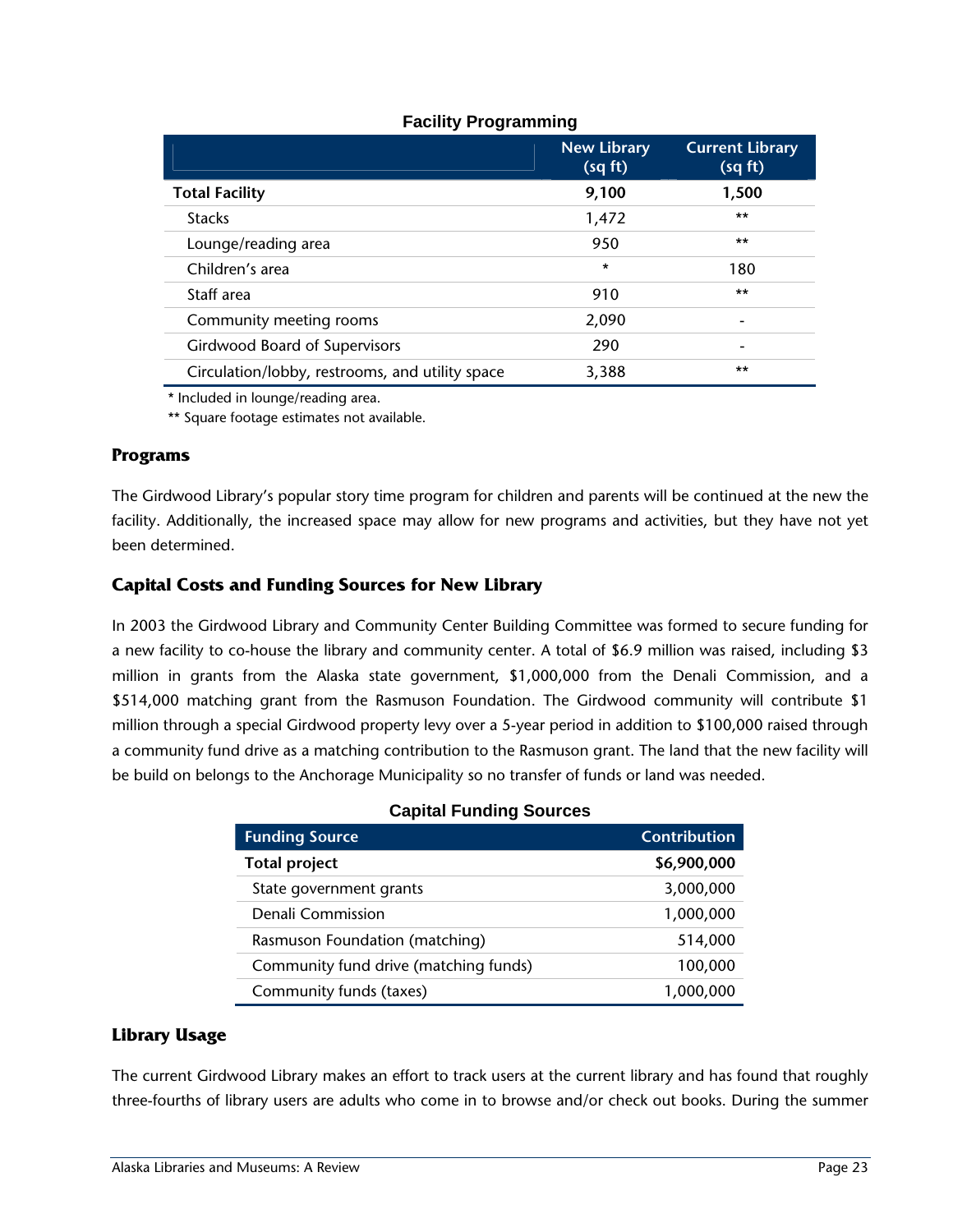months, the library has about 30 non-resident regular visitors and usually one or two non-resident visitors per day who are just passing through the community. According to data from AVSP, Girdwood had 135,000 visitors in the summer of 2006. The average overnight visitor stayed in Girdwood for 1.9 nights. Expenditures averaged \$109.

| <b>Library Usage Statistics</b>   |                    |                                       |               |                                       |
|-----------------------------------|--------------------|---------------------------------------|---------------|---------------------------------------|
| Year                              | <b>Circulation</b> | <b>Registered</b><br><b>Borrowers</b> | <b>Visits</b> | <b>Collection</b><br><b>Materials</b> |
| 2004                              | 36,675             | 1,445                                 | 13,683        | 20,432                                |
| 2005                              | 38,914             | 1.452                                 | 15,864        | 21,878                                |
| 2006                              | 39,487             | 1,695                                 | 15,381        | 23,179                                |
| Percent change<br>$(2004 - 2006)$ | 8%                 | 17%                                   | 12%           | 13%                                   |

In general, library usage in Girdwood has increased steadily over the past three years. Details on circulation, registered borrowers, visitation, and collection materials are outlined below.

#### **Operational Finances**

As part of the Anchorage Municipal Library System, the Girdwood Library receives all of its funding from the Anchorage Municipality. It does not directly receive a State Library Aid grant and does not submit an annual report to the State Library. There is one full-time librarian at the Girdwood library, as well as 3 part-time staff.

In 2006 the Anchorage Municipal Library allocated roughly \$2 million to five branch libraries around the municipality. (The primary municipal library is the Z.J. Loussac Public Library.) Municipal staff do not track individual budget information for the small branch libraries, so budget information for the Girdwood library is not available. However, it is anticipated to be no more than one-fifth this total amount.

However, staff did provide some estimates as to the future financial impact of the new library. The library's collections and electronic materials are anticipated to increase by about 20 to 25 percent, with concurrent cost increases. The new facility will also have increased utility costs. In the current facility, utility costs are paid by the primary building occupant, the elementary school. Utility costs in the new facility will be borne by the municipality.

#### **Lessons Learned**

Securing funding for new community projects is often challenging and the new Girdwood Library and Community Center facility was no different. A member of the Girdwood Library and Community Center Building Committee notes the importance of creativity and persistence in the process of securing funding for new projects. She also highlighted a key force in this process is the involvement of community residents.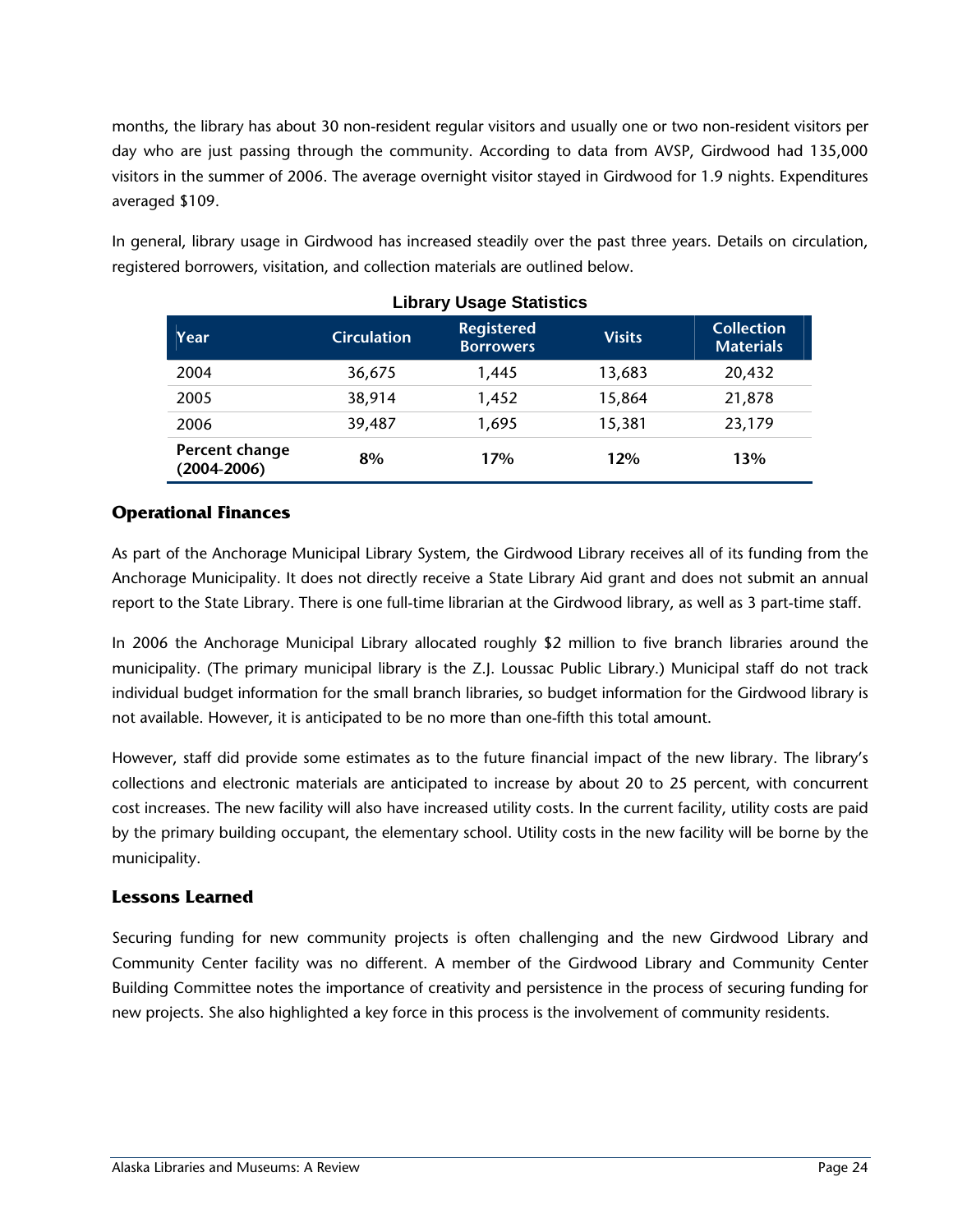## **Tuzzy Consortium Library and Inupiat Heritage Center**

In 1997 a new facility was constructed in Barrow to house the Tuzzy Consortium Library and the newly created Inupiat Heritage Center (IHC). The Tuzzy Consortium Library opened its doors in 1998. It includes the main library facility in Barrow as well as seven smaller branch libraries serving residents and local schools in the surrounding villages. The main library serves roughly 7,000 area residents and is the library of Ilisagvik College, a two-year community college.

The Inupiat Heritage Center also opened in 1998 and was officially dedicated in 1999. It is affiliated with the New Bedford Whaling National Historical Park in New Bedford, Massachusetts and celebrates the culture of the Inupiat people and their contributions to the history of whaling. Included in the IHC are a museum, a multi-purpose community room, a traditional room, an administrative area, and facility support spaces.

The total facility is 29,000 square feet, with 6,900 square feet dedicated to the library and 22,100 square feet to the Inupiat Heritage Center. The total capital project cost was \$11 million, and was funded by the North Slope Borough. The estimated cost for the library area alone is \$2.4 million.

The Tuzzy Consortium Library in Barrow replaced an old facility that was 3,000 square feet and co-located with a community center and bingo hall. According to staff, the old space was loud, smoky, and could hold only two-thirds of the library's collections. Creation of the Inupiat Heritage Center, which is funded and managed by the North Slope Borough, was the motivating force for construction of the 1997 facility. The museum collections in the facility were acquired from numerous sources and locations.

| Year opened                                            | 1998   |
|--------------------------------------------------------|--------|
| Gross sq ft                                            | 29,000 |
| Library sq ft (net)                                    | 6,900  |
| Museum sq ft (net)                                     | 22,100 |
| Size of library replaced (approx.)                     | 3,000  |
| Estimated population served                            | 7,000  |
| Sq ft per 1,000 people                                 | 4,143  |
| Staff per 1,000 people (library, Barrow location only) | 1.3    |
| Construction cost per sq ft                            | \$379  |
| Total project cost per sq ft                           | \$559  |

#### **Tuzzy Consortium Library and Inupiat Heritage Center at a Glance**

Note: Population is based on library director's estimate of service area, including surrounding villages.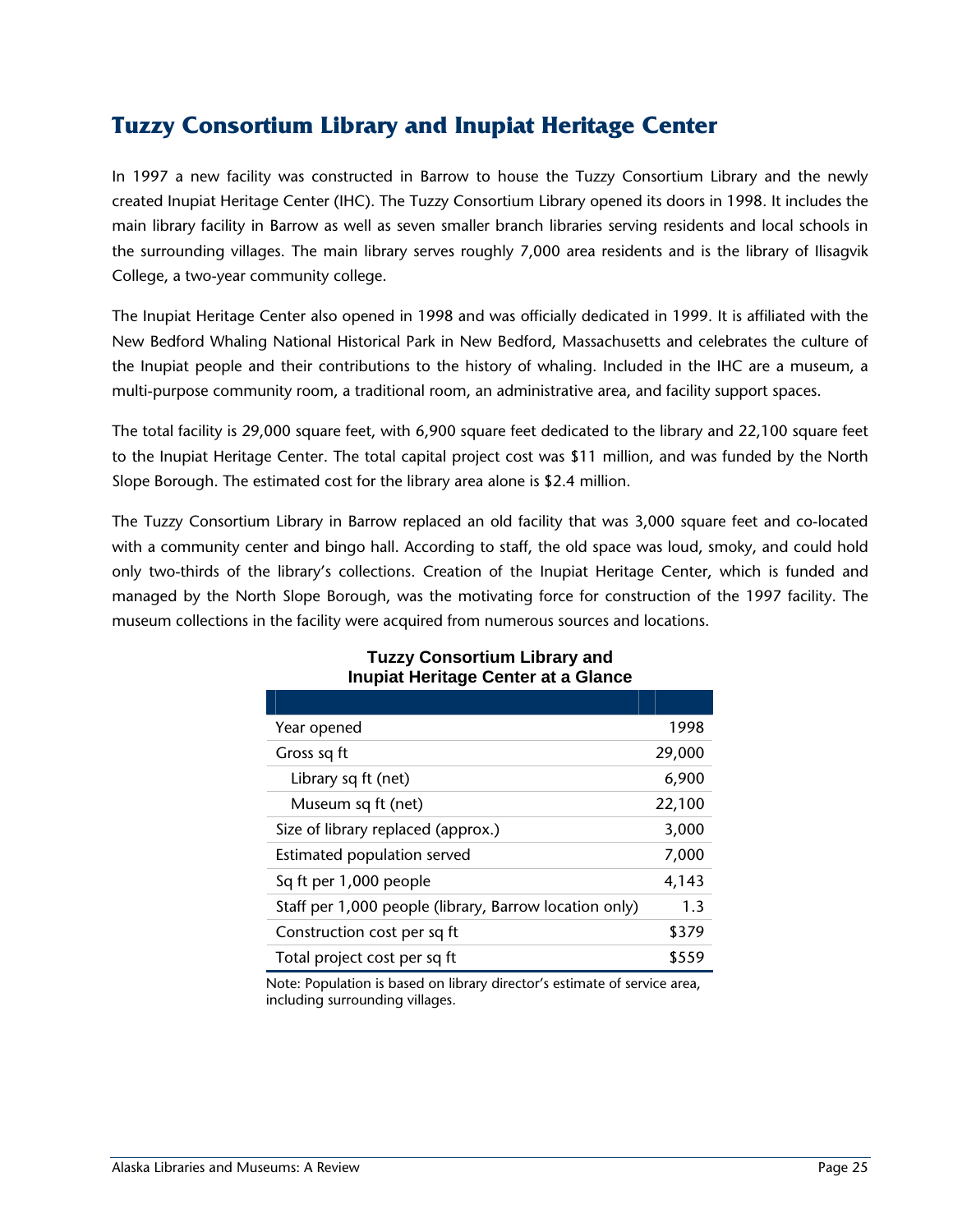#### **Amenities**

#### Library

The Tuzzy Consortium Library offers a variety of amenities to library patrons. There is a rare book room accessible to the public on a limited basis, a reading area with study carrels, and a separate children's room that can be closed off to control noise levels. There are seven computers with internet access for adult use, three for use by children, and one computer that is designated for catalog searches. There is also wireless internet access available to all with personal laptops.

A meeting room was included in the original facility design, but soon after opening that space was allocated for staff use. While there is a common work area and two staff offices, staff said that staff-only spaces were significantly underestimated in the original design. There were originally seven staff members when the facility was built in 1997 and there are now nine. Small groups needing a separate meeting area use a conference table located in the librarian's office. Staff said this does not commonly occur.

The stacks take up two-thirds of the total library space. Other space allocations are outlined below.

|                                                       | Sq Ft |
|-------------------------------------------------------|-------|
| <b>Library Space</b>                                  | 6,900 |
| Books, periodicals, media, reference, children's area | 4,600 |
| Staff offices/storage                                 | 2,300 |

#### **Facility Programming**

The Tuzzy Consortium Library has a large collection of VHS tapes and DVDs. In 2004 videos and DVDs made up roughly 70 percent of the library's total circulation is not likely to have changed significantly. E-audio books are new and also very popular items, along with e-databases, which are often used by the Ilisagvik College students.

#### Museum

The Inupiat Heritage Center contains an array of museum exhibits, a multi-purpose community room, a preparation work space for traditional activities such as skinning animals and sewing hides/skins, a gift shop, a room for translation work, as well as a number of offices, a large lobby, storage space, and utility rooms. It also houses the Anaktuvuk Pass Museum, which is a separate museum but functions as part of the IHC. Other museum exhibits include whaling and the people of whaling, artic birds, and villages of the North Slope. They are spread across a number of rooms as well as open floor space. The size of the space dedicated to these functions is 22,100 square feet.

Admission fees to the museum are \$5 for adults, \$2 for high school and college students, and free for elders.

The multi-purpose community room, which includes a small kitchenette, is used for borough meetings, educational programs, and other community gatherings and functions. With the exception of the North Slope Borough meetings, there is an hourly charge for use of the room; \$37.50 per hour, \$125 per half day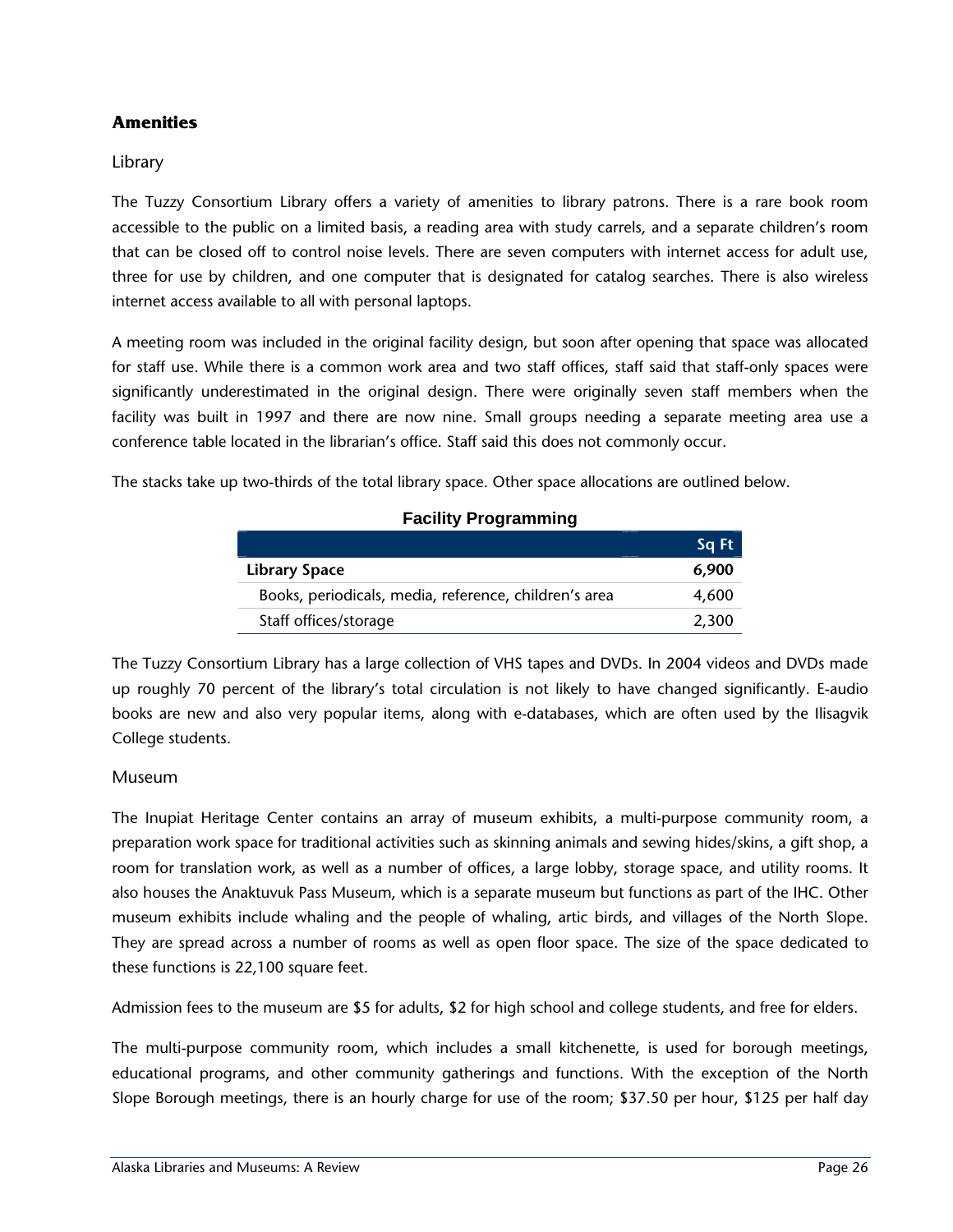(up to 4 hours), or \$250 per day (up to 8 hours). The Borough is not charged for meetings because it funds the center. The preparation work space is available for traditional activities free of charge.

There are currently six full-time staff members and a number of part time volunteers. Space allocations within the Inupiat Heritage Center were unavailable for this report.

#### **Programs**

#### Library

The Tuzzy Library offers three summer reading programs: one for babies and parents, one for youth, and one for teens. The youth program is located at the library but administered through city government. There is also a book group for adults facilitated by the library, and a movie program coordinated with the local university, which shows films at the Inupiat Heritage Center.

#### Museum

The museum offers a number of programs focusing on traditional Inupiat culture. There is an annual art show displaying works from regional Inupiat artists, a variety of community and family programs, performing and fine arts programs, teaching of traditional Inupiat games, and Elders-in-Residence and Artists-in-Residence programs. The in-residence programs allow elders and artists to work at the museum, sharing their knowledge and skills with IHC visitors.

#### **Capital Costs and Funding Sources**

Funded almost entirely by the North Slope Borough, the total capital project cost was \$16.2 million. General obligation bonds provided \$11.2 million, \$4.8 million came from Borough operating reserves, and \$200,000 from a state grant. Construction costs totaled \$11 million for the entire facility and an estimated \$2.4 million of those costs were associated with the library portion of the facility. Now, ten years after the original construction, the North Slope Borough is planning to expand the library by 2,400 square feet for an estimated cost of \$3.6 million in 2009 dollars. (This estimate was calculated in 2006 and may be low because there are predictions of a substantial increase in construction costs in the next 12 months.)

| <b>Papital Languig Divangenti</b> |                     |
|-----------------------------------|---------------------|
| <b>Funding Source</b>             | <b>Contribution</b> |
| <b>Total Project</b>              | \$16,200,000        |
| North Slope Borough               |                     |
| General obligation bonds          | 11,200,000          |
| Operating reserves                | 4,800,000           |
| State of Alaska grant             | 200,000             |

#### **Capital Funding Breakdown**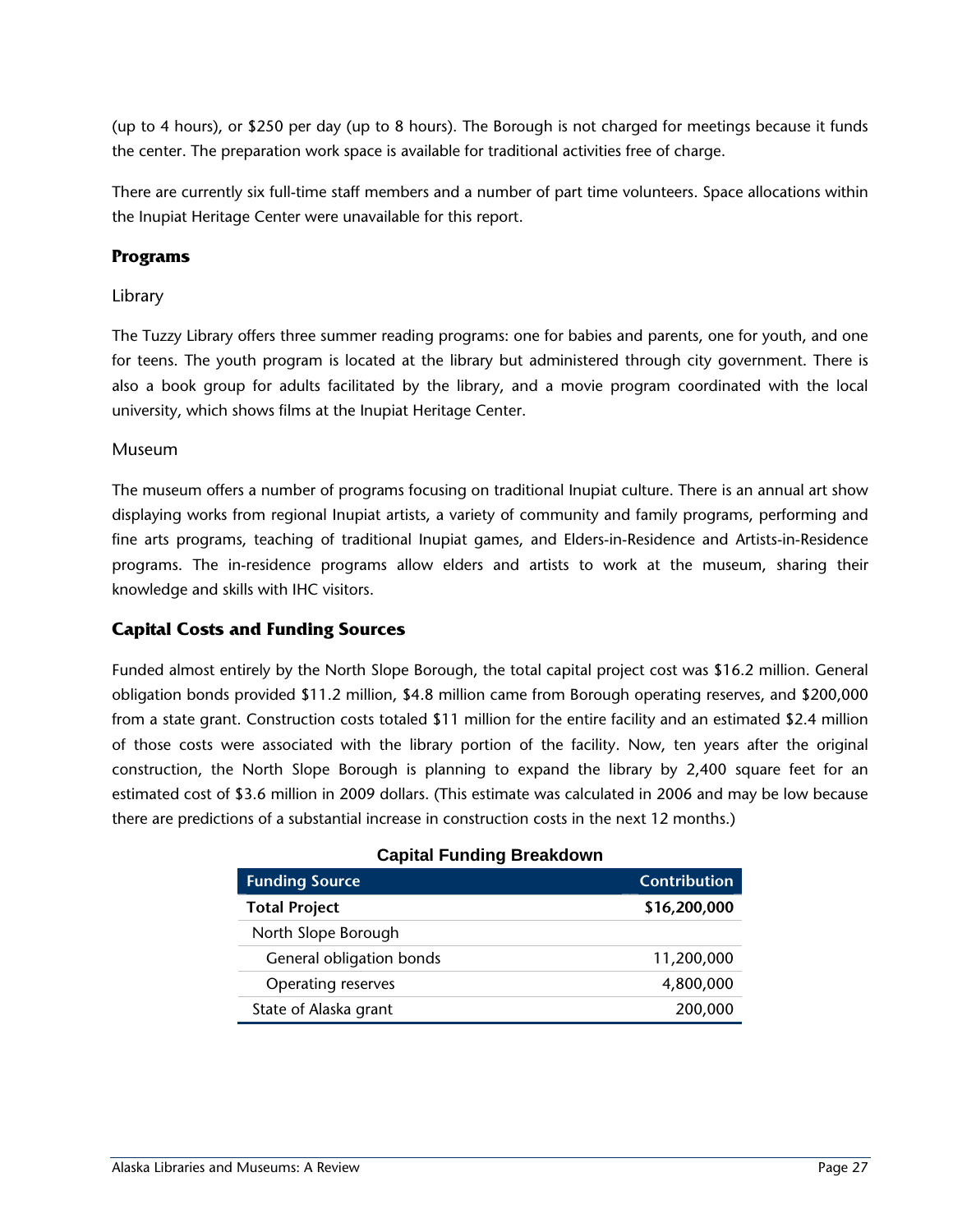#### **Changes in Usage**

#### Library

After the grand opening of the new facility 1998, library visitation counts increased dramatically from between 13,000 and 15,000 to over 20,000 visits in 1999. Since then, visitation has steadily increased every year with over 72,000 visits in 2007. This is a 369 percent increase from 1996, which was the last full year in the old library space. Circulation numbers have fluctuated more than visitation, but they too have generally increased since the opening of the new library.

A majority of library patrons are adults, although school age children are common in the afternoons. The library is within walking distance of the local middle school, which has increased students' use of the facility significantly compared to the old location. During the summer months, the Tuzzy Consortium Library receives a few non-resident library users per day.

Currently, the main facility of the Tuzzy Consortium Library holds roughly 50,000 volumes and is at capacity with regards to collection materials. A 2,400 square foot expansion is planned for the near future and is awaiting funding. One of the uses planned for the expansion is a space dedicated for teen library users. It has been determined by the librarian that this group is not served very well by the general adult services and spaces, nor by the children's area and would benefit greatly by having a teen space.

| <b>Fiscal Year</b>          | <b>Circulation</b> | <b>Library</b><br><b>Visits</b> |
|-----------------------------|--------------------|---------------------------------|
| 1996*                       | 17,509             | 15,475                          |
| 1997                        | 16,145             | 15,082                          |
| 1998                        | 15,559             | 13,486                          |
| 1999                        | 15,030             | 20,507                          |
| 2000                        | 13,571             | 21,595                          |
| 2001                        | 17,269             | 29,144                          |
| 2002                        | 27,323             | 38,714                          |
| 2003                        | 35,147             | 45,265                          |
| 2004                        | 33,159             | 62,591                          |
| 2005                        | 34,284             | 69,768                          |
| 2006                        | 26,588             | 68,959                          |
| 2007                        | 23,881             | 72,516                          |
| Percent change<br>1996-2007 | 36%                | 369%                            |

#### **Library Usage Statistics, FY1996 to FY2007**

\* 1996 was the last full year in the old library space.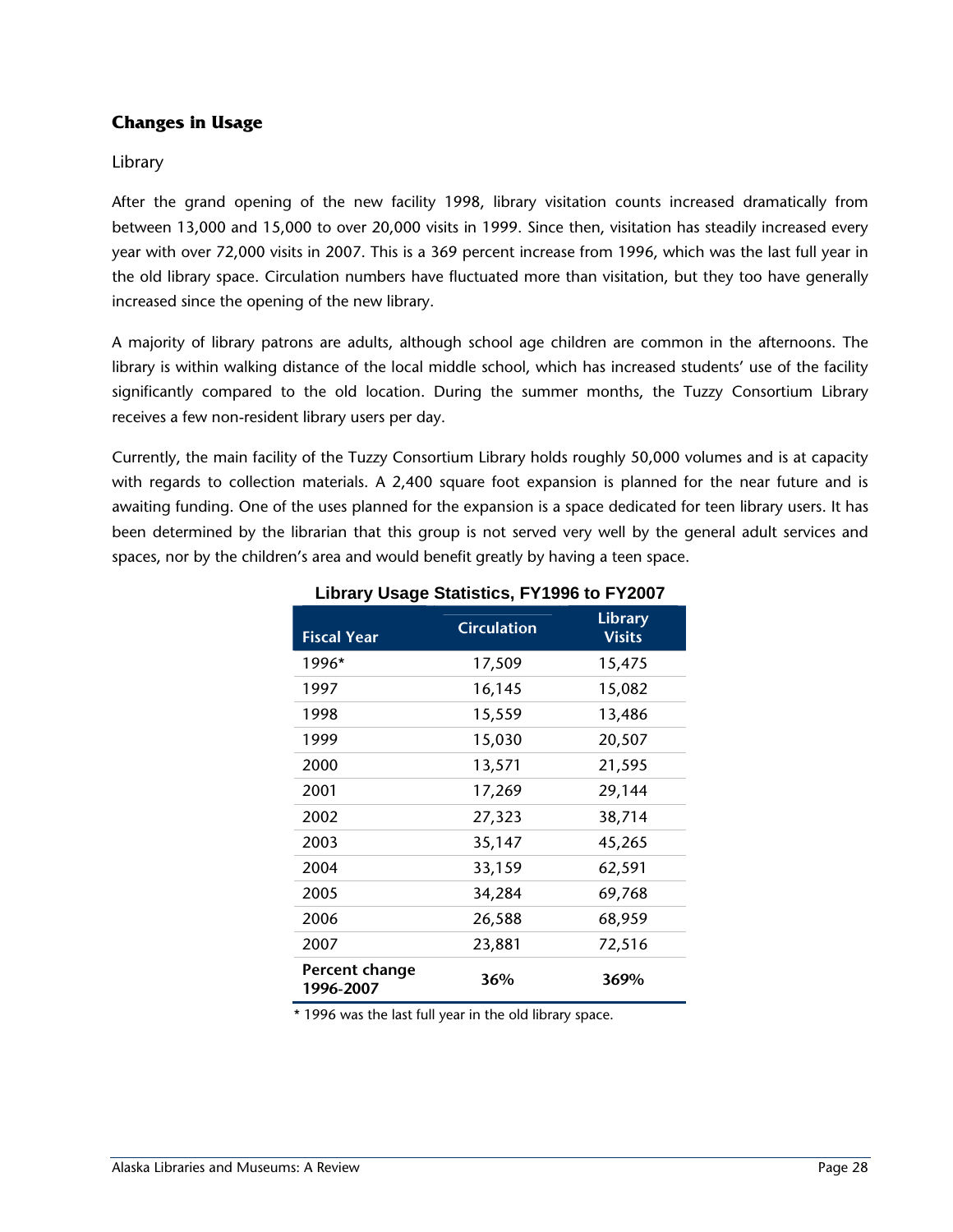#### Museum

Attendance at the Inupiat Heritage Center has been steadily increasing since its opening in 1998. First of its kind in the region, the Center is viewed as a great success by the North Slope Borough, local residents, and visitors. Although historical visitation statistics for the IHC were not as readily available as those for the Tuzzy Library, data for recent years was obtainable. In 2005 the IHC had 17,225 visitors and in 2006, 17,352. During the summer months, approximately 90 percent of patrons are tourists, visiting from around the globe. During the off-season, most visitors are regional residents and come for conferences, educational programs, or meetings.

#### **Operational Costs and Revenues**

#### Library

Operation of the Tuzzy Consortium Library is funded by Ilisagvik College, which in turn is funded by the North Slope Borough. In addition, the library receives roughly five annual grants that are used to fund and operate the public hours of the seven branch libraries in the region. Despite the improved facility, the library did not assume major increases to its operation costs with its move to the current facility in 1997.

| <b>Selected Operating Expenses, FY2006</b>   |               |  |
|----------------------------------------------|---------------|--|
| <b>Library Expense</b>                       | <b>FY2006</b> |  |
| Total                                        | \$748,500     |  |
| Personnel                                    | 653,900       |  |
| Utilities, services,<br>supplies, and travel | 46,300        |  |

#### **Museum**

The Inupiat Heritage Center is directly funded and operated by the Borough, which also owns and manages the total facility. While the IHC does not current receive significant funding though program-oriented grants, it is planning to apply for relative grants in the near future. IHC staff hope to increase the number and variety of programs in upcoming years.

| <b>Selected Operating Expenses, FY2006</b> |               |  |
|--------------------------------------------|---------------|--|
| <b>Museum Expense</b>                      | <b>FY2006</b> |  |
| Total                                      | \$823,500     |  |
| Personnel                                  | 627,900       |  |
| Utilities                                  | 62,600        |  |
| Contractual services                       | 102,800       |  |
| <b>Supplies</b>                            | 26,400        |  |
| Equipment and<br>replacement funds         | 3,800         |  |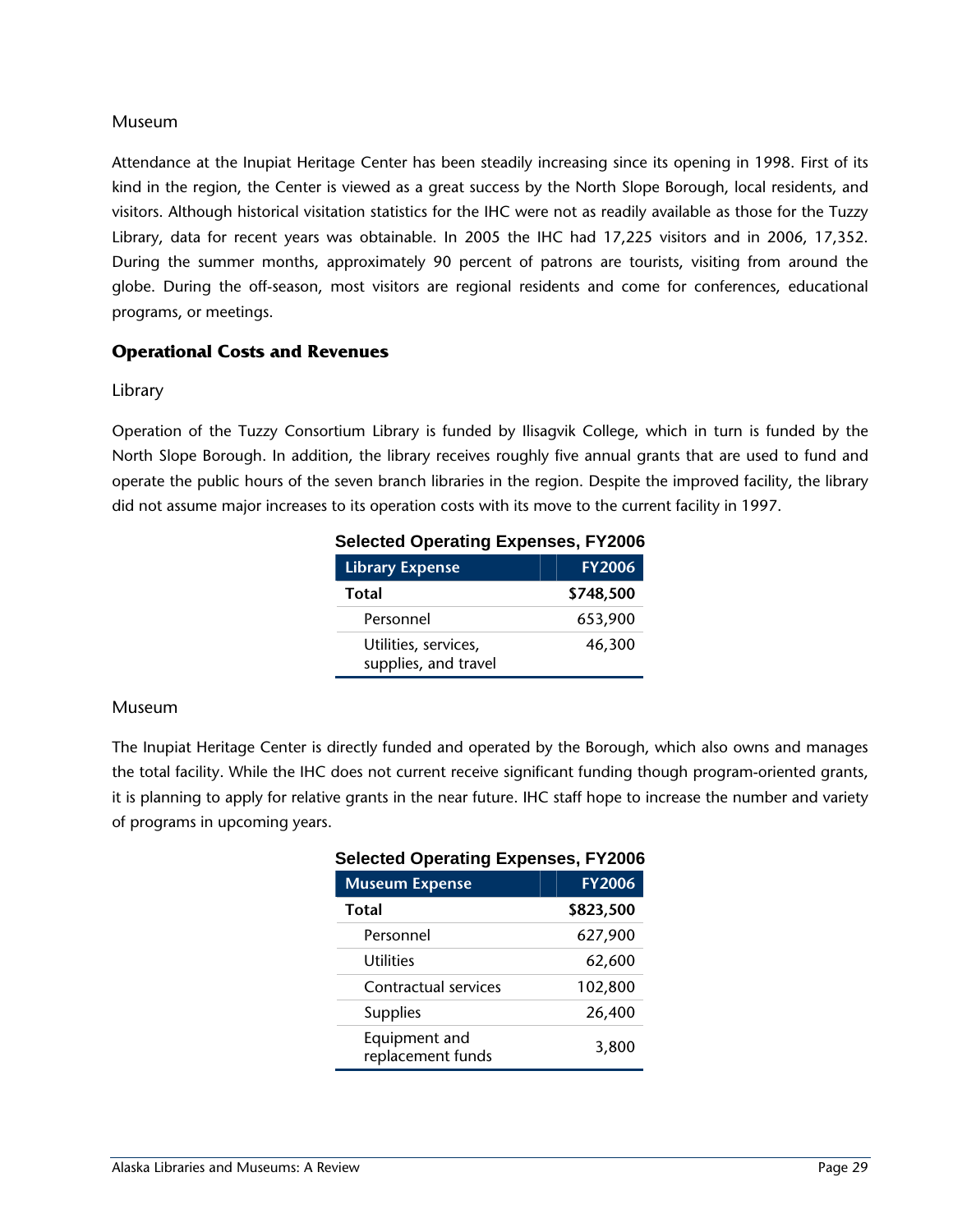#### **Lessons Learned**

The Tuzzy Consortium librarian said that it is natural for a library facility to be expanded and/or renovated every 10 years, depending on collection and usage growth. He recommends designing the facility with expansion in mind. He also noted the importance of a separate space for teens within libraries.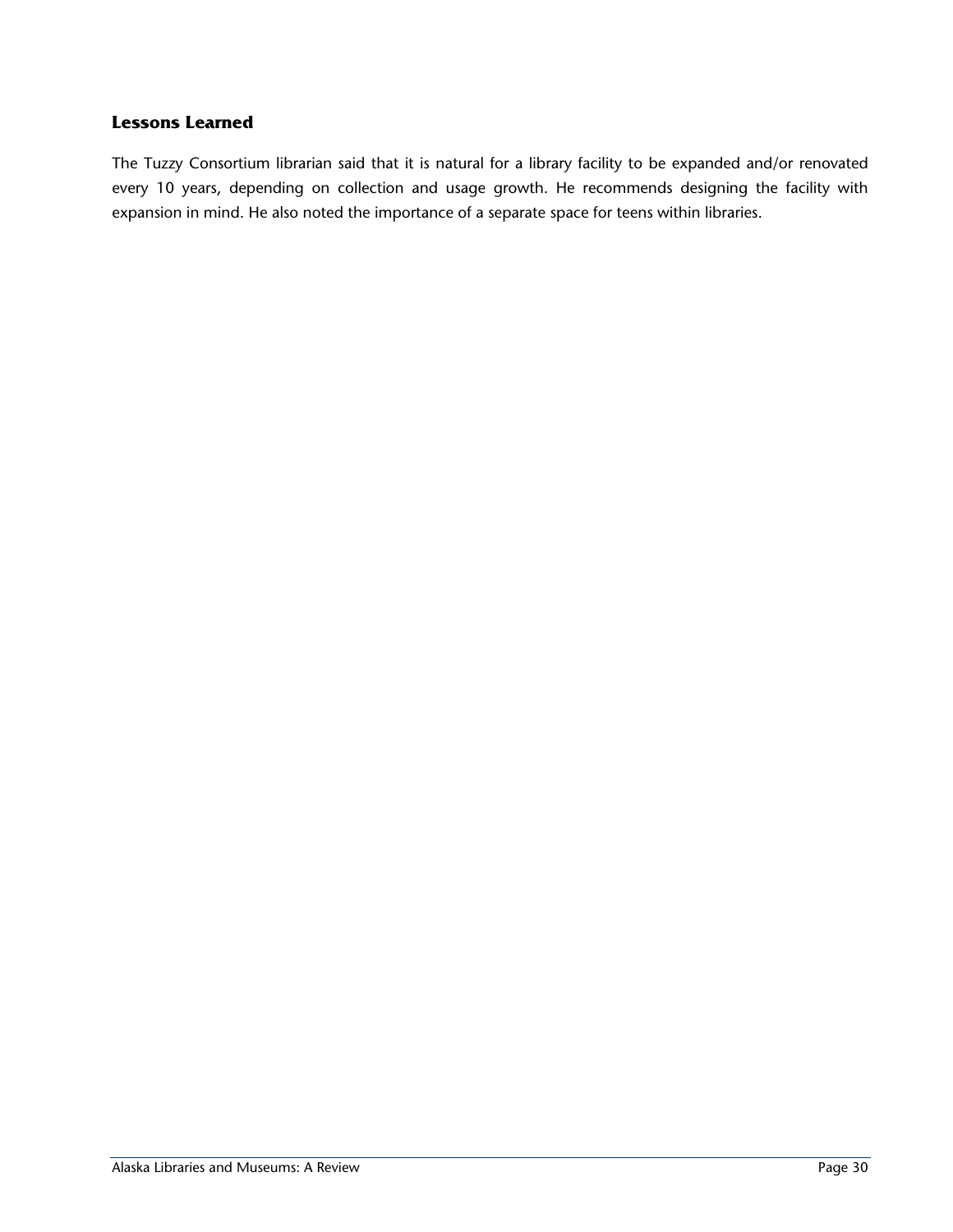## **Museums and Cultural Facilities**

## **Nolan Center**

Wrangell's Nolan Center was opened in July of 2004 as a combination museum, visitors center and civic/conference center. Located on Wrangell's waterfront, the multipurpose facility serves residents and visitors alike and combines cultural and economic development activities under one roof.



The Nolan Center was a \$9 million project, including furnishings, exhibits and design costs.

#### **Nolan Center at a Glance**

| Year opened                          | 2004        |
|--------------------------------------|-------------|
| Gross sq ft                          | 20,300      |
| Estimated resident population served | 1,900       |
| Sq ft per 1,000 people               | 10,684      |
| Total construction cost              | \$9,042,000 |
| Total project cost per sq ft         |             |

Note: Part-time staff are assumed to be 20 hours per week. Population is Wrangell resident.

#### **Amenities and Space Usage**

The Nolan Center totals 20,300 square feet, with 8,500 square feet designated for the museum, 8,856 square feet to the civic center, and 1,000 square feet to the visitors center.

The civic center includes a conference hall (nearly 4,000 square feet) that seats up to 275 people; a smaller meeting room (860 square feet) that seats 42 to 45 people, and which can be separated into two smaller rooms; and a small theater that seats 25 people. The Nolan Center also has a warming kitchen that can be used for serving food prepared off site.

The visitors center has fixed exhibits and promotional displays. It is jointly staffed by employees of the civic center and employees of the US Forest Service, under a cooperative agreement.

The museum space includes a gallery, a conservation lab, offices for museum staff, and storage for museum supplies and artifacts. The museum has permanent exhibits and installs a new changing exhibit about once a year.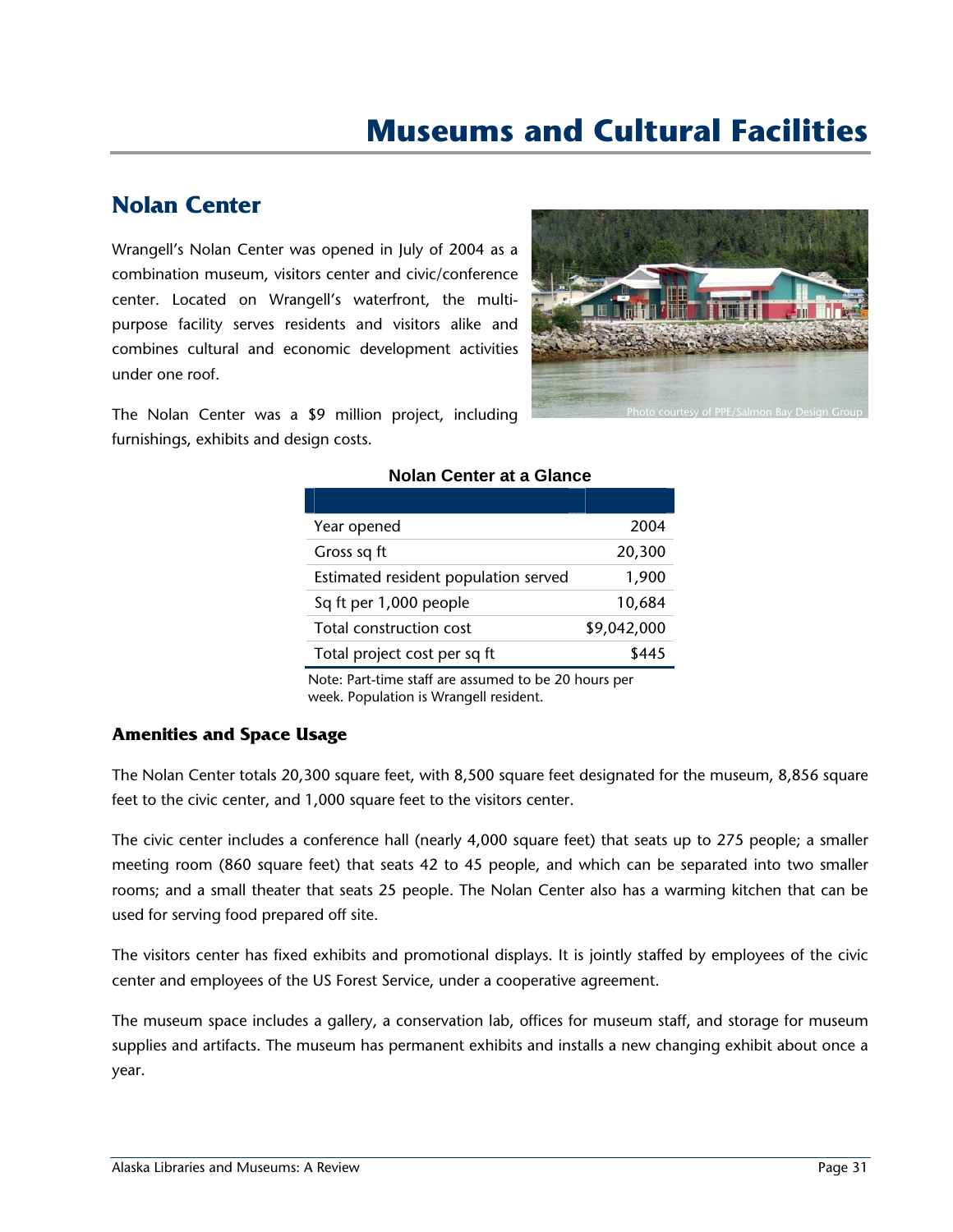An additional storage building was constructed after the Nolan Center was completed, as staff determined storage space in the civic center was inadequate. The single-story storage building is 2,200 square feet, and is used for portable seating, tables and chairs, risers, and other equipment and furniture.

In addition to hosting conferences and other commercial events, the civic center is also used for community activities. One of the unique usages is as the local movie theater. (Wrangell does not have a commercial movie theater.) On weekends when no events are scheduled, the center is configured for movie viewings, using the regular conference chairs and equipment. The space is set up to accommodate 190 movie viewers, and has sold out in the past. All proceeds from the movies go to support school activities, including travel for sports teams.

|                                                           | Sq Ft  |
|-----------------------------------------------------------|--------|
| <b>Total facility</b>                                     | 20,323 |
| Civic Center                                              | 8,856  |
| Large conference hall                                     | 4,000  |
| conference<br>Small<br>room<br>(convertible into 2 rooms) | 860    |
| Kitchen                                                   | 285    |
| Storage building                                          | 2,200  |
| Museum                                                    | 8,505  |
| Museum gift shop                                          | 1,074  |
| Conservation lab                                          | 594    |

#### **Facility Programming**

Note: Programming details are not comprehensive of all spaces.

#### **Facility Admissions**

Admissions to the museum and the civic center are treated separately. Admissions to the museum were 6,448 in 2006. For January to June of 2007 they were 1,083. The relatively low numbers reflected an interruption in weekly cruise ship port calls. The resumption of its schedule is expected to buoy visitor numbers. Admission fees to the museum are \$5 for adults, \$3 for children 6 and over and people over age 60, free for children under age 6, and \$12 for a family.

Admissions information for the Civic Center was not available. However, the facility hosts at least 9 events of varying size per month.

#### **Wrangell Visitor Statistics**

According to statistics from AVSP research, Wrangell had 34,000 visitors in the summer of 2006. The average overnight visitor stayed 3.8 nights in Wrangell. Thirty-six percent of the visitors to Wrangell participated in cultural activities while in the community, including 27 percent who visited a museum. Average expenditures per person while in Wrangell were \$115. Approximately one-third of Wrangell's visitors traveled to Alaska via cruise ship.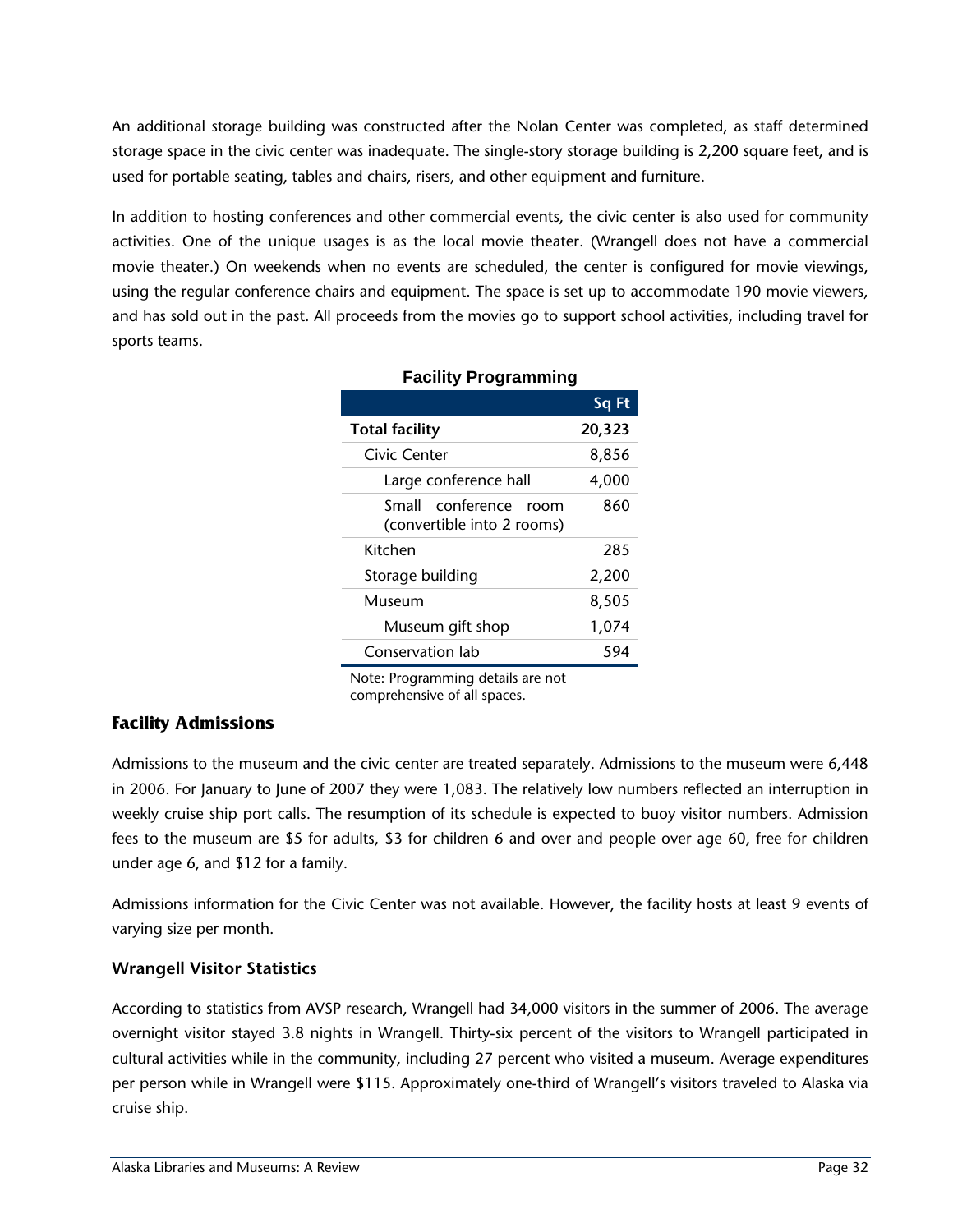#### **Capital Costs and Funding Sources**

The Nolan Center was a \$9 million project. Cost estimates are comprehensive of all elements of the project, from design to construction, museum displays, equipment and furnishings, landscaping, and the additional storage building. The largest sources of funding for the Nolan Center were the City of Wrangell, the Nolan Trust and the Rasmuson Foundation.

| Capital Funding Sources       |              |  |
|-------------------------------|--------------|--|
| <b>Funding Source</b>         | Contribution |  |
| <b>Total Funding</b>          | \$9,042,000  |  |
| City of Wrangell              | 3,188,000    |  |
| Denali Commission             | 675,000      |  |
| Friends of the Museum         | 50,000       |  |
| MJ Murdock Charitable Trust   | 250,000      |  |
| Nolan Trust                   | 3,000,000    |  |
| <b>Rasmuson Foundation</b>    | 1,250,000    |  |
| <b>USDA Rural Development</b> | 629,000      |  |

#### **Capital Funding Sources**

The City of Wrangell's contribution included land valued at \$213,000 and Congressional timber relief funds received by the community a decade earlier.

#### **Operational Finances**

The Nolan Center is operated as four separate accounts—one for the museum, one for the civic center, one for the theater operations, and one for the building itself. Responsibility for building expenses is distributed across the three operations departments, and is reflected in their individuals budgets. Personnel obligations are also distributed between the three departments.

#### **Costs**

In total, the Nolan Center has an operations budget of approximately \$447,000 for the 2007-2008 fiscal year. Personnel-related expenses, such as salaries and wages and employer expenses account for more than 46 percent of this total (this includes personnel associated with building operations, which are not noted as a separate line item in the following table).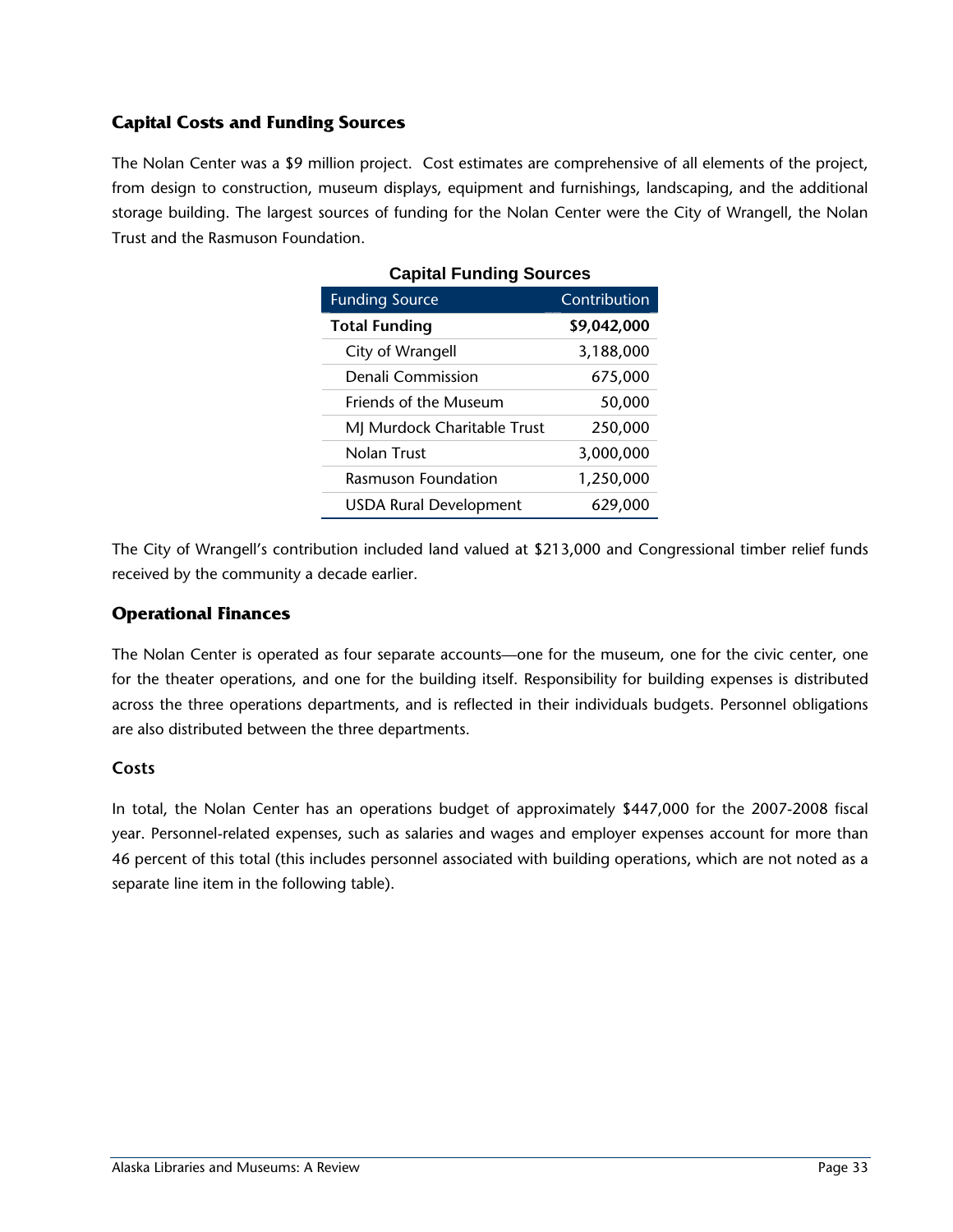| <b>Expense Category</b>                                                                                                               | 05-06<br><b>Actual</b> | 06-07<br><b>Estimate</b> | 07-08<br><b>Approved</b> |
|---------------------------------------------------------------------------------------------------------------------------------------|------------------------|--------------------------|--------------------------|
| <b>Total expenditures</b>                                                                                                             | \$409,268              | \$405,555                | \$446,674                |
| <b>Museum</b>                                                                                                                         | \$227,560              | \$232,315                | \$197,004                |
| Wages and salaries                                                                                                                    | 48,909                 | 50,105                   | 53,090                   |
| Casual labor                                                                                                                          | 21,257                 | 13,670                   | 15,550                   |
| Employer expenses                                                                                                                     | 16,496                 | 19,010                   | 22,634                   |
| Gift store inventory                                                                                                                  | 47,711                 | 55,000                   | 20,000                   |
| Travel and training                                                                                                                   | 7,218                  | 5,500                    | 5,000                    |
| Materials and supplies                                                                                                                | 8,325                  | 4,300                    | 4,500                    |
| Allocated building expense                                                                                                            | 65,751                 | 69,530                   | 65,580                   |
| Other                                                                                                                                 | 11,893                 | 15,200                   | 10,650                   |
| <b>Civic Center</b>                                                                                                                   | \$142,832              | \$173,240                | \$175,680                |
| Wages and salaries                                                                                                                    | 26,614                 | 37,380                   | 37,190                   |
| Overtime                                                                                                                              | 4,332                  | 6,000                    | 2,000                    |
| Casual labor                                                                                                                          | 3,887                  | 4,000                    | 5,000                    |
| Employer expenses                                                                                                                     | 21,766                 | 28,330                   | 30,110                   |
| Travel and training                                                                                                                   | 5,115                  | 6,000                    | 7,000                    |
| Materials and supplies                                                                                                                | 3,763                  | 4,000                    | 7,000                    |
| Advertising and publishing expense                                                                                                    | 10,587                 | 16,000                   | 20,000                   |
| Allocated building expense                                                                                                            | 65,811                 | 69,530                   | 65,580                   |
| Other                                                                                                                                 | 957                    | 2,000                    | 1,800                    |
| <b>Theater Department</b>                                                                                                             | \$38,875               | \$76,675                 | \$68,070                 |
| Wages and salaries                                                                                                                    | 6,827                  | 15,800                   | 15,900                   |
| Overtime                                                                                                                              | 256                    | 100                      | 250                      |
| Casual labor                                                                                                                          |                        | 175                      | 1,600                    |
| Employer tax expense                                                                                                                  | 611                    | 1,500                    | 1,600                    |
| Travel and training expense                                                                                                           |                        |                          | 1,000                    |
| Film expense                                                                                                                          | 20,649                 | 28,000                   | 26,000                   |
| Concessions expense                                                                                                                   | 9,047                  | 15,000                   | 13,500                   |
| Allocated building expense                                                                                                            |                        | 5,000                    | 5,920                    |
| Other                                                                                                                                 | 1,485                  | 11,100                   | 2,300                    |
|                                                                                                                                       |                        |                          |                          |
| Summary of building operation costs<br>(from departments above; this includes personnel<br>costs associated with building operations) | \$131,561              | \$139,060                | \$137,080                |
| Summary of personnel costs<br>(from departments above; this excludes personnel<br>costs associated with building operations)          | \$150,955              | \$176,070                | \$184,924                |

#### **Operational Costs**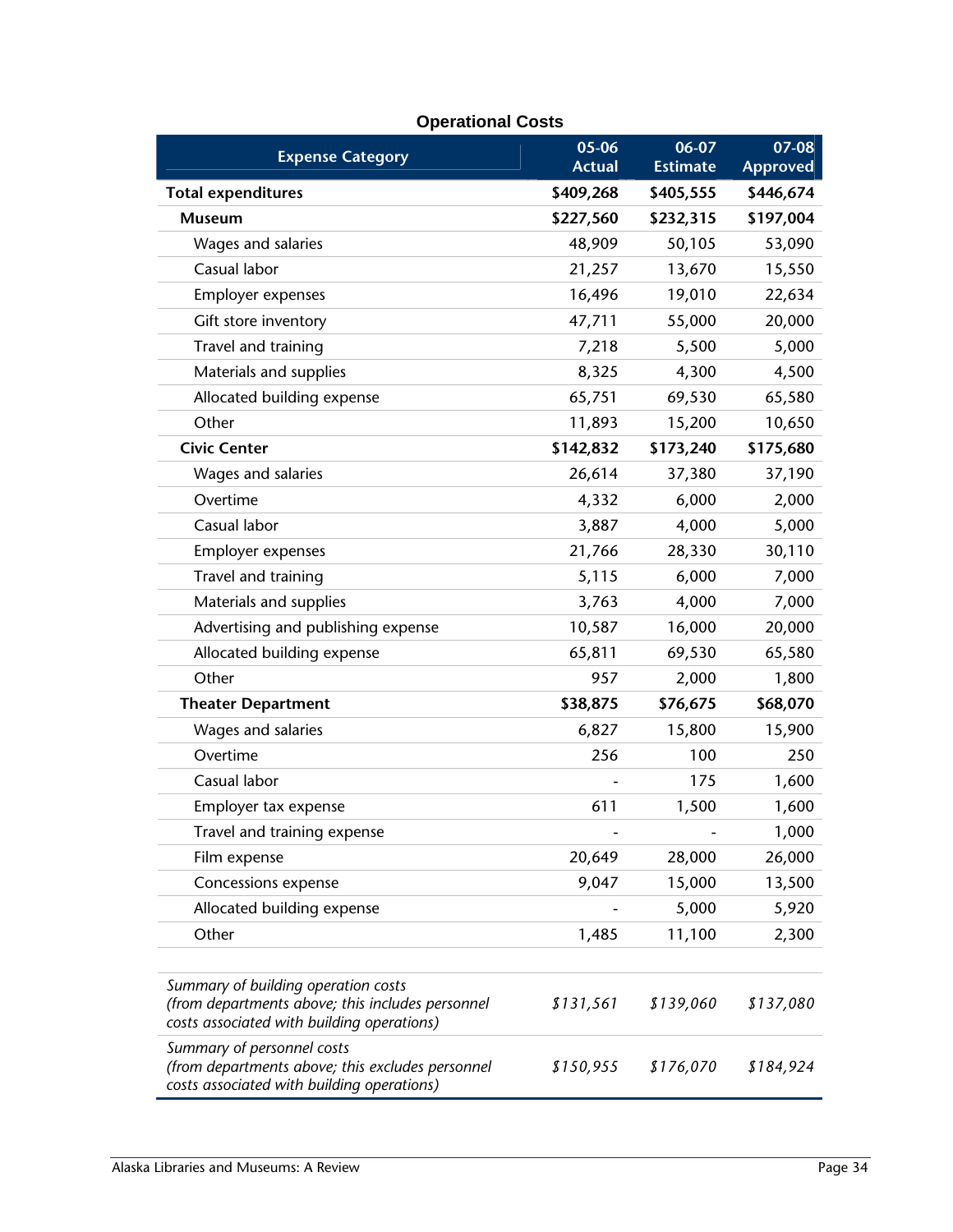#### **Revenues**

The most significant sources of operational revenues for the Nolan Center come from the Nolan Endowment, with additional significant contribution by the City of Wrangell. Other funding sources include the Friends of the Museum and another small memorial fund.

Additionally, all three departments operating in the Nolan Center—the museum, the civic center, and the theater—generate some form of revenue. In the case of the museum, this includes admissions and gift store sales. The civic center generates fees for conference use. The theater also generates admissions fees.

However, both the museum and the civic center operate with a funding gap—the difference between the cost to run them and the revenues generated. (The theater department budget for 2007-2008 anticipates a small operating profit.)

For the 2006-2007 fiscal year, revenues generated at the museum totaled \$79,500, including gift store sales, admissions, donations, and other miscellaneous proceeds. The operating budget, including building expenditures, was \$232,300. The operating gap was \$152,800. For the civic center, revenues totaled \$75,240. The operating budget was \$173,240, for an operating gap of \$98,000.

**Earned Income** 

|                     | 05-06<br><b>Actual</b> | 06-07<br><b>Estimate</b> | 07-08<br><b>Approved</b> |
|---------------------|------------------------|--------------------------|--------------------------|
| Museum              |                        |                          |                          |
| Admissions          | \$22,500               | \$19,000                 | \$15,800                 |
| Gift shop*          | 79,200                 | 59,000                   | 44,000                   |
| Costs of goods sold | (47,700)               | (55,000)                 | (20,000)                 |
| Civic Center        |                        |                          |                          |
| Equipment rentals   | 4,900                  | 3,800                    | 3,000                    |
| <b>Rental fees</b>  | 20,200                 | 35,000                   | 31,500                   |
| <b>Theater</b>      |                        |                          |                          |
| Admissions          | 35,600                 | 55,000                   | 47,000                   |
| Concessions*        | 17,100                 | 30,000                   | 25,000                   |
| Cost of goods sold  | 9,000                  | 15,000                   | 13,500                   |

Data on the earnings of each department are presented below.

\*Before cost of goods sold.

#### **Planning for Long-term Financial Sustainability**

The Nolan Center enjoys a unique financial position, as it benefits from a trust established by the Nolan Family to support the operation of the facility. The trust is presently worth approximately \$3 million, and it has contributed \$165,000 to \$170,000 toward the operation of the facility in recent years. The existence of the trust fund has made the facility financially feasible.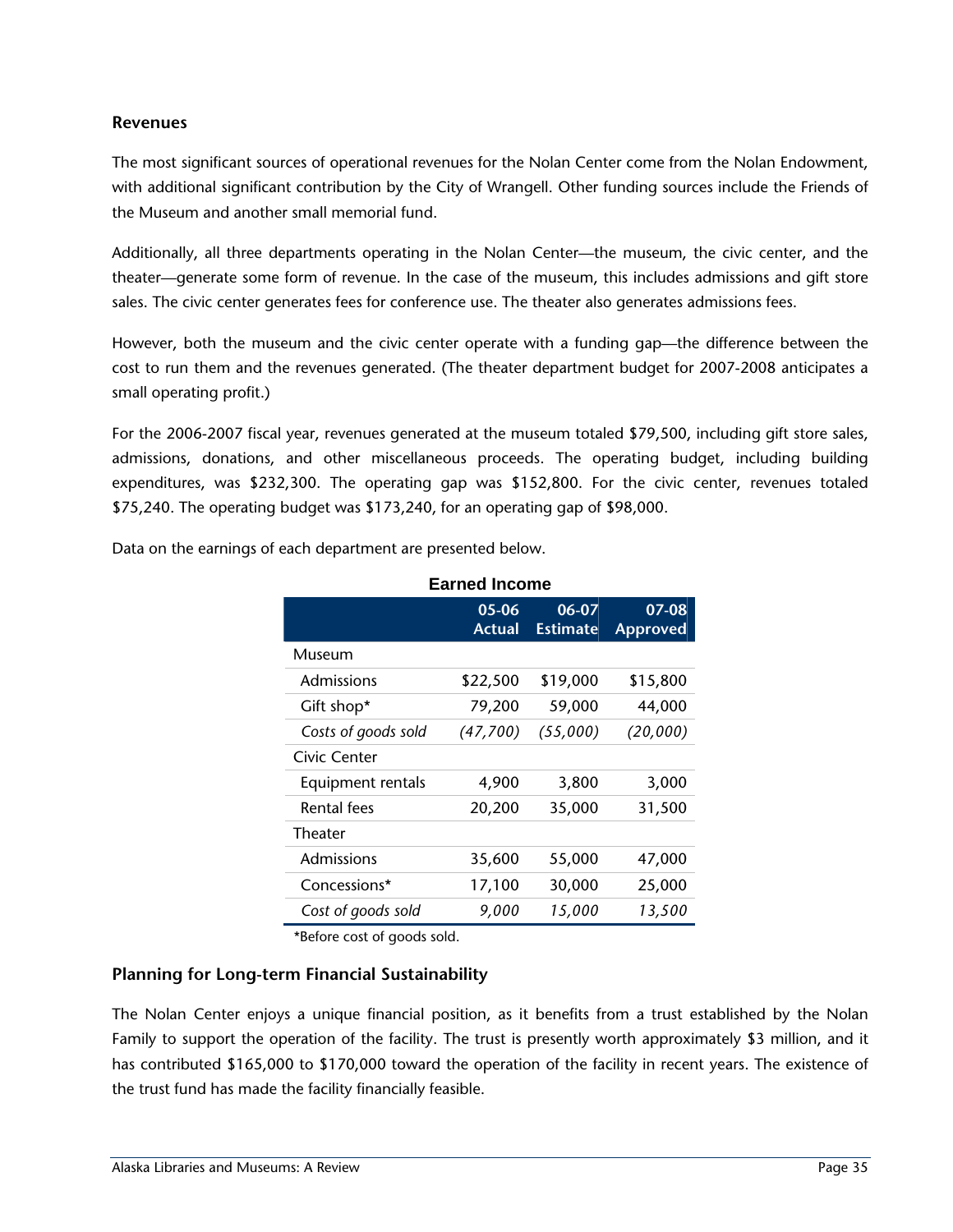#### **Lessons Learned**

The original design of the Nolan Center had several oversights. In addition to the lack of storage space (addressed above), the kitchen was designed for warming food, but is not suitable for preparation or catering. The director of the civic center noted that this was a significant oversight, and that she would certainly construct a more full-service kitchen if she had the opportunity to do it over. At present, food must be prepared off-site and brought to the center, and working in the kitchen space is cramped.

The capacity of the conference center exceeds 300 people. However, there are only 101 beds available in all the lodging establishments in Wrangell. In the past, they have been able to make arrangements to accommodate larger groups. For example, during a recent meeting of the group Southeast Conference, event planners were able to arrange with the Alaska Marine Highway System to have a ferry serve as a floating hotel. While this does represent a unique solution, generally the lodging in Wrangell is inadequate to utilize the full conference space.

The director of the museum noted that, immediately following the facility's opening, he would change exhibits twice yearly. However, he found that museum attendance is very low in the winter. Because responsibilities for organizing new exhibits fall to him, as the primary museum staff, he has since reduced the changing exhibit schedule to once yearly.

The museum, as built, includes a conservation laboratory, for working on the conservation of collections. The museum director feels that this was an unnecessary use of space and budget. He believes the original planning for the facility included expectations that the conservation lab might be available for lease to other agencies and organizations, such as the US Forest Service or the Alaska State Museum. Instead, the lab has been largely unused. He recommends that new, small museums not include conservation labs unless they expect to have a large staff with a permanent conservator. Otherwise, he feels it is more reasonable to send items out for conservation work. He hopes to sell some of the specialized equipment and renovate that area for additional collections storage.

The museum director also highly recommended that museums work with professional exhibit designers when developing a new museum. He worked with a professional team from Arizona, and notes that they have had consistent positive feedback from museum visitors since the facility was opened. He feels that this is an important budgetary provision for any new development.

Finally, the museum director is pleased that his budget includes professional travel to allow him to attend museum conferences. He said the opportunities to interact with other museum professionals are very valuable.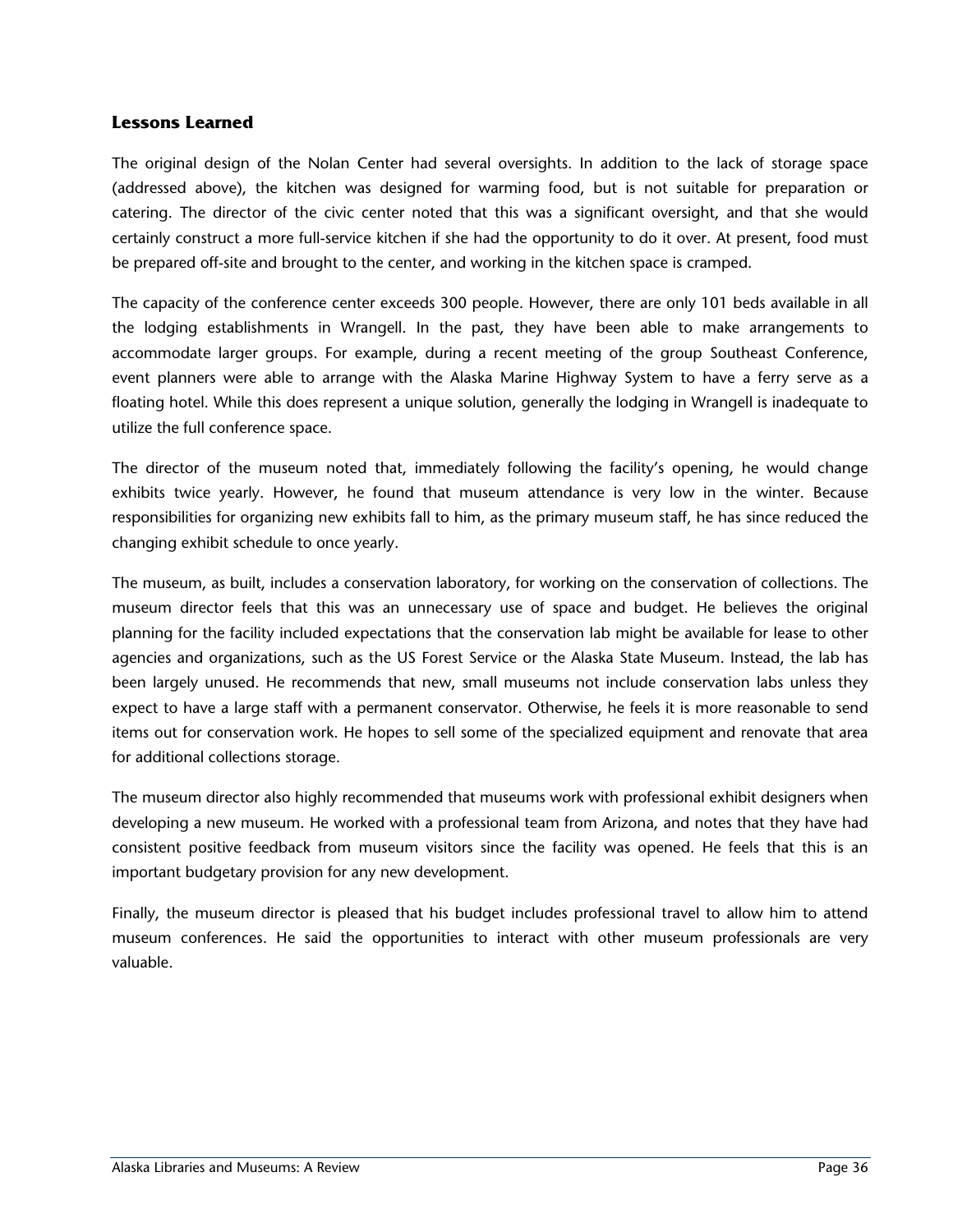## **Kenai Visitors and Cultural Center**

The Kenai Visitors and Cultural Center (KVCC) serves as a museum and cultural facility, and a visitor center. It is owned by the City of Kenai and managed and operated by the Kenai Convention and Visitors Bureau. Built in the early 1990s, this facility continues to serve the needs of Kenai residents and visitors alike, providing a meeting space and display space for art, cultural events, historical exhibits, and community gatherings.

The facility was built with grant funds from US Department of Agriculture Rural Development and matching monies from the City of Kenai. It houses the permanent collections of the City of Kenai, though the facility was not constructed to meet museum standards for collection preservation (e.g. climate control systems; the center's director notes this was an intentional choice at the time of construction). Items displayed at the facility include copies of first and second editions of Captain Cook's journals, Aleut cultural artifacts, and natural history displays. Primary use of the facility alternates seasonally, with use and programming focused on residents during the winter season and visitors as the primary summertime users.

| Year opened                          | 1992      |
|--------------------------------------|-----------|
| Estimated sq ft                      | 9,866     |
| Estimated resident population served | 28,250    |
| Kenai population                     | 6,900     |
| Staffing costs                       | 191,000   |
| Staffing costs per sq ft             | \$19      |
| Total operational costs              | \$362,600 |
| Total operational costs per sq ft    | ያ 37      |

#### **Kenai Visitors and Cultural Center at a Glance**

Note: The estimated resident population includes residents of Kenai, Soldotna, Sterling, Nikiski, Kalifonsky, Kasilof, and Salamatof.

#### **Amenities and Space Usage**

The facility is just under 10,000 square feet. Most of the building is devoted to exhibit space, which doubles as meeting space. There are offices and a small conference room, as well. The small conference room seats 15 people comfortably, and larger events in the building have accommodated 600 people. Staff noted that the facility was designed with large restrooms, which are beneficial in attracting motorcoach tours. There is a prep kitchen that is an asset to meeting or event organizers. Staff noted that there is a need for additional space, particularly office space and laboratory space for working with exhibits.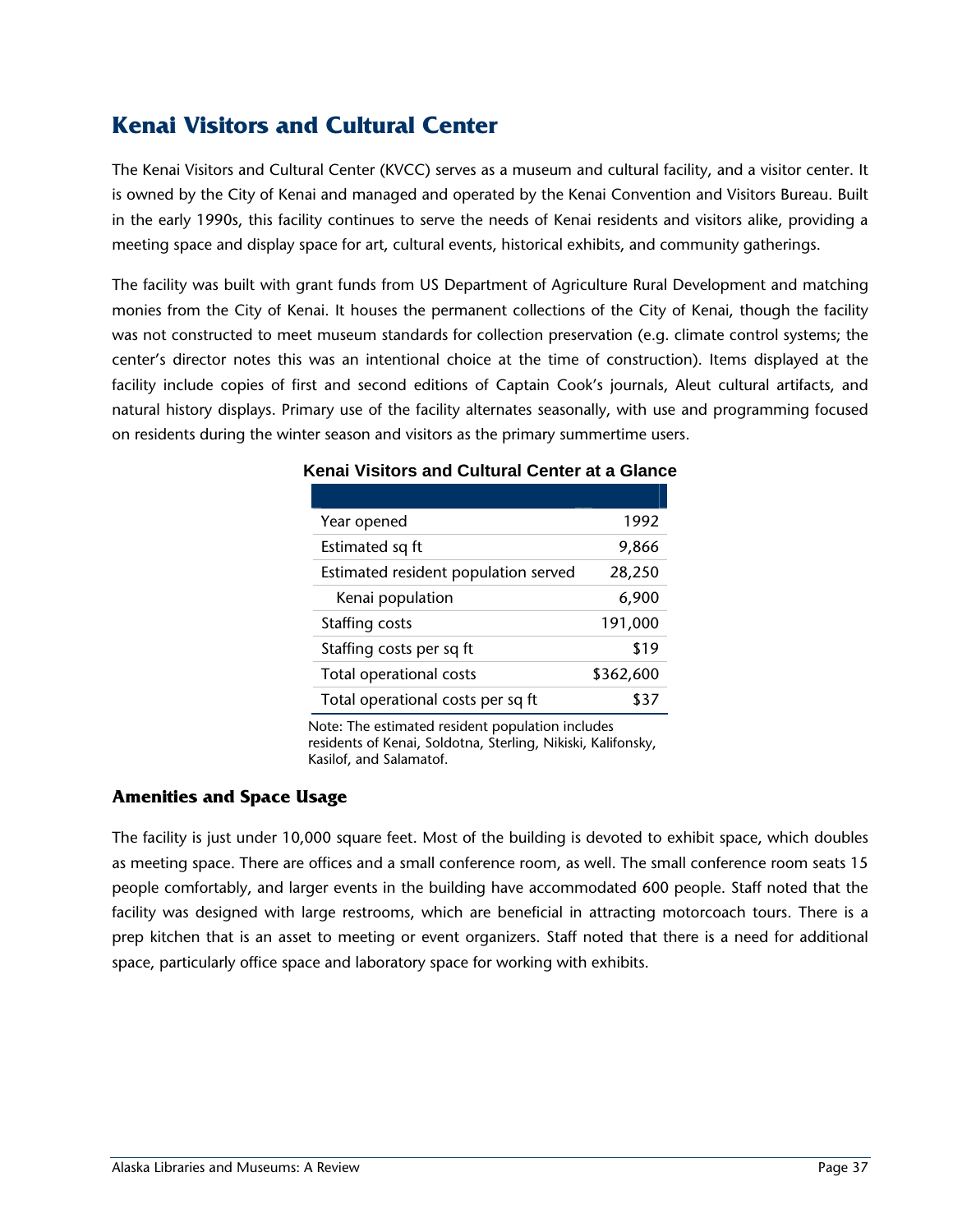|                                | Sq Ft* |
|--------------------------------|--------|
| Total                          | 9,866  |
| Cultural exhibition area       | 3,298  |
| Central exhibition hall        | 1,100  |
| Video/viewing room             | 1,100  |
| <b>Arctic Entry</b>            | 120    |
| Reception/gift shop area       | 430    |
| Visitor information            | 256    |
| Director's office              | 196    |
| Staff office                   | 196    |
| Conference room                | 336    |
| Artifact storage/preparation   | 360    |
| Additional museum exhibit area | 500    |
| Prep kitchen                   | 400    |
| Restrooms                      | 400    |
| Other                          | 616    |

#### **Facility Programming**

\*Programming estimates are based on facility planning documents

The KVCC offers wireless internet from its building. The wireless is accessible 24-hours a day, and can therefore be accessed by visitors nearby the building during closed hours. The facility also has film screening equipment, and movies are shown there throughout the year.

#### **Facility Admissions**

The Kenai Visitors and Cultural Center hosts a summer art show each year, and charges admission to the facility during that time. The facility director notes that local residents are sometimes upset about the charge; as a result, they have implemented a system in which people receive a disposable lapel tab upon payment, and are able to retain it and gain admission free of charge for the remainder of the season.

| <b>Visits to the Facility</b> |                                |  |
|-------------------------------|--------------------------------|--|
|                               | <b>Year</b> Number of Visitors |  |
| 2004                          | 51,600                         |  |
| 2005                          | 53,800                         |  |
| 2006                          | 61,900                         |  |

#### **Kenai/Soldotna Visitor Statistics**

As a major sportfishing destination, Kenai receives a significant number of Alaska resident and non-resident visitors. According to AVSP data, the Kenai/Soldotna area had 173,000 non-resident visitors in summer 2006. The average stay for overnight visitors in the area was 5.2 nights, and average expenditures were \$341. Four percent of visitors went to a museum while in Kenai/Soldotna.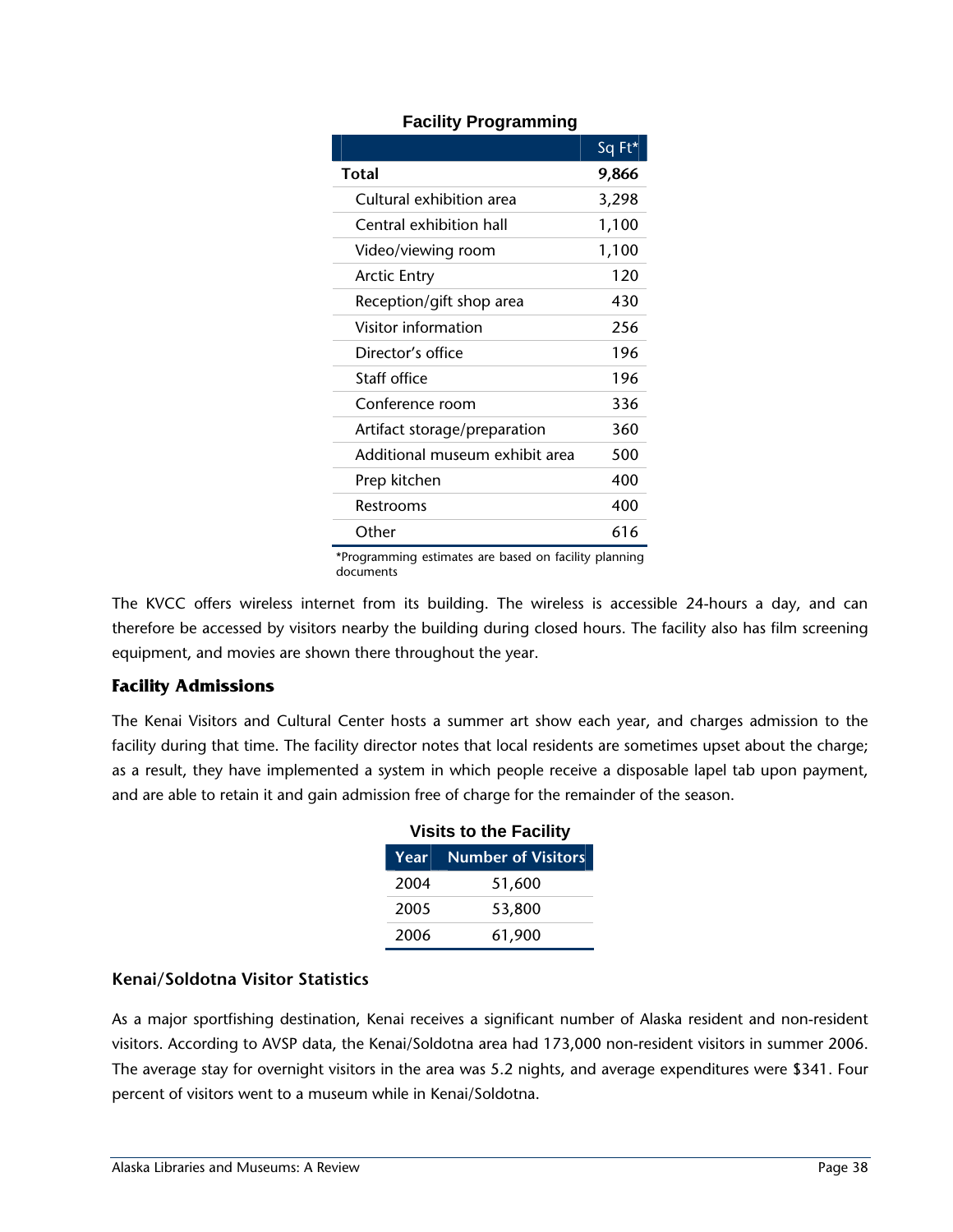#### **Capital Costs and Funding Sources**

The primary funding sources for construction of the Kenai Visitors and Cultural Center were USDA Rural Development and a matching grant from the City of Kenai. Because the facility was built more than 15 years ago, this research does not delve significantly into the capital costs for this project, as the information is likely too outdated to be of significant value. However, it can be noted that pre-project estimates for costs were \$1.6 million for construction only.

#### **Operational Finances**

#### **Costs**

The maintenance and building costs of the KVCC building itself, including utilities, are paid for by the City of Kenai, which owns the building. For FY2008, this is budgeted at \$116,800. The Kenai Convention and Visitors Bureau (KCVB) oversees the operations and programs run from the building. The KCVB had a budget in fiscal year 2006 of \$363,000. (In addition to paying for these costs, the City of Kenai also has an annual contract with the Patrons of the KVCC for management.)

The most significant component of the patrons group's organization each year is salaries and wages. In 2006, this totaled an estimated \$191,000. Other expenses range from professional fees to membership dues to postage and telephone. A sampling of these expenses is presented below.

|                                 | <b>FY2006</b> |
|---------------------------------|---------------|
| <b>Total</b>                    | \$362,600     |
| Salaries, wages and benefits    | 191,000       |
| Professional fees               | 4,600         |
| Memberships/dues/subscriptions  | 2,600         |
| Insurance                       | 3,700         |
| Advertising                     | 23,000        |
| Postage                         | 5,800         |
| Trade shows                     | 10,300        |
| Professional development        | 8,900         |
| Printing                        | 14,500        |
| <b>Supplies</b>                 | 16,300        |
| Computers/technology            | 1,600         |
| Collection care and restoration | 13,200        |

#### **Selected Operating Expenses, Excluding Facilities Costs FY 2006**

The Kenai Visitors and Cultural Center has operated below budget in each of the last three years, ranging from \$7,300 in 2005 to \$28,300 in 2004. This money is applied toward the future year's budget.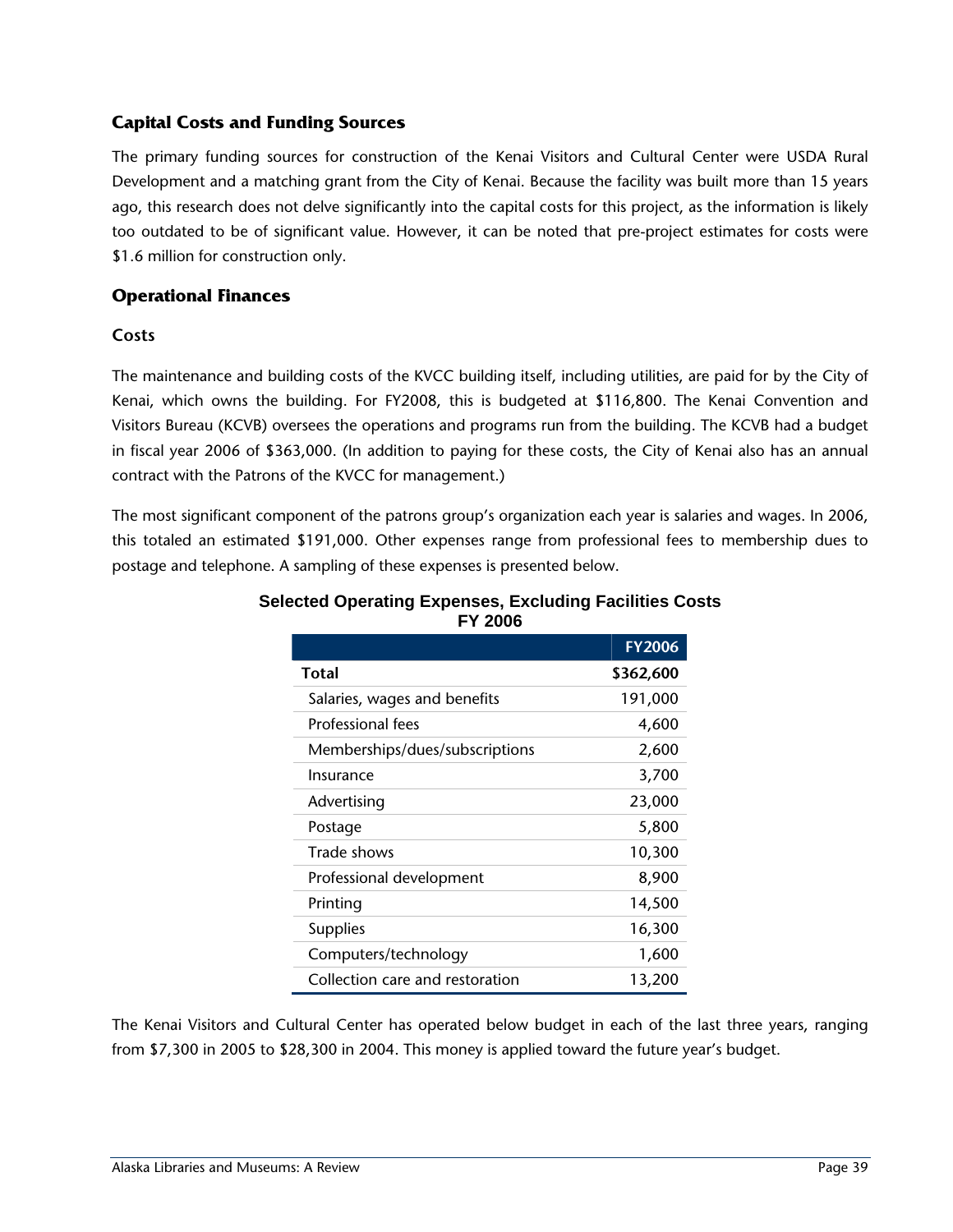#### **Revenues**

Retail sales at the KVCC generate \$30,000-40,000 in revenue annually, after costs of goods sold. Admissions generated approximately \$11,500 in 2006. Rentals of spaces for meetings generate some revenue for the facility, ranging from \$6,800 to \$8,000 in the last three years. The center has hosted Saturday Markets since 2005 from late May to early September. Fees generated by Saturday Market retailers contributed \$3,900 in 2005 and \$6,200 in 2006.

| and Vandran Vench |                       |                       |                         |
|-------------------|-----------------------|-----------------------|-------------------------|
|                   | 2004<br><b>Actual</b> | 2005<br><b>Actual</b> | 2006<br><b>Estimate</b> |
| Rentals/meetings  | \$7,970               | \$7,480               | \$6,819                 |
| Retail sales      | \$39,887              | \$33,796              | \$35,716                |
| Saturday Market   |                       | \$3,940               | \$6,194                 |
| Admissions*       | \$13,154              | \$10,227              | \$11,461                |

#### **Revenues Generated at the Kenai Visitors and Cultural Center**

\*Admission is only charged when the summer art show is in place.

In addition to the facility costs, the City of Kenai contributes \$65,000 annually as a facility management contract with the Kenai Convention and Visitors Bureau. This is approximately one-fifth of operating budget. The convention and visitors bureau also has a bingo gaming concession, which provides half of the operating budget (\$165,000 in 2006). KCVB membership fees were \$29,000 in 2006, which was consistent with previous years.

| <b>Facility Rental Schedule</b>                             |         |  |
|-------------------------------------------------------------|---------|--|
| <b>Rental Specifications</b>                                | Rate    |  |
| Board room                                                  |         |  |
| 4 hours or less                                             | \$50    |  |
| More than 4 hours or after 5pm                              | \$100   |  |
| Conference room                                             |         |  |
| 4 hours or less                                             | \$100   |  |
| More than 4 hours or after 5pm                              | \$200   |  |
| Conference and board rooms                                  |         |  |
| 4 hours or less                                             | \$150   |  |
| More than 4 hours or after 5pm                              | \$300   |  |
| Entire building<br>(any length of time)                     | \$400   |  |
| Weekends                                                    |         |  |
| 5pm Friday to 11pm Saturday                                 | \$500   |  |
| 8am Saturday to 10pm Sunday                                 | \$800   |  |
| 5pm Friday to 10pm Sunday                                   | \$1,000 |  |
| Before/after hours surcharge, per hour, one<br>hour minimum | \$50    |  |

#### **Facility Rental Schedule**

Local organizations rent the facility for meetings. It is also rented for weddings, art openings, or other events.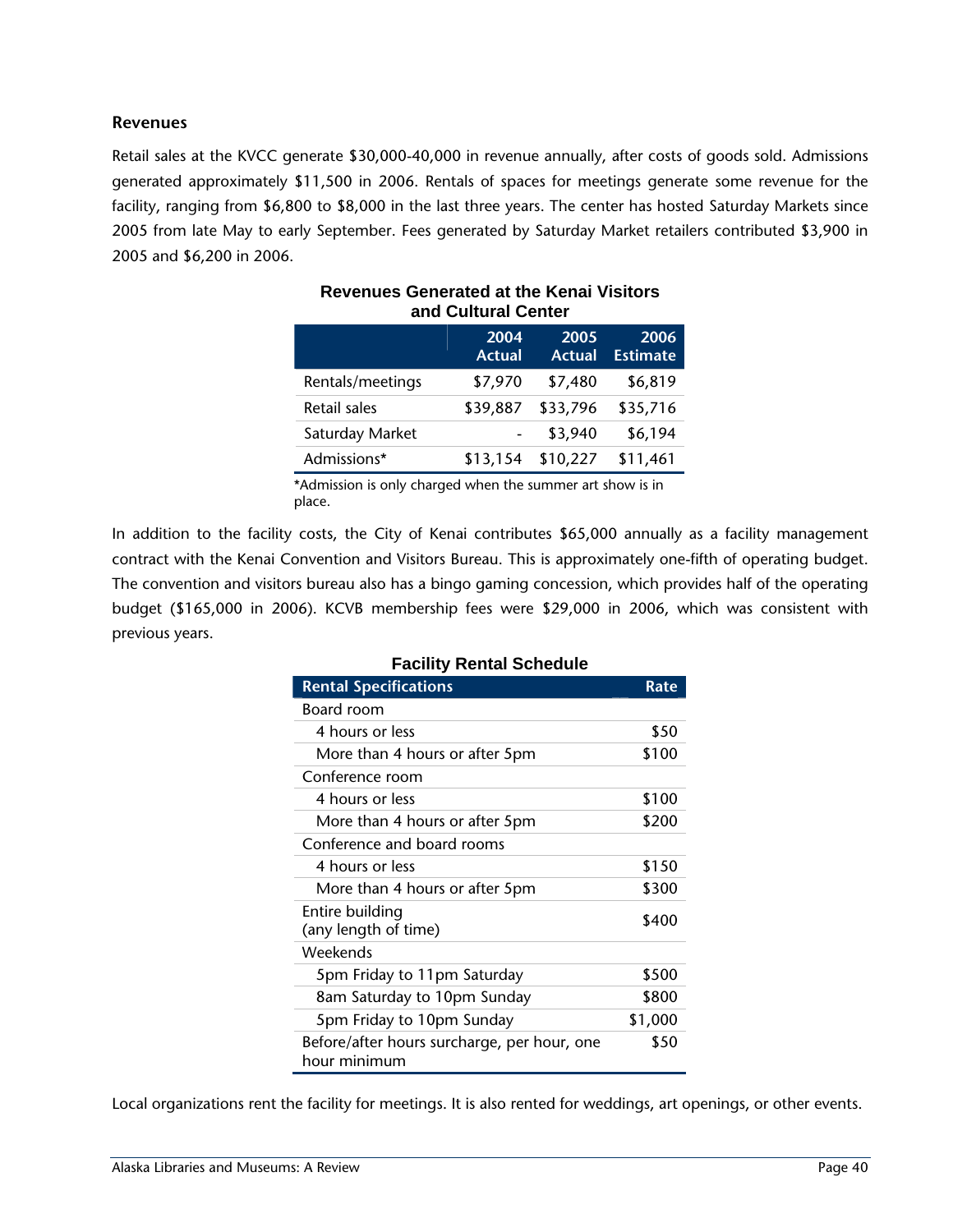#### **Planning for Long-term Financial Sustainability**

The City of Kenai owns the Kenai Visitors and Cultural Center. The facility director noted that the facility is currently very dependant on gaming revenues, which are not typically considered to be a sustainable funding source. She also noted that Kenai does not have a bed tax, which typically supports the operations of many of Alaska's convention and visitor bureaus. She commented that the facility, at its current size, is manageable. A long-term plan for facility sustainability has not been developed to date.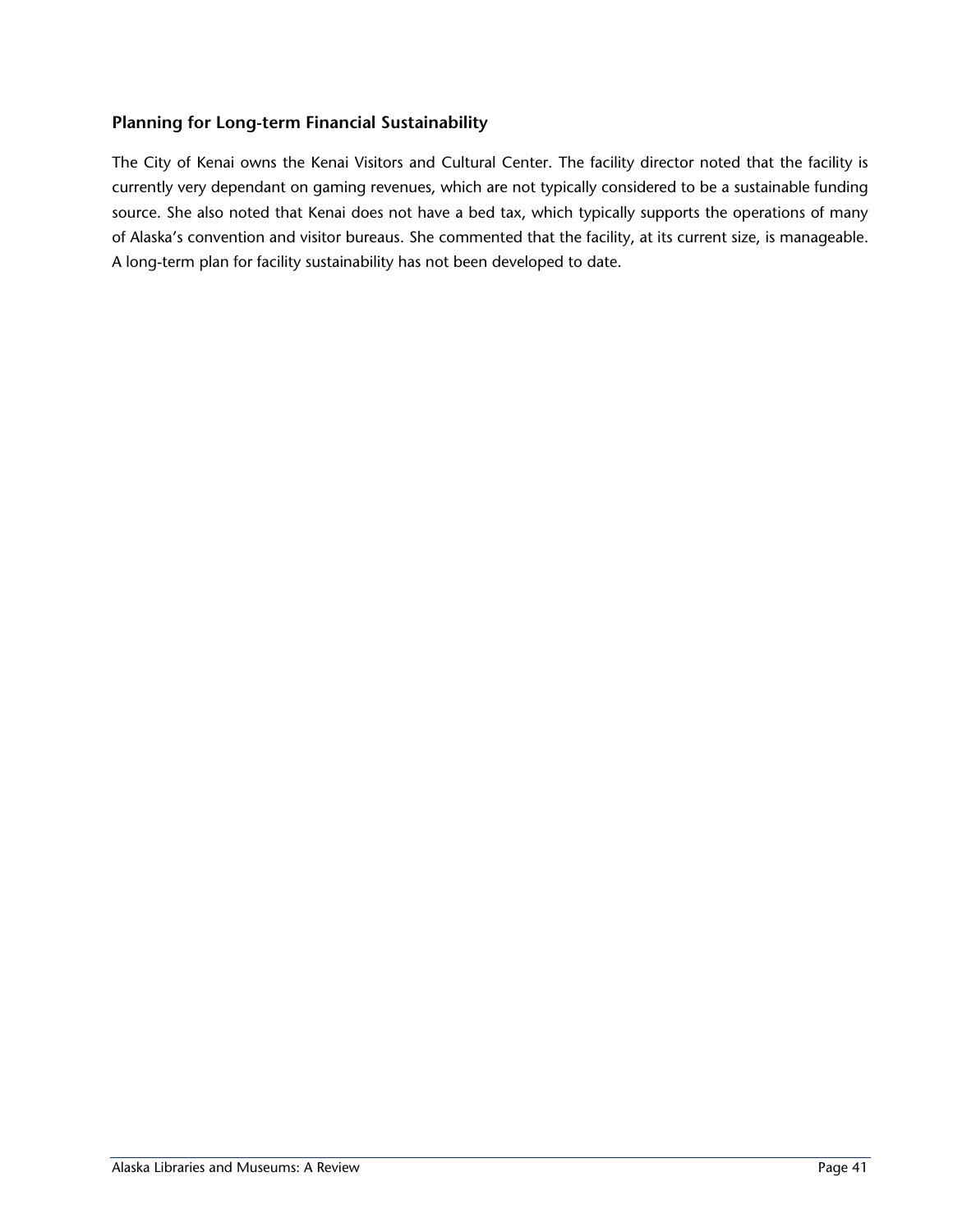### **Pratt Museum**

The exhibits and programs of the Pratt Museum, in Homer, explore the "art, science and culture of Kachemak Bay, Alaska." The museum was established in 1968 by the Homer Society of Natural History, on the homestead of the Pratt family. The museum facilities have had several renovations since that time. In 2004 they undertook a major exhibition renovation. The museum is currently considering a modest expansion.

Homer is a community of 5,500, but acts as a commercial and cultural center to a population of approximately 12,000 from the surrounding area and smaller communities.

| Year opened                                | 1968      |
|--------------------------------------------|-----------|
| Estimated sq ft (interior spaces)          | 13,350    |
| Estimated population served                | 12,000    |
| Staffing costs                             | \$378,800 |
| Staffing costs per interior sq ft          | \$28      |
| Staff per 1,000 interior sq ft             | .90       |
| Total operational costs                    | \$750,400 |
| Total operational costs per interior sq ft | \$56      |

#### **Pratt Museum at a Glance**

Notes: Costs per square foot are based on interior spaces. However, exterior components of the museum also exist, and are maintained by Pratt Museum staff members. As a result, estimates may inflate the cost-to-square-foot ratio.

Population is based on the estimated service area for the Homer Public Library.

#### **Amenities and Space Usage**

The Pratt Museum includes several buildings and more than 9 acres of outdoor space. The major buildings are the main exhibit and administrative building, a historical homestead cabin, a shop, and a storage shed. Additionally, the museum owns a home at the site, which provides some rental income. The museum facilities include exhibition halls, acquaria for marine life displays, a museum store, visitors' services spaces, office and administrative spaces, a library and a room that is used for public school programs.

|                                        | Sq Ft  |
|----------------------------------------|--------|
| <b>Total Facility (interior space)</b> | 13,350 |
| <b>Exhibition Hall</b>                 | 4,900  |
| Collections storage                    | 740    |
| Public school program                  | 5,370  |
| <b>Visitor services</b>                | 740    |
| Office/administration                  | 1,140  |
| Library                                | 230    |
| Mechanical                             | 350    |

#### **Facility Programming**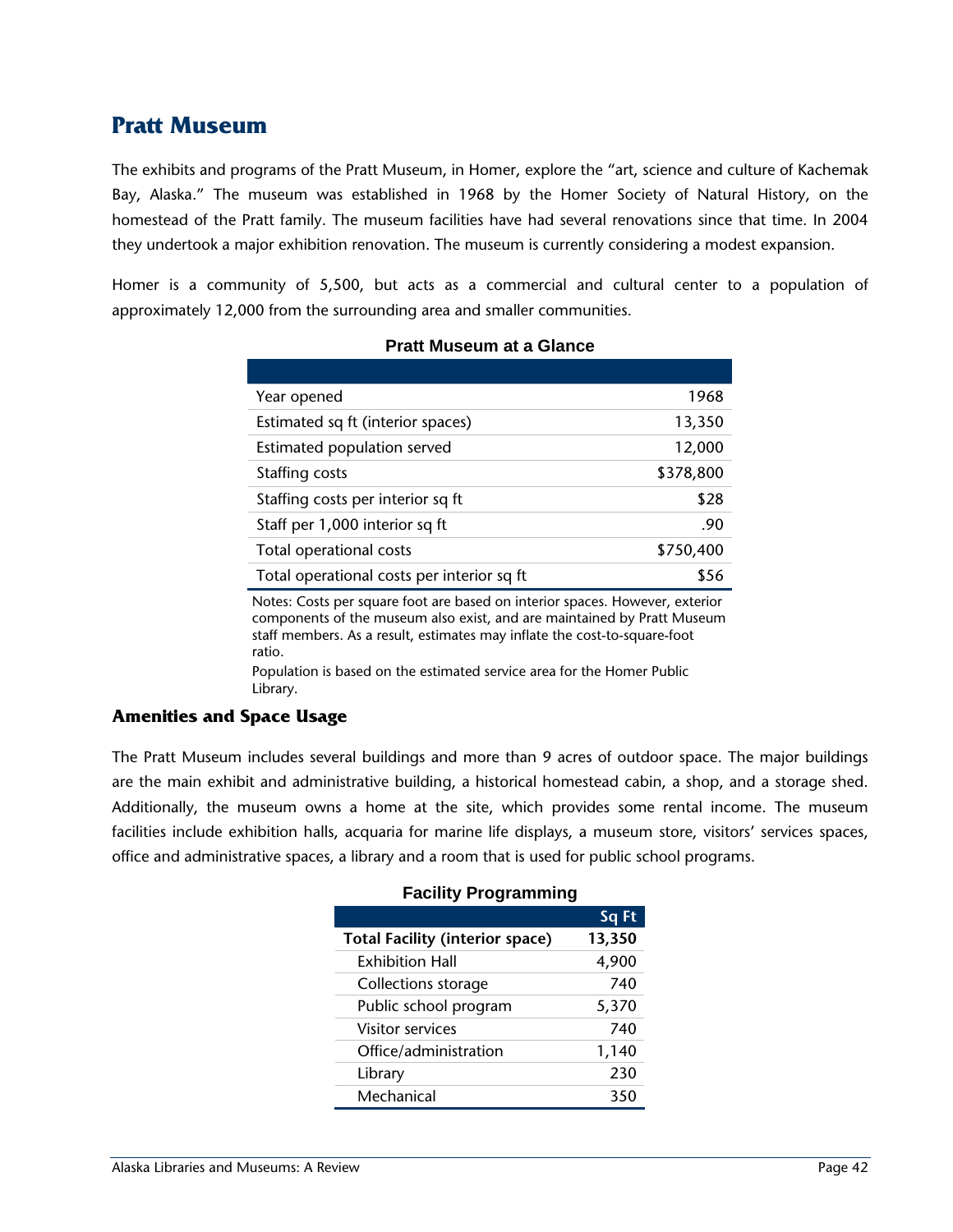The Pratt Museum hosts numerous programs in the museum facility, both indoors and outdoors. There is an education work space; programs are also hosted in the main exhibition galleries, which are reconfigured depending on the program offering and attendance. The space in the museum is used for many purposes. For example, staff refer to a corner of the Stewardship Gallery that is configured with a video screen as the "video theater room," although there are no walls separating this space from the rest of the gallery.

#### **Museum Admissions**

In 2006, the Pratt Museum had 35,000 visitors to the museum, and an additional 36,000 hits on the museum web site. Of the museum visitors, approximately 80 percent are visitors, and the other 20 percent are residents of the lower Kenai Peninsula. The cost of admission to the Pratt Museum is \$6 for adults, \$5.50 for seniors, \$3 for youth, and \$20 for a family of two adults plus their children. Admission is free for children under age 6 and for museum members.

|                                          | 2005   | 2006   |  |
|------------------------------------------|--------|--------|--|
| <b>Total</b>                             | 28,191 | 33,994 |  |
| Paying visitors                          | 11,786 | 13,234 |  |
| Non-paying visitors                      | 3,569  | 3,880  |  |
| <b>Members</b>                           | 1,184  | 1,636  |  |
| Fish feedings                            | 466    | 565    |  |
| Outdoor visitors (cabin, forest, garden) | 5,365  | 7,815  |  |
| <b>Education Programs*</b>               | 3,630  | 3,018  |  |
| Interns                                  | 120    | 370    |  |
| Special Events**                         | 1,201  | 2,813  |  |
| Meetings                                 | 280    | 143    |  |
| Volunteers                               | 655    | 520    |  |

**Museum Admission, 2005 and 2006** 

\* On- and off-site programs. These include adults and students doing on-thejob training.

\*\* On-site events only. In 2006, numbers include facility use/rental.

#### **Capital Costs and Funding Sources**

The Pratt Museum was constructed in the 1960s, with the most recent major capital campaign and renovation in 1986. This research does not delve significantly into these capital costs. However, the main exhibit gallery underwent a \$650,000 renovation in 2003/04. Funds for this renovation came from a federal grant, the Rasmuson Foundation, and targeted major donors in Homer. The fundraising was concurrent with the capital campaign for Homer's new library facility, and the museum director notes that fundraising was intentionally targeted at specific donors to avoid detracting from the library's effort.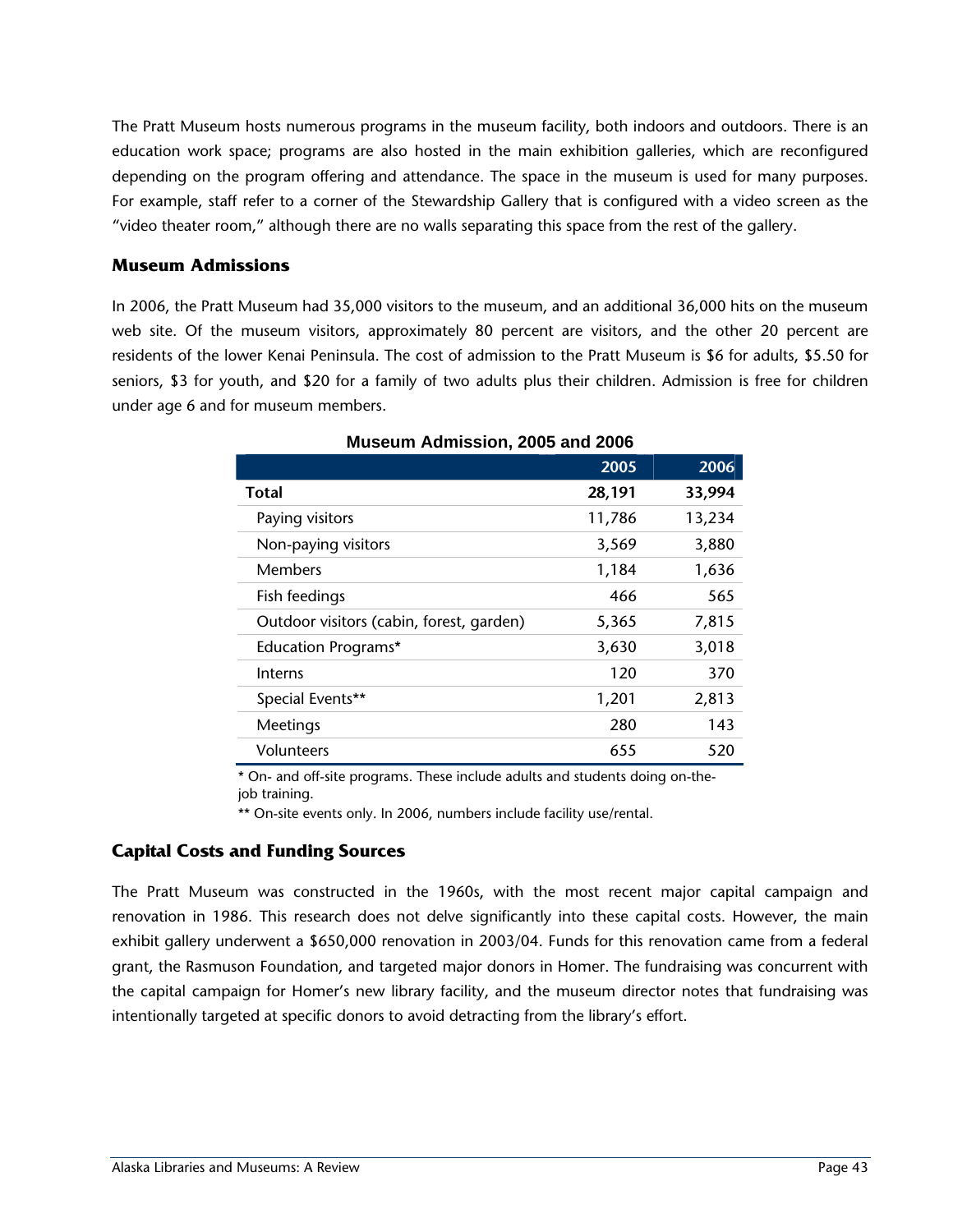#### **Homer Visitor Statistics**

Homer's location at the "end of the road" on the Kenai Peninsula makes it a tourism hotspot, with tourists accessing it by road in large numbers. In 2006, AVSP data show that 153,000 visitors traveled to Homer during the summer season. These numbers include out-of-state travelers only, and exclude significant numbers of Alaskans who travel to the community.

Of the visitors sampled in the AVSP project, 18 percent went to a museum while in Homer. The average stay for overnight visitors in Homer was 3.3 nights.

#### **Operational Finances**

#### **Costs**

The operating budget for the Pratt Museum is was \$750,000 in FY2007. The operating budget fluctuates annually, depending on projects and grant funding.

| oporamiy maponovo<br>FY2002-2007 |                                     |
|----------------------------------|-------------------------------------|
| Year                             | <b>Operating</b><br><b>Expenses</b> |
| 2002                             | \$760,800                           |
| 2003                             | \$861,400                           |
| 2004                             | \$723,400                           |
| 2005                             | \$563,000                           |
| 2006                             | \$625,300                           |
| 2007                             | \$750,400                           |

# **Operating Expenses**

There are approximately twelve year-round staff positions plus numerous seasonal positions. These include six full-time staff, three staff at four-fifths time, and two half-time staff, as well as half-time gallery host positions funded through an Alaska Department of Labor and Workforce Development program. In the summer the employment rosters expand to include six to eight high school interns, as well as additional seasonal employees.

The following table outlines some of the expenses of the Pratt Museum from the FY2006 budget year. It should be noted that this is a partial list.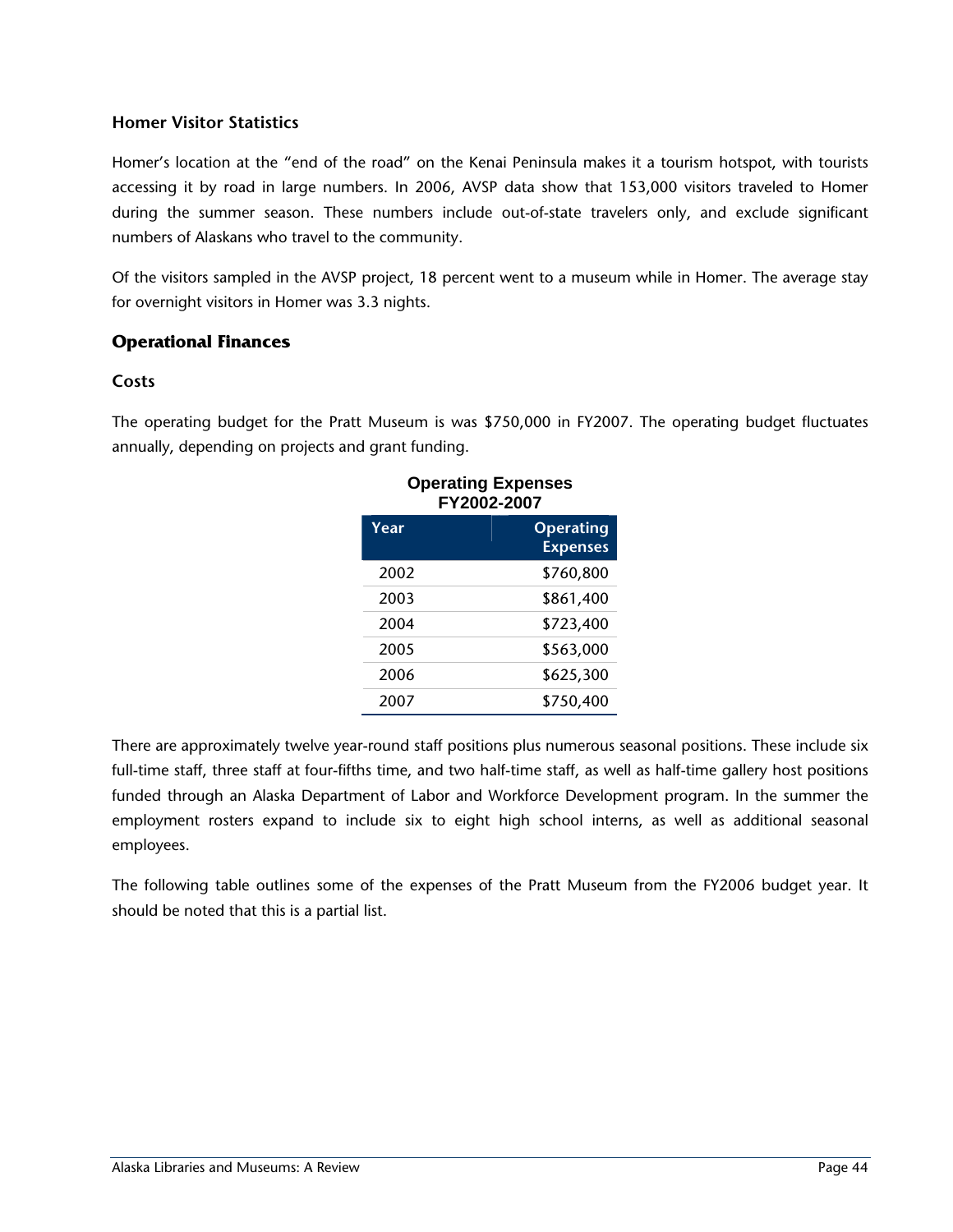#### **Selected Operating Expenses FY 2006**

| <b>Expense</b>                                                                 | <b>FY2006</b> |
|--------------------------------------------------------------------------------|---------------|
| <b>Total Operating Expenses</b>                                                | \$606,420     |
| Salaries and benefits                                                          | 378,800       |
| Utilities and facility                                                         |               |
| Electric, water, oil                                                           | 29,000        |
| Plowing, maintenance                                                           | 5,900         |
| Real estate taxes                                                              | 1,300         |
| Administration (printing, copying,<br>telecommunications, subscriptions, etc.) | 33,800        |
| Computer services and software                                                 | 4,700         |
| Membership dues                                                                | 1,900         |
| Fundraising and events                                                         | 11,800        |
| Advertising/marketing                                                          | 4,600         |
| General liability                                                              | 9,900         |
| Travel                                                                         | 15,800        |
| <b>Professional services</b>                                                   | 6,300         |

Note: Only select expenses are detailed in this table.

#### **Revenues**

The Pratt Museum gets an exceptionally high percentage of its operating budget through earned income. The director noted that the typical goal for earned income for a museum facility is 30 percent. The Pratt Museum operates with as much as 55 percent in earned income. Sources for this income include admissions, sales at the museum store, memberships, and events.

| <b>Admission Fees</b>              |           |
|------------------------------------|-----------|
| <b>Type</b>                        | Admission |
| General                            | \$6.00    |
| Senior                             | \$5.50    |
| Youth                              | \$3.00    |
| Family<br>(2 adults plus children) | \$20.00   |
| Member                             | Free      |

Individual and business memberships are available. Individual memberships include a \$25 rate for seniors, students and artists or a family membership for \$50. Business memberships start at \$100 and range up to \$2,500 for "Bald Eagle Club" members. Membership includes a variety of benefits, depending on the level of the gift. The museum has more than 650 individual members.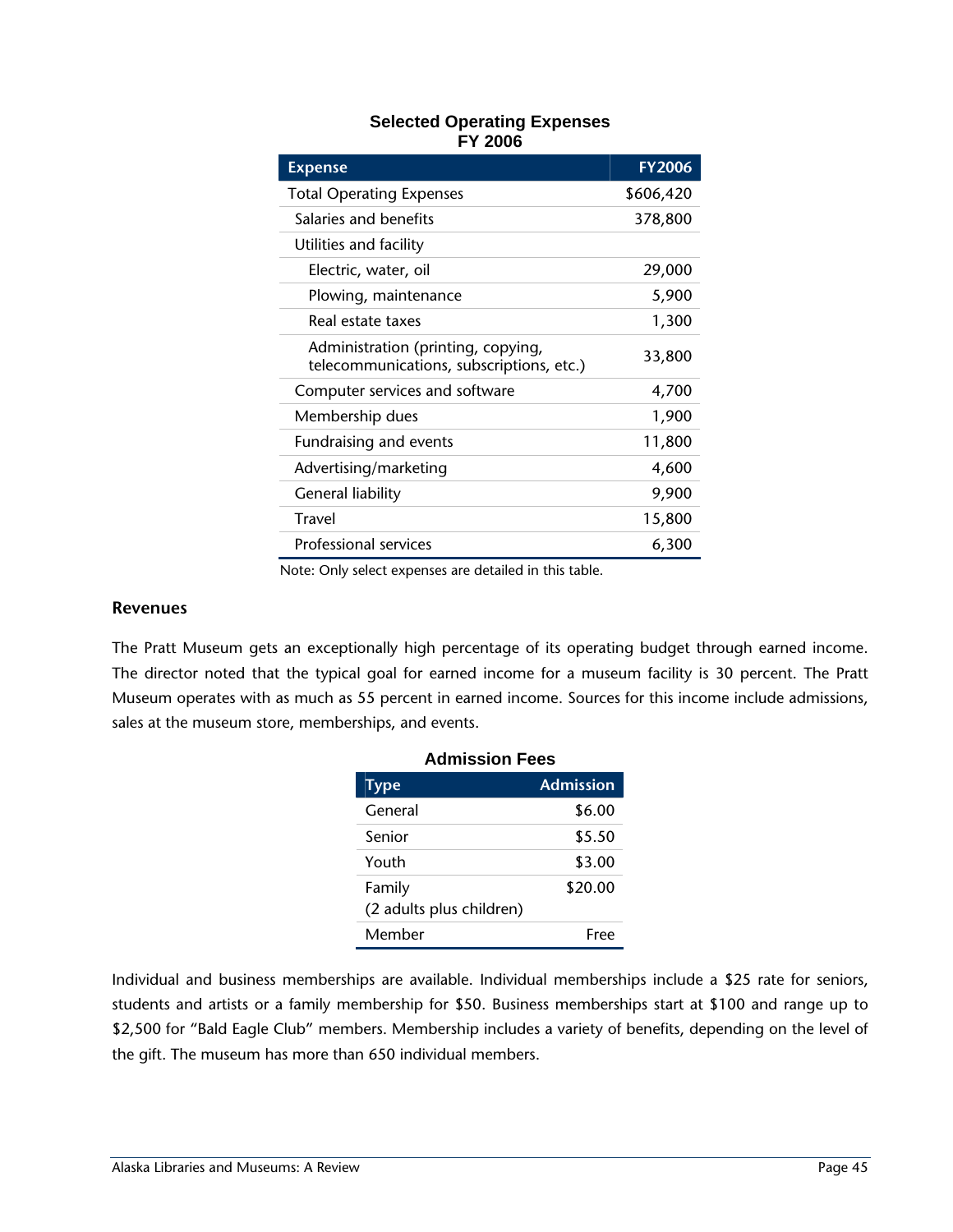The facility can be rented for events. Costs for facility rental are \$20 during business hours and \$40 after business hours. Examples of the kinds of uses include artists' workshops or plays.

The museum operates a gift shop. The net revenues for the gift shop are typically \$20,000-\$25,000 per year.

The City of Homer provides funding to support the Museum's operations. In recent years funding has been approximately \$80,000 from the municipality. In the most recent fiscal year that amount was increased to \$90,000.

#### **Planning for Long-term Financial Sustainability**

The Pratt Museum recently hired a development director as part of their long-term plan to assure the museum's financial sustainability. The museum plans to launch an endowment campaign in conjunction with their planned capital campaign. There is an existing endowment of approximately \$30,000.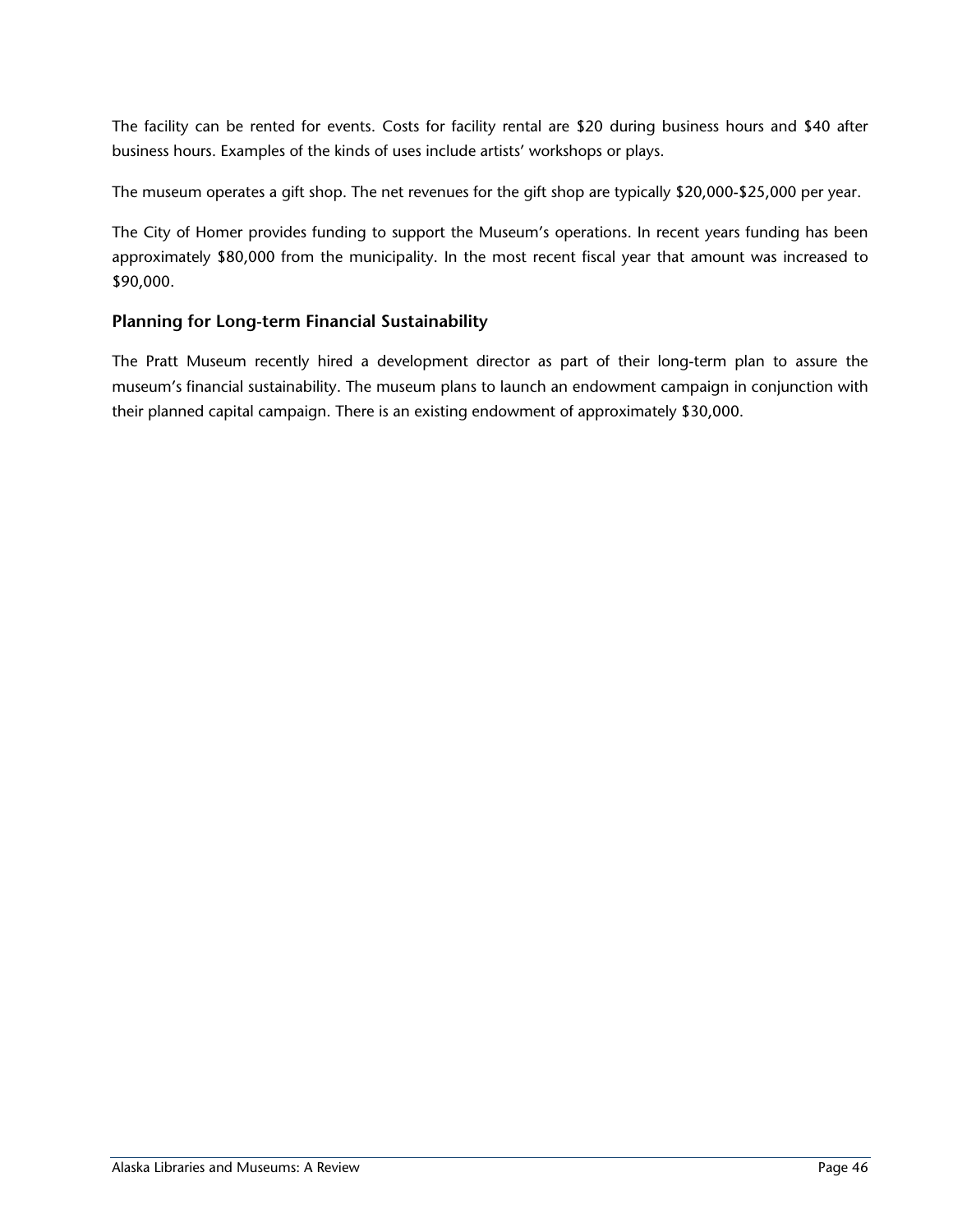## **Museum of the Aleutians**

The Museum of the Aleutians is located in the community of Unalaska/Dutch Harbor. It was opened in 1999, and houses archaeological, ethnographic, and historical collections. Elements of particular focus include the history of indigenous people of the region and the World War II history.

The facility was constructed through a partnership by the City of Unalaska, the Ounalashka Corporation (the village corporation for Unalaska), the Aleut Corporation, and the



Qawalangin Tribe of Unalaska. Primary funders were the City of Unalaska, which paid for the construction of the building and retains ownership of it, and the Ounalashka Corporation, which owns the land on which the museum is sited.

Residents of Unalaska/Dutch Harbor are the primary museum visitors. The Aleutian Islands community is extremely isolated, and tourism to the community is minimally developed. A handful of adventure-oriented cruise ships visit the port annually, and a small number of people make the trip to Unalaska on the Alaska Marine Highway System, but in general the museum serves a resident population.

| Year opened                       | 1999      |
|-----------------------------------|-----------|
| Gross sq ft                       | 9,276     |
| Assigned sq ft                    | 7,774     |
| Estimated population served       | 3,940     |
| Staffing costs                    | \$293,520 |
| Staffing costs per sq ft          | \$32      |
| Total operational costs           | \$661,750 |
| Total operational costs per sq ft | \$71      |
| Construction cost per sq ft       | \$360     |
| Total project cost per sq ft      | \$414     |

#### **Museum of the Aleutians at a Glance**

Note: Population is resident Dutch Harbor/Unalaska.

#### **Amenities and Space Usage**

The facility houses the museum exclusively. The space in the museum includes two permanent galleries, one changing gallery, a gift shop/lobby area, and restrooms. It also includes a laboratory for working on collections and exhibits, and a storage space. The museum director noted that the storage and lab spaces are both well-designed, and that the storage space is twice the size of the exhibit area.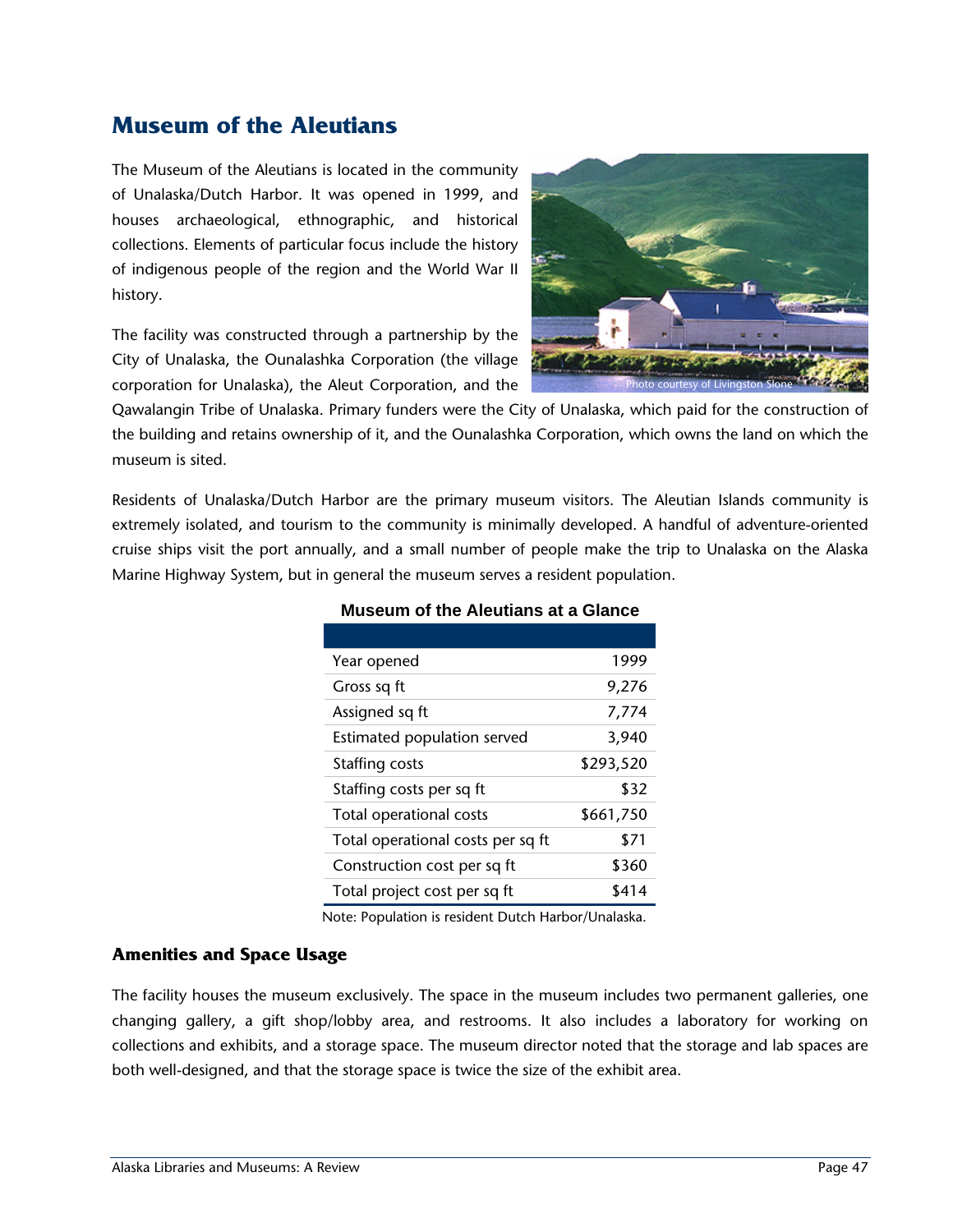|                                                                    | Sq Ft |
|--------------------------------------------------------------------|-------|
| <b>Total Space</b>                                                 | 9,276 |
| Total assigned sq ft                                               | 7,774 |
| Reception/admissions                                               | 304   |
| Lobby                                                              | 520   |
| Gift shop/gift shop office/storage                                 | 460   |
| Permanent exhibit gallery                                          | 1,280 |
| Changing exhibit gallery                                           | 1,000 |
| Collections/artifacts storage/registrar's area                     | 1,680 |
| Laboratory/work area/gallery prep                                  | 720   |
| Administrative offices                                             | 260   |
| Restrooms                                                          | 486   |
| <b>Building support areas</b>                                      | 1,288 |
| Boiler, fan, electrical rooms and janitorial                       | 752   |
| Exit vestibule, entrance canopy, receiving<br>canopy, loading dock | 536   |

#### **Facility Programming**

The museum space is not available for lease. The museum does hold meetings and gatherings around its own programs and activities. The changing gallery can be set up to accommodate people for these events. The lobby of the facility can be used for food service, allowing the exhibit spaces and other sensitive areas to be isolated from food.

#### **Museum Admissions**

Museum admissions total about 5,000 people annually. Of this total, 4,000 admissions are local residents, and another 1,000 are visitors. The entire population of Unalaska/Dutch Harbor is fewer than 4,000 individuals, so the museum is achieving a high per capita visitor rate.

Admission to the museum is \$5. Museum members, including all World War II veterans stationed in the Aleutians, are admitted free of charge. There are approximately 250 paying members, including business and corporate members. In FY 2007 approximately 2,000 visitors paid admission to the museum, producing approximately \$10,000 in revenues.

The museum offers numerous community-oriented programs, which draw residents into the facility. Among these are programs on biology and fisheries, workshops, and rotating exhibits.

#### **Capital Costs and Funding Sources**

The construction of the museum was financed by the City of Unalaska/Dutch Harbor, with land contributed by the Ounalashka Corporation. Unalaska/Dutch Harbor has a fiscal position that is unique among small rural communities, as it is the main port serving the tremendous fisheries of the Bering Sea. The municipality levies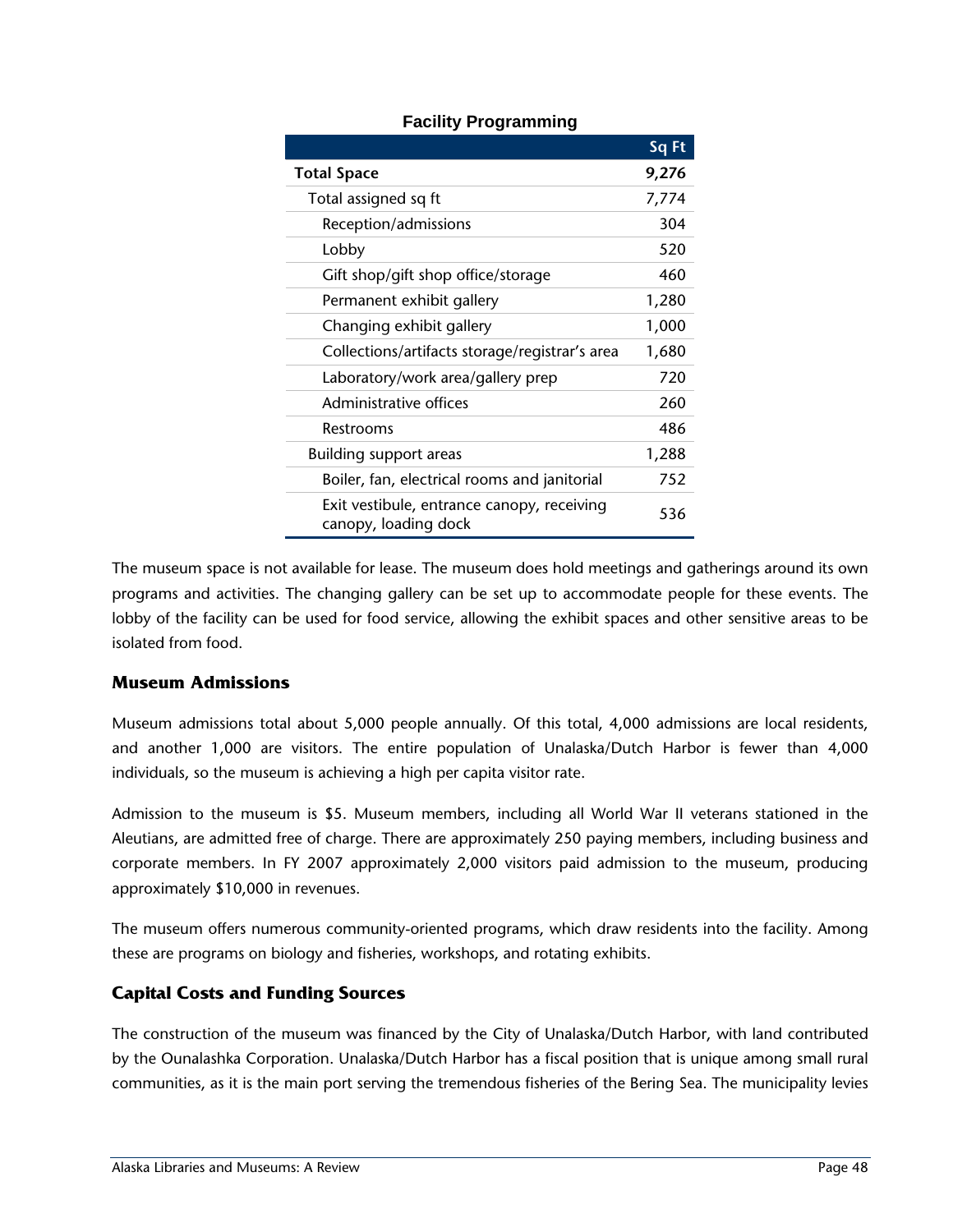a 2 percent raw fish tax on seafood resources landed in the port. As a result, Unalaska/Dutch Harbor enjoys significant municipal revenues.

The total cost for the construction of the Museum of the Aleutians was \$3.84 million. The total included \$300,000 in design costs and \$200,000 in furnishings.

| <b>Capital Funding Sources</b>        |                |
|---------------------------------------|----------------|
| <b>Funding Source</b><br>Contribution |                |
| City of Unalaska                      | \$3.84 million |

#### **Operational Finances**

#### **Costs**

The Museum of the Aleutians has a \$662,000 operating budget for FY2008. About 44 percent of their total budget goes to salaries and benefits. Other important expenses include facility rent, received as an in-kind contribution from the City of Unalaska, which owns the building. Utilities total more than \$55,000, and program costs approach \$54,000.

Of the total budget, only 7 percent, or \$45,000, is expected to be funded through grants. This includes nearly \$44,000 in program and exhibit costs. Another 35 percent will come from the City of Unalaska, 8 percent from gaming, 24 percent from cash sources, and 27 percent from in-kind contributions, again primarily from the municipality. Other in-kind contributions support fundraising activities.

| <b>Expense</b>                | <b>FY2008</b><br>(budgeted) |
|-------------------------------|-----------------------------|
| <b>Total Operating Budget</b> | \$661,750                   |
| Salaries and benefits         | 293,520                     |
| <b>Utilities</b>              |                             |
| Heating fuel                  | 16,300                      |
| Electricity                   | 37,180                      |
| Trash disposal                | 1,560                       |
| Insurance/Audit/Advertising   | 21,500                      |
| Programs/Exhibits/Newsletters | 53,920                      |
| Travel                        | 6,500                       |
| Fundraiser overhead           | 52,000                      |
| <b>Supplies</b>               | 3,000                       |
| Rent                          | 158,970                     |
| Telephone                     | 7,500                       |
| Other                         | 9,800                       |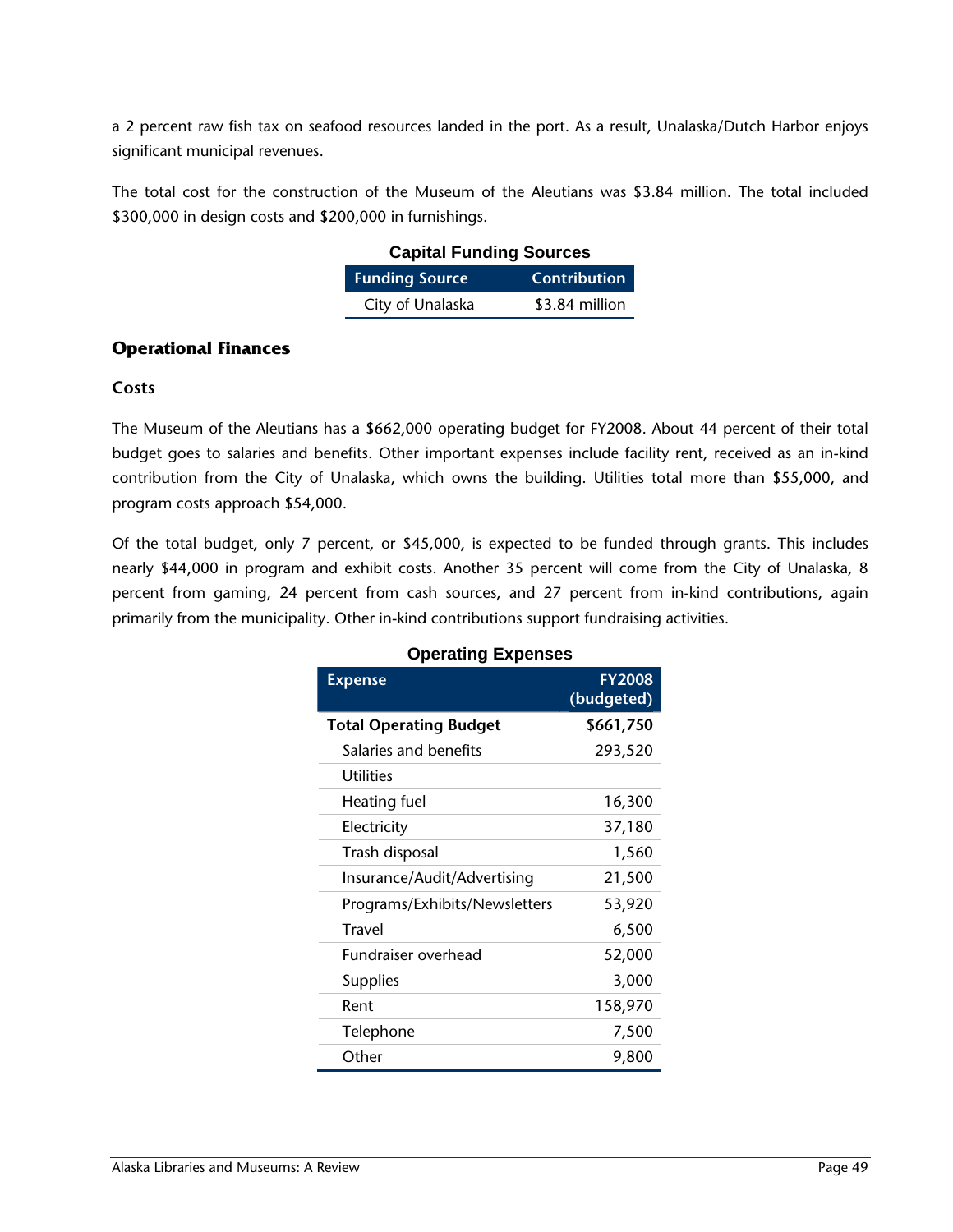#### **Revenues**

The budget for the museum is largely funded by the City of Unalaska. However, additional revenue sources contribute to the total financial picture of the Museum of the Aleutians. Estimated revenues for FY2008 include \$10,000 in admissions and donations, \$25,000 in memberships, and \$32,350 from the museum store. Gaming proceeds also will contribute an estimated \$50,200, and auctions and fundraising are expected to generate \$30,000. The museum also anticipates contracts totaling \$7,000 in the fiscal year.

#### **Planning for Long-term Financial Sustainability**

The museum's strategic plan calls for the establishment of an endowment to help sustain the museum in the future. The museum director anticipates that the timeline to establish a healthy endowment likely extends beyond 2010.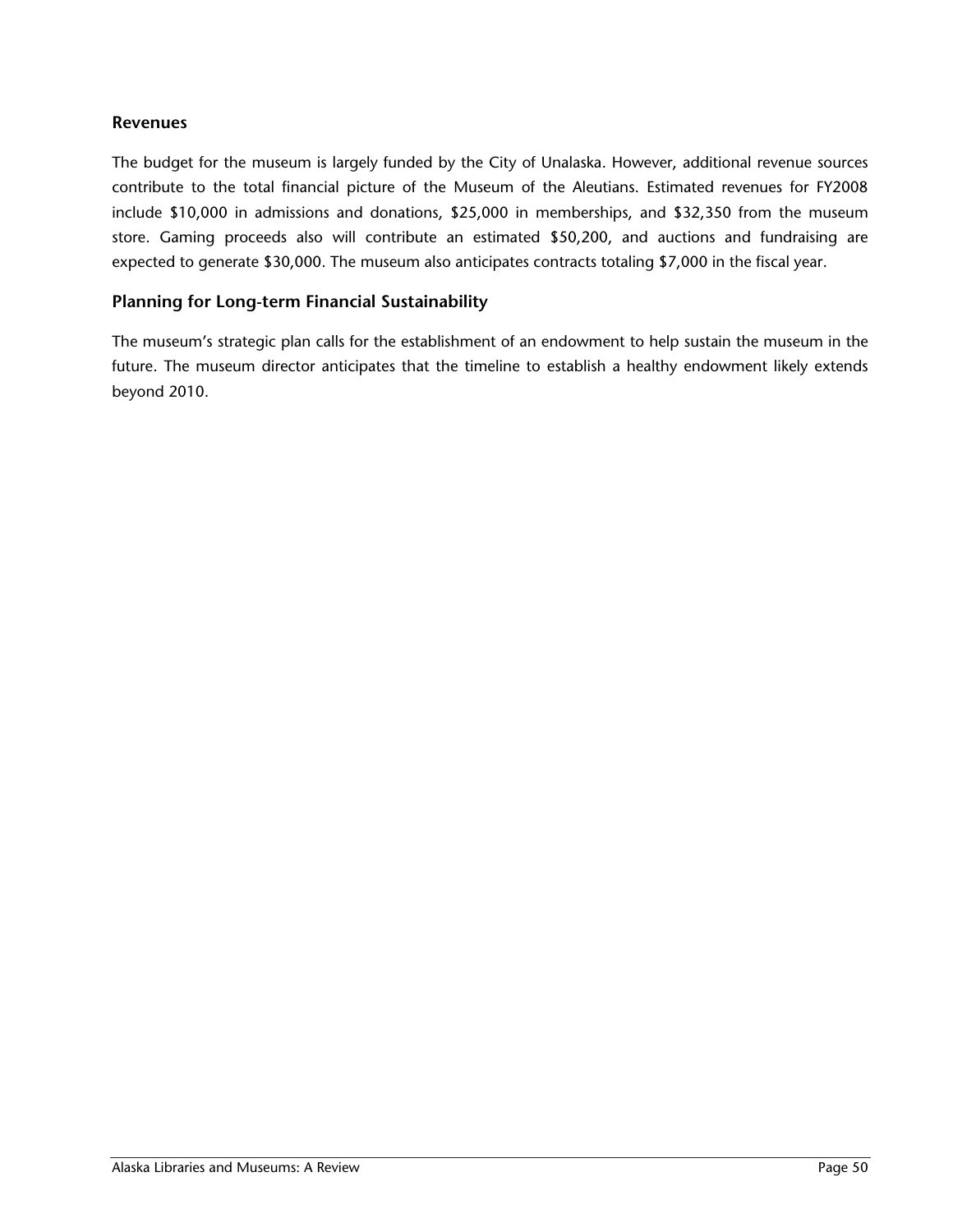## **Ilanka Cultural Center**

The Ilanka Cultural Center is constructed and owned by the Native Village of Eyak (NVE). NVE is the traditional tribal government for the village of Eyak, which is located immediately proximate to present-day Cordova. The Ilanka Cultural Center was constructed from 2001 to 2003, as a major remodel to an existing facility purchased by the tribe, and opened in May 2004. Also included in the building is a health clinic. The building is on the waterfront, adjacent to the city harbor.



The project was born as the result of a community development plan undertaken in the mid-1990s by NVE. Through public meetings and surveys, tribal members documented various development goals. These included such elements as supporting traditional arts and culture, creating a cultural center, and working to repatriate cultural items and artifacts that had been removed from the region. The development of a cultural center was another goal identified in the process, and was seen to support many of the other goals. It combines many functions, ranging from a museum to artists' workspace to a small library. Remodeling of a portion of the building for administrative offices for NVE will be complete by the end of 2007, further increasing the consolidation of numerous services in the tribal building.

| Year opened                                                    | 2005      |
|----------------------------------------------------------------|-----------|
| Gross sq ft, Cultural Center                                   | 2,545     |
| Total facility, including health<br>and administrative offices | 9,000     |
| Estimated population served                                    | 2,300     |
| Staffing costs                                                 | \$100,680 |
| Staffing costs per sq ft                                       | \$40      |
| Total operational costs*                                       | \$266,620 |
| Total operational costs per sq ft                              | \$105     |

#### **Ilanka Cultural Center at a Glance**

Note: Estimated population is for Cordova and Eyak. Funding is budgeted, FY2008.

#### **Amenities and Space Usage**

The Ilanka Cultural Center is a multi-purpose facility, housing various functions of the Native Village of Eyak, as well as a health clinic that is leased to the State of Alaska as a public health facility. The total building is approximately 9,000 square feet. The portion of the building dedicated to the actual cultural activities, including the museum, demonstration workspace, and gallery, is 2,545 square feet. A collections storage space is also included, and the two-story entry/reception area is graced by a hanging rearticulated orca skeleton.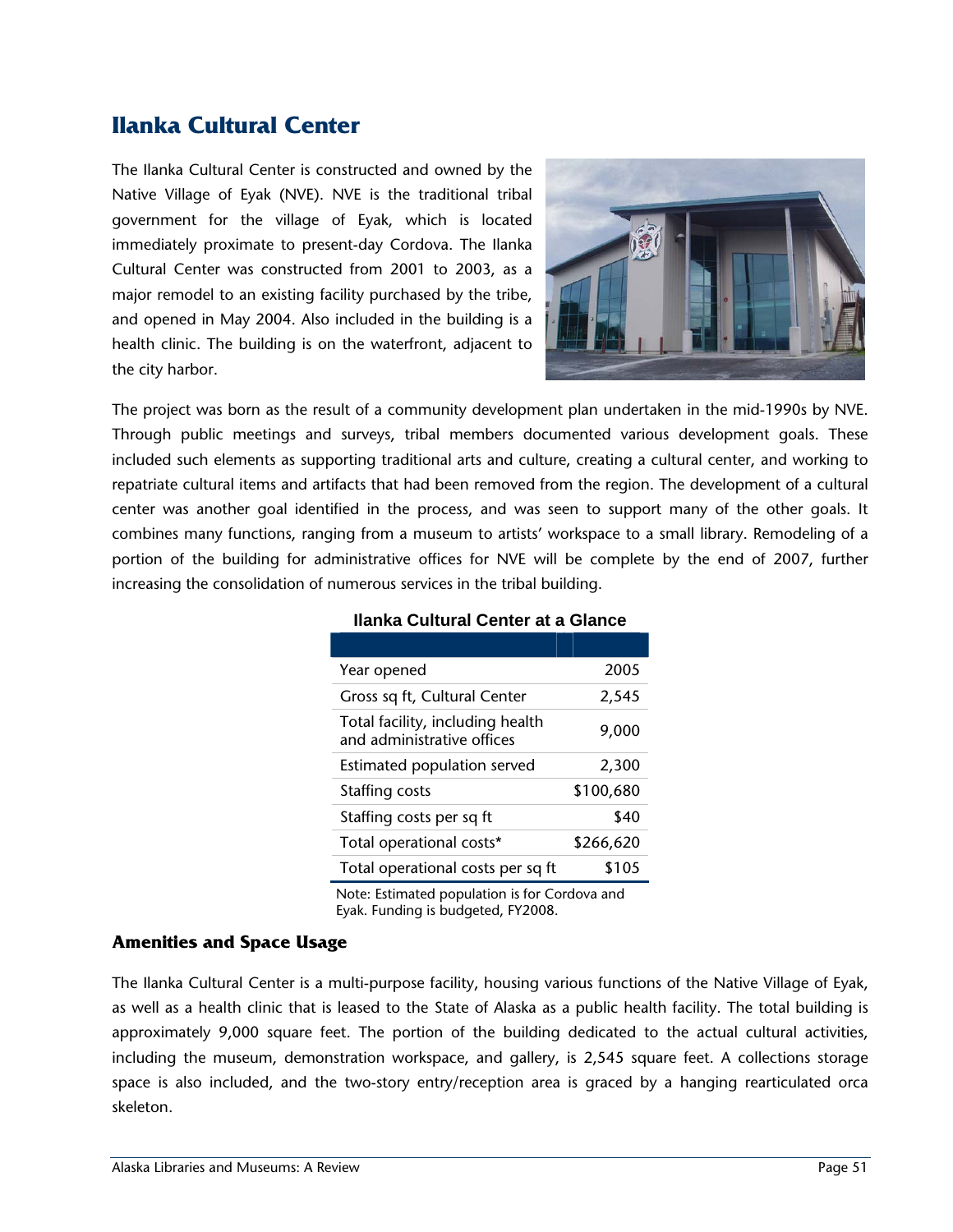The museum portion of the building is equipped with climate monitoring systems, climate-controlled exhibit cases, and is windowless for the preservation of the collection.

The first floor of the building also includes a tribal health clinic. The building also houses a tribal meeting room, complete with a 1,500-volume reference library of rare books and books relevant to the cultural history of the region. The renovations on office space for NVE administration will take nearly the entire second floor.

| ו מטווווץ ו וטעופווווווווע        |       |
|-----------------------------------|-------|
|                                   | Sq Ft |
| Total*                            | 2545  |
| Reception area                    | 155   |
| Gift shop                         | 356   |
| Gift shop storage                 | 70    |
| Artist workspace                  | 256   |
| Museum exhibits                   | 390   |
| Offices and storage               | 195   |
| Collections storage               | 180   |
| $\ast$ Cultural Cantan and $\ast$ |       |

#### **Facility Programming**

\* Cultural Center only

The museum began with only three items in its collection. It now has 120 items, and has hundreds more on loan.

#### **Museum Admissions**

No admission is charged for visitors to the Ilanka Cultural Center, though there is a donation box. However, the cultural center does have a contract with Cruise West, which makes calls to Cordova once each week during the cruise season (roughly late May to late August). The cultural center hosts tours and cultural exhibitions for cruise passengers. In typical years these activities are all conducted within the cultural center building. However, due to the remodeling of the administrative offices in summer 2007, the cultural exhibitions are conducted on board the ship.

The museum has a guest book that is signed by some visitors. Tallies from 2006 show 2,074 people signed the guest book. The director estimates that about one-half the total visitors sign the guest book. She also estimates that summer visitor volumes are approximately one-third tribal members and members of the general Cordova public, and two-thirds visitors. During the rest of the year, visitation is three-quarters tribal/local and one-quarter visitor. During that time there are visits by school groups. The US Forest Service and Prince William Sound Science Center both bring groups to the museum, such as summer camp participants or tour groups. The science center also organizes craft education and programs in conjunction with the museum.

A lot of the winter usage is driven by the crafts programs, which include raven's tail weaving, skin sewing, carving, beading and other traditional arts. The local community college has also incorporated classes with the crafts program.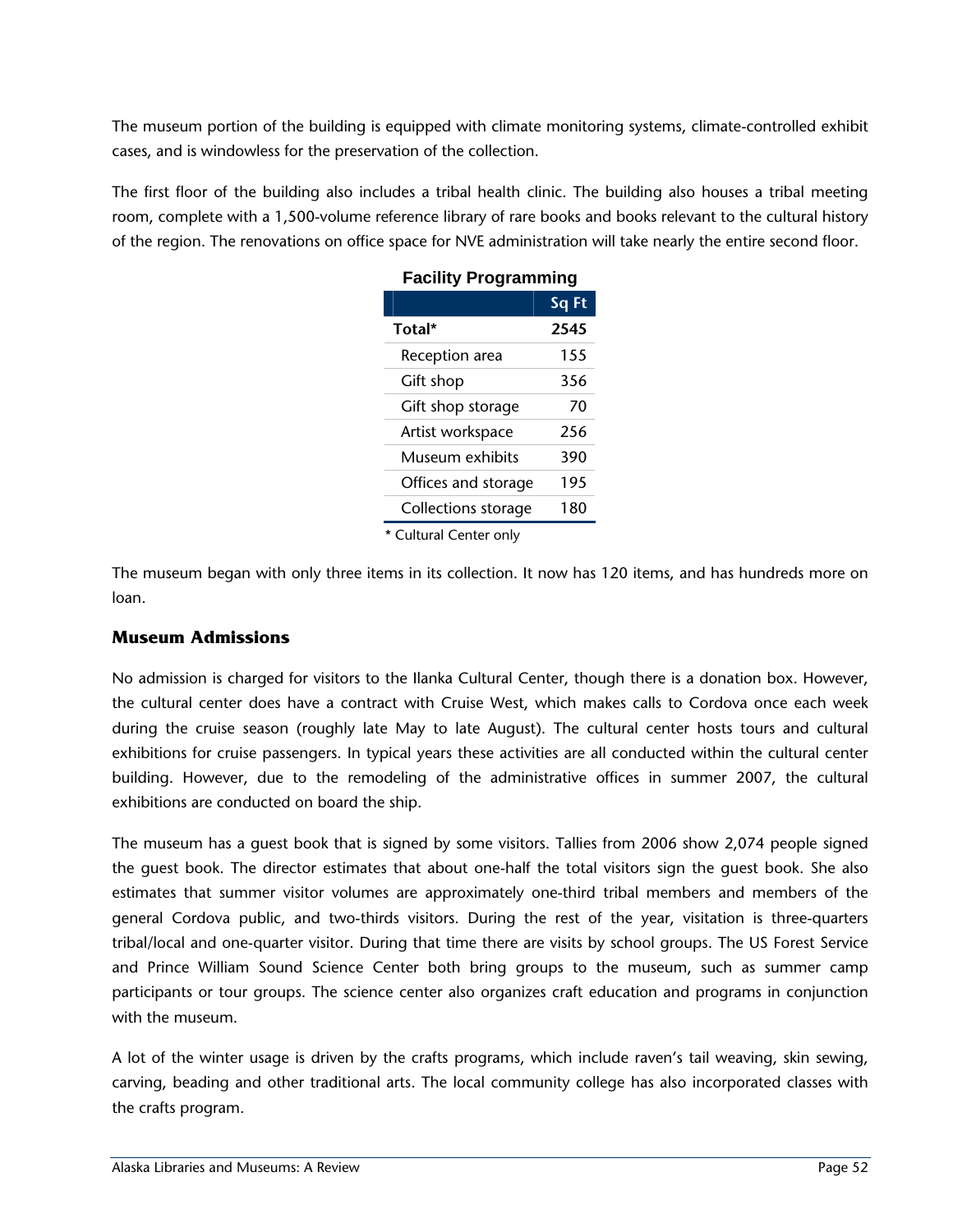The Ilanka Cultural Center has 60 individual members and fewer than one-half dozen corporate members. Membership support levels for individuals start at \$20 a year and range upward to \$1,000.

#### **Cordova Visitor Statistics**

Visitor counts for summer travel to Cordova are not available through AVSP, as the survey sample of people who visited Cordova was too small to allow for statistically sound estimates. However, the Alaska Marine Highway System reports that 11,600 people disembarked in Cordova in 2006. These figures do not differentiate between Cordova residents and non-residents. Cordova is also accessible by air, and receives regular service from one major domestic carrier, Alaska Airlines. Additionally, 1,080 cruise passengers visited Cordova in the summer of 2006.

#### **Capital Costs and Funding Sources**

Numerous funders contributed to the \$3.62 million purchase and remodel of the Ilanka Cultural Center building. Total costs included those for remodeling the second-floor administrative office and the clinic remodel. It is not possible to separate costs for the various portions of the project. Funders included the Exxon Valdez Oil Spill (EVOS) Trust and Chugachmiut, which provided seed money for the project. A gift shop grant from the Administration for Native Americans supported the development of the gallery. The Denali Commission partnered with the First Alaskans Institute to support building renovations to meet Americans with Disabilities Act (ADA) standards. The Denali Commission also provided funding under its multi-use facility program. The Paul G. Allen Family Foundation provided funding. The Indian Health Service provided funding, as did Housing and Urban Development (HUD). The Alaska Native Tribal Health Consortium also committed to funding for the remodel, but following the relocation of the tribal clinic to another site, renegotiations are in place for that funding. The State of Alaska also provided funding due to the presence of the health clinic in the building. Finally, the Rasmuson Foundation provided a Tier 2 grant to help finalize the remodel of the facility.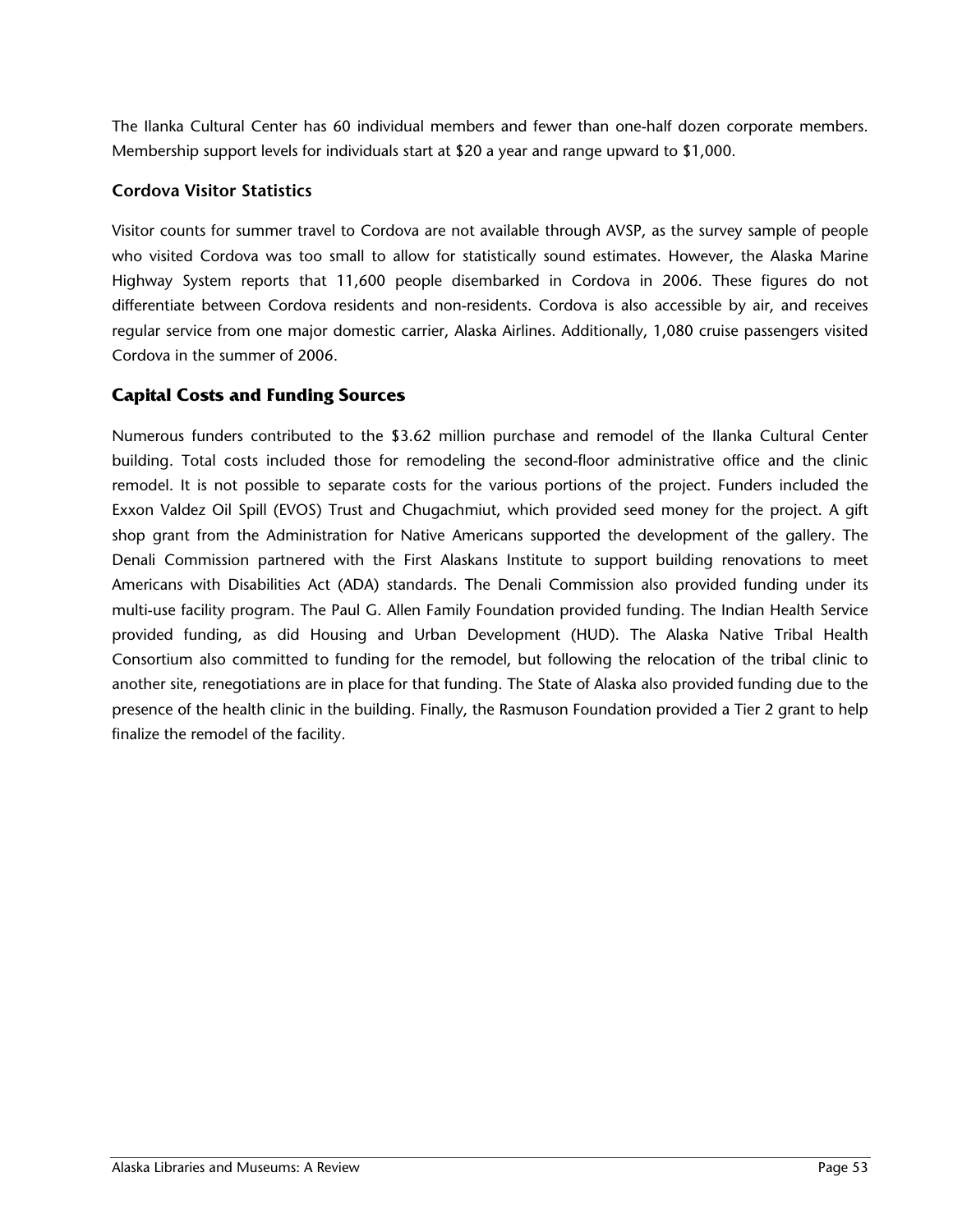| <b>Funding Source</b>                                  | <b>Contribution</b> |
|--------------------------------------------------------|---------------------|
| <b>Total Funding</b>                                   | \$3,620,000         |
| Denali Commission                                      |                     |
| Multi-use facility                                     | 1,000,000           |
| ADA upgrade                                            | 128,000             |
| Clinic renovation                                      | 130,000             |
| <b>First Alaskans Foundation</b>                       | 25,000              |
| Chugachmiut                                            | 70,000              |
| Commercial loan                                        | 245,000             |
| <b>FVOS Trust</b>                                      | 175,000             |
| Paul G. Allen Family Foundation                        | 50,000              |
| <b>Rasmuson Foundation</b>                             | 225,500             |
| <b>HUD/Indian Community</b><br>Development Block Grant | 499,800             |
| <b>Association for Native Americans</b>                | 182,731             |
| Indian Health Service                                  | 220,000             |
| Alaska Native Tribal Health Consortium*                | 118,478             |
| <b>State of Alaska Community Priorities</b>            | 500,000             |

#### **Capital Funding Sources**

\*Funding from the Alaska Native Tribal Health Consortium is currently in renegotiation, following the relocation of the tribal health clinic from the facility.

Note: Funding line items are incomplete and do not sum to the project total.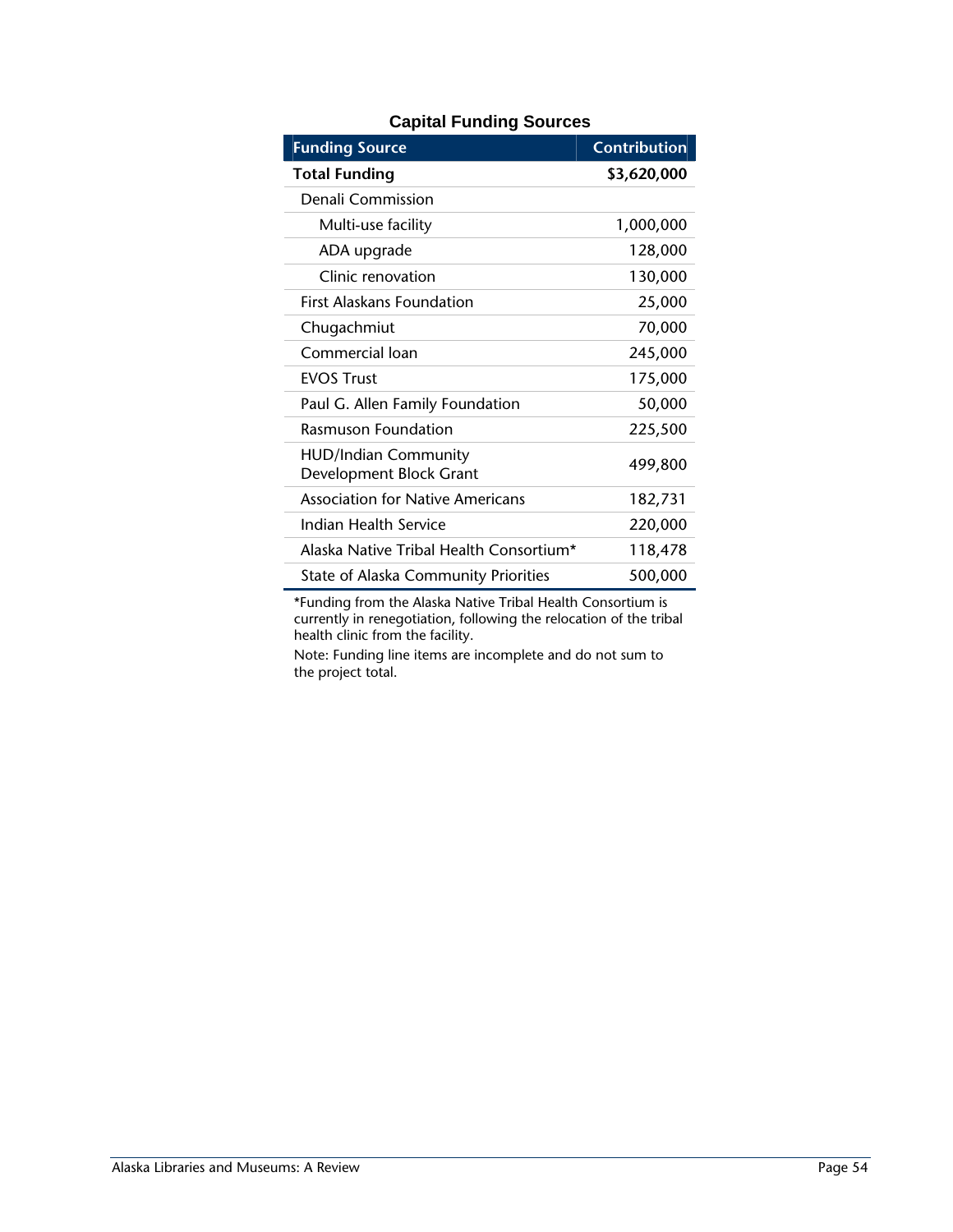#### **Operational Finances**

**Costs** 

| <b>Selected Operational Expenses</b> |                              |
|--------------------------------------|------------------------------|
|                                      | <b>FY 2008</b><br>(budgeted) |
| <b>Total Budget</b>                  | \$266,260                    |
| <b>Total Direct Expenses</b>         | 236,940                      |
| Salaries and benefits                | 100,680                      |
| Travel                               | 3,700                        |
| <b>Utilities</b>                     |                              |
| Electricity                          | 15,550                       |
| Water/sewer/garbage                  | 2,800                        |
| Heating fuel                         | 17,360                       |
| <b>Supplies</b>                      | 3,500                        |
| Advertising                          | 250                          |
| Retail cost of goods sold            | 66,600                       |
| Property tax                         | 12,320                       |
| Insurance                            | 8,750                        |
| Snow removal                         | 3,670                        |
| Dues and licenses                    | 100                          |
| Freight                              | 250                          |
| Miscellaneous                        | 1,410                        |
| <b>Total Indirect Expenses</b>       | 29,320                       |

#### **Revenues**

The cultural center is largely supported by the Native Village of Eyak, through grant funds and other revenue streams, with additional contributions from Native corporations in the region and the tribal organization for the village of Tatitlek. However, there are several components of the operation that produce revenue.

The gallery has developed into a primary sales point for fine art and crafts in Cordova. The cultural center director credits one of the center's staff and an additional NVE employee for developing excellent personal relationships with Native artists around Alaska and bringing high-quality works to the gallery. The budget for FY2008 anticipates sales in the gift store at \$100,000. However, at the time of writing, the finance director said gift store revenues would likely be closer to \$75,000 for the fiscal year. (He also said that the cost of goods sold, reflected in the budget numbers above, would be correspondingly lower.)

Additionally, the contract with Cruise West provides a steady source of revenue to the facility. The budget for FY2008 anticipates \$5,000 from this revenue stream. Other revenue streams are relatively modest, including memberships.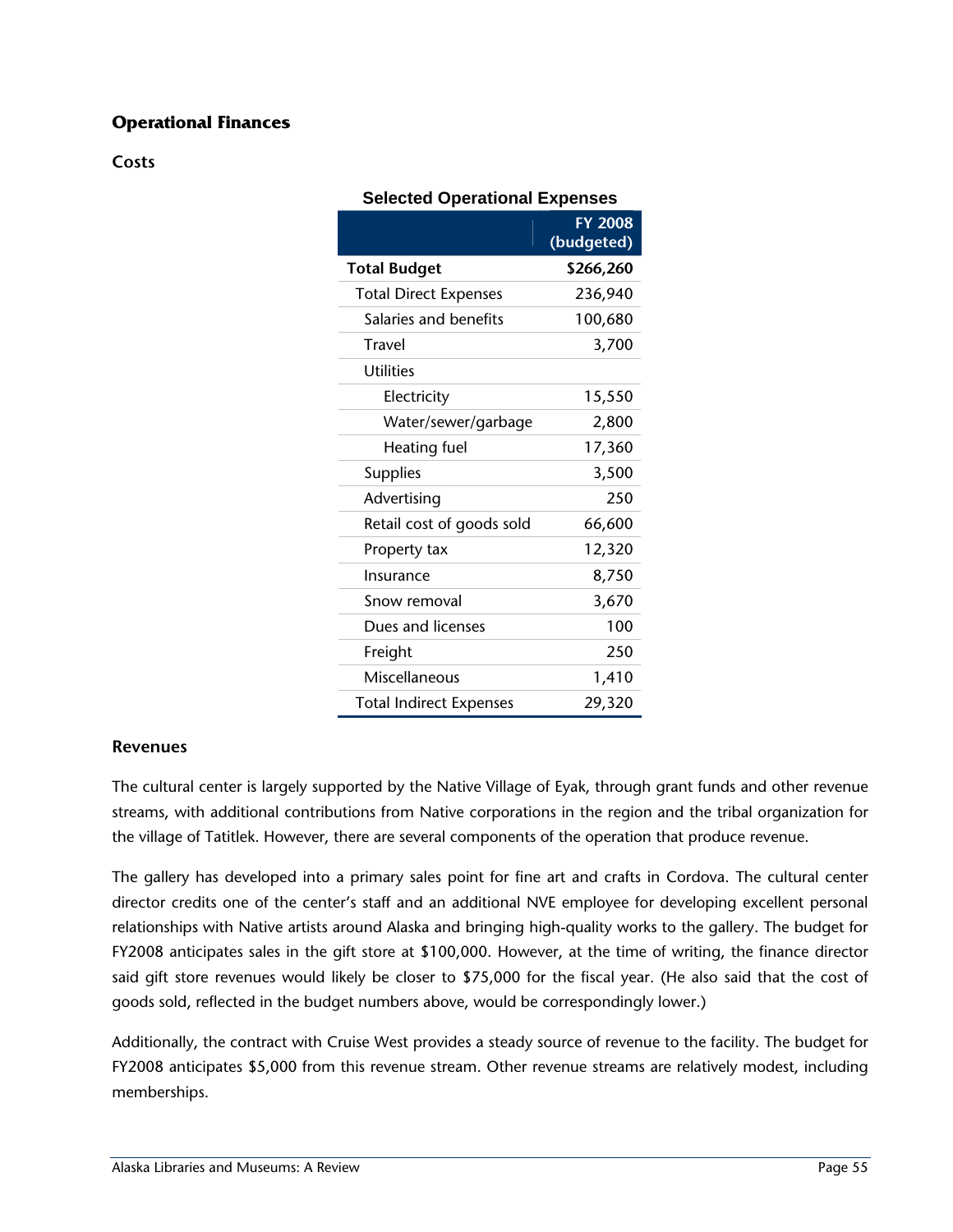In total, the executive director of NVE said the organization is subsidizing about \$125,000 of the operating costs of the Ilanka Cultural Center annually.

#### **Planning for Long-term Financial Sustainability**

The Ilanka Cultural Center is supported by the Native Village of Eyak, and is funded in large part through grants. Grants are received from the Institute of Museum and Library Services, the National Park Service, the State of Alaska, the Council for the Arts, and from other sources depending on project needs.

The Ilanka Cultural Center recently received a management assistance grant from the Rasmuson Foundation. The funding will be used for strategic planning purposes for the facility. The center's director anticipates that long-term financial sustainability will be addressed within the context of the planning activities.

#### **Lessons Learned**

The director of the Ilanka Cultural Center noted that the center grew very quickly and that she and the one other staff member had additional job responsibilities beyond those at the cultural center during that time. She said that was very taxing at times.

The director felt that it was invaluable for her to work with mentors through the design and startup of the facility. She worked with a museum specialist, Bob Banghart, in the initial conceptual design of the facility. MRV Architects in Juneau then handled the architectural rendering of those ideas. She also said that mentors at other, comparable facilities around the state, such as the Alutiiq Museum in Kodiak, provided an important support network. She also was able to attend training through the Foraker Group that helped her develop skills in everything from grant management to running office systems.

The director noted that startup costs for a building independent from the administrative offices of the Native Village of Eyak were significant, as it was necessary to purchase everything ranging from printers to furniture to pencils. Her startup budget was approximately \$41,000, though this also included the building's security service and camera system. She believes it is important in the start-up phase to avoid becoming enamored with pretty, matching office sets, and to focus more on finding reasonably priced equipment that can get the job done without creating unnecessary budgetary strain.

For the gallery/shop, the director also noted that the development of personal connections with artists can be a great benefit. She believes that the efforts of the staff of the cultural center and NVE to meet and develop direct relationships with artists around the state, through events such as Alaska Federation of Natives, have resulted in excellent quality offerings in the gallery/shop.

Finally, she noted that, as a tribal entity dealing with cultural resources and artifacts, the Ilanka Cultural Center is seen as a place to bring historical and cultural items. While this is a benefit for the facility, it also can be very time-consuming, and not all items that come across her desk are directly related to the mission of the center. She noted that this can take time from other, direct responsibilities.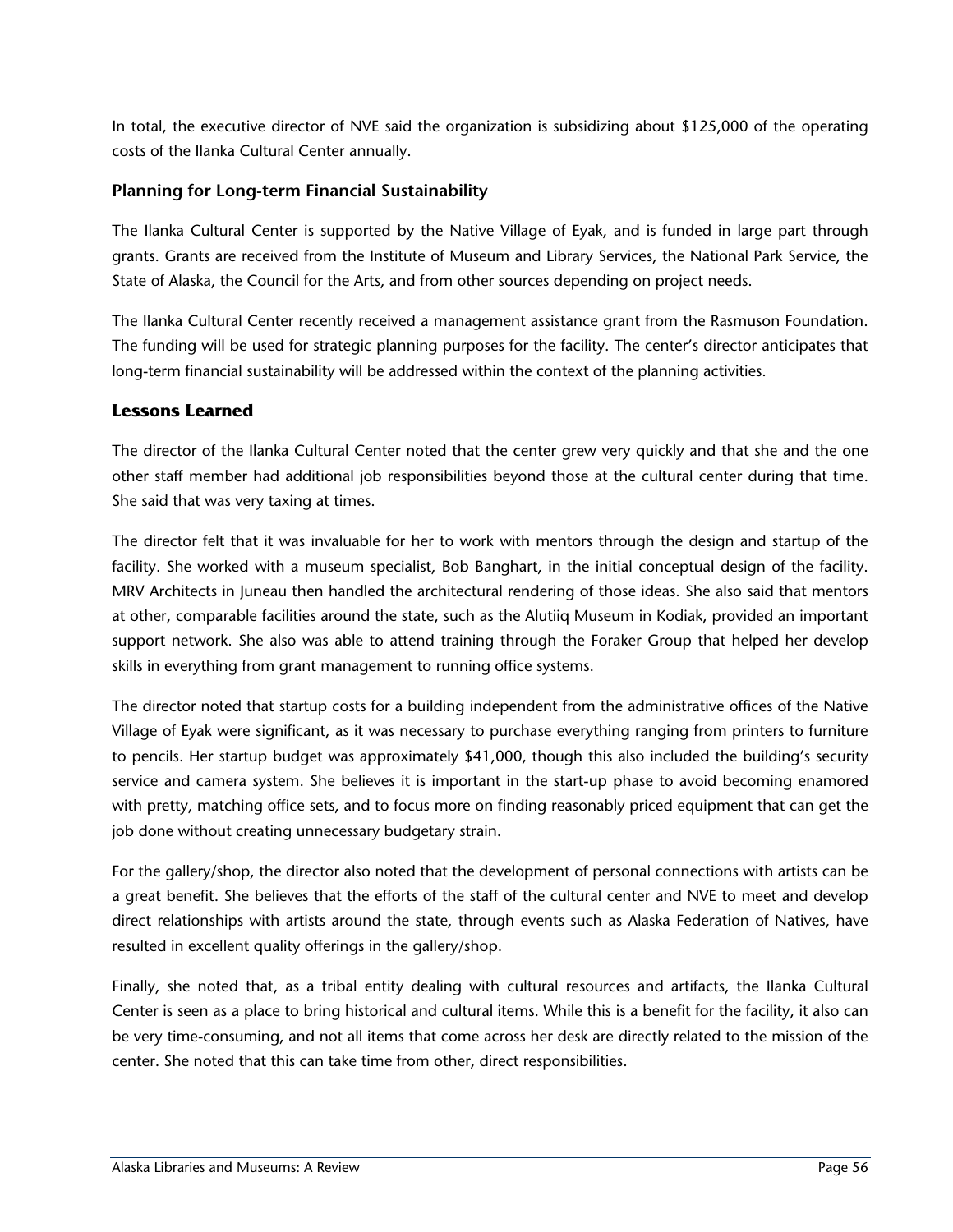## **Alutiiq Museum**

The Alutiiq Museum and Archaeological Repository, in the city of Kodiak, is focused on the history and culture of the Alutiiq people of Kodiak Island and Southwestern Alaska. The facility is located in downtown Kodiak, and is co-located with the offices of Afognak Native Corporation. The building was built as a joint tenancy museum and office space, it has been open since 1995. When built, the total project cost \$3.3 million; \$1.5 million was the cost of constructing the museum portion.

The Kodiak Area Native Association (KANA), the health corporation for the Kodiak region, co-owns the building with Natives of Kodiak, the Alaska Native urban corporation for the Kodiak community. KANA owns the museum space and part of the basement and leases it to the Alutiiq Museum. Natives of Kodiak owns the second floor, and leases part of it to the Afognak Native Corporation. The total building project cost

| Year opened                               | 1995      |
|-------------------------------------------|-----------|
| Estimated sq ft                           | 3,906     |
| Estimated population served               | 13,500    |
| Staffing costs                            | \$528,600 |
| Staffing costs per sq ft                  | \$135     |
| Total operational costs                   | \$957,000 |
| Total operational costs per sq ft         | \$245     |
| Construction cost per sq ft (museum only) | \$384     |

#### **Alutiiq Museum at a Glance**

Note: Population is for the Kodiak Island Borough, including communities of Kodiak, Chiniak, Womens Bay, Old Harbor, Akhiok, Karluk, Larsen Bay, Port Lions and Ouzinkie as well as other borough residents.

#### **Amenities and Space Usage**

The Alutiiq Museum is approximately 5,000 total square feet. The museum includes a gallery space with permanent and changing exhibitions, a gallery store, administrative offices, laboratory space for collections management and research, and archival storage space, as well as restrooms, mechanical areas, and other basic infrastructure. The building is equipped with a humidity climate control (HVAC) system. (At the time of design and construction the entire building was equipped with climate control systems appropriate to a museum, to allow for potential sole occupancy by the Alutiiq Museum.) The gallery space is one large room that has been partitioned with display walls and other objects to guide visitors through the exhibits. The exhibit space includes a television and seating for viewing films.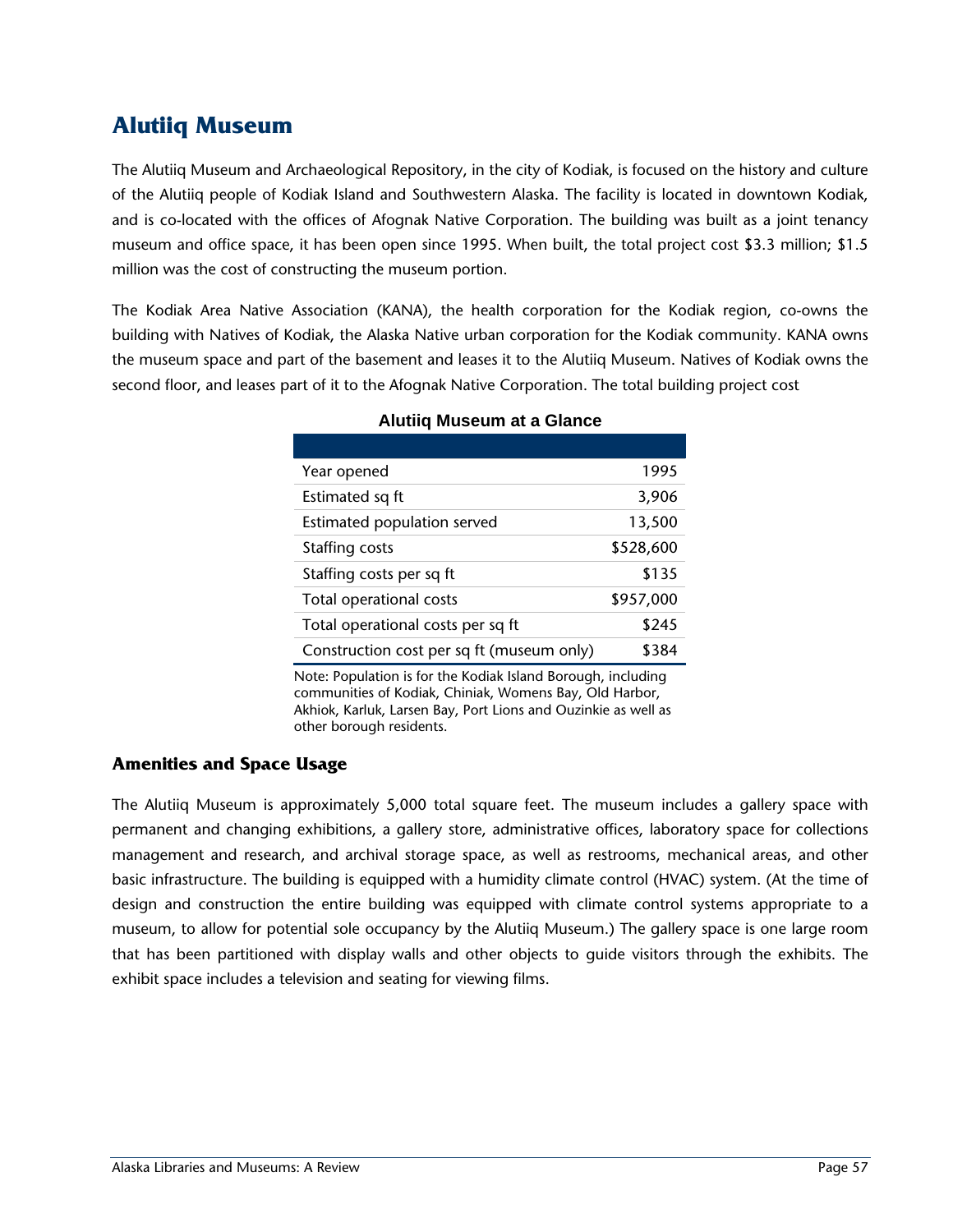|                         | Sq Ft |
|-------------------------|-------|
| <b>Total museum</b>     | 3,906 |
| Collections storage     | 1,145 |
| Laboratory              | 819   |
| Gallery                 | 1,400 |
| Store                   | 70    |
| <b>Bathrooms</b>        | 185   |
| Offices                 | 287   |
| Climate control system* | 920   |

#### **Facility Programming**

\*The climate control system is located in the shared building

The museum has extensive program offerings. Because of its role as a regional hub for Alutiiq cultural and historical resources and knowledge, the museum does extensive outreach to the six predominantly Alaska Native villages on Kodiak Island, with staff members frequently traveling to communities as part of the Traveling Traditions program to facilitate traditional cultural activities such as carving. Museum staff also lead and participate in archaeological excavations, work to preserve the Alutiiq language, and work with artists and craftspeople, among other activities.

#### **Museum Admissions**

Admissions to the museum have averaged 5,700 in the last three years. Of that total number, the museum director estimated that 2,000 of are local residents coming one or many times (including residents of the village communities around Kodiak Island). The others are visitors to the island.

The museum has numerous members. All members of founding Native corporations were granted lifetime membership. The director estimates the number of annual paying members at 150 to 250 individuals. Membership rates are \$10 for students and elders, \$25 for individuals, and \$45 for families.

Admission to the museum is \$3 per person. The director does not foresee a rate increase in the near future; he reports that some visitors are resistant at paying even the \$3 fee.

#### **Capital Costs and Funding Sources**

Capital support for the Alutiiq Museum came from the Exxon Valdez Oil Spill Trust. Total capital cost for the museum was \$1.2 million.

| <b>Capital Funding Sources</b> |                     |  |
|--------------------------------|---------------------|--|
| <b>Funding Source</b>          | <b>Contribution</b> |  |
| Exxon Valdez Oil Spill Trust   | \$1.2 million       |  |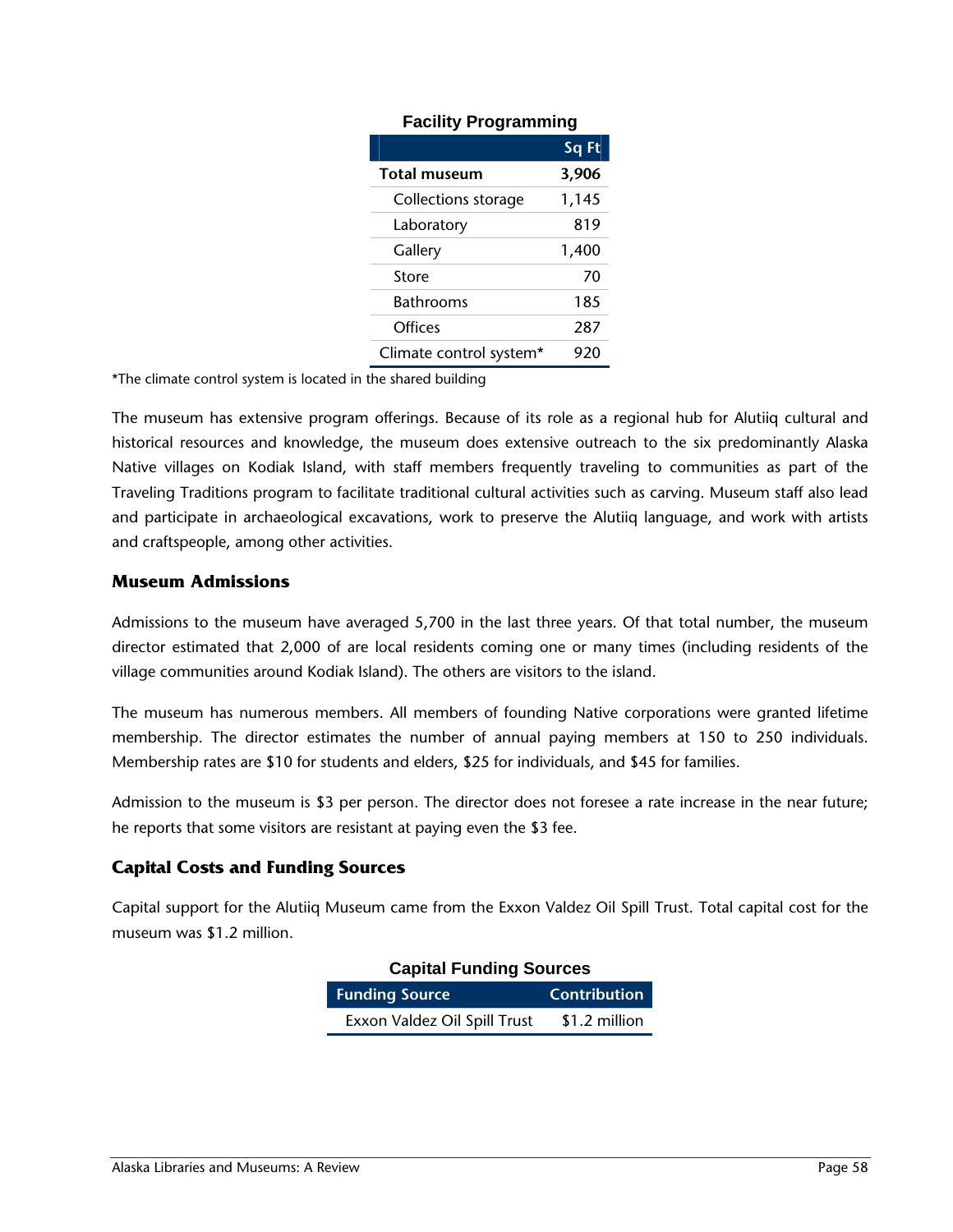#### **Operational Finances**

#### **Costs**

Operating costs for the Alutiiq Museum were approximately \$957,000 in FY2006, including \$528,600 in personnel costs (salaries and benefits). Other significant expenditures included facility costs (condominium fee, utilities and maintenance, \$114,500) and supply costs (\$31,500). Dedicated project costs, which include expenditures on such items as the Alutiiq language preservation program or the archaeological site stewardship program, totaled \$87,300. This category of expenditure varies greatly from year to year, depending in part on active projects and funding for them.

The museum has six full-time staff members and three part-time staff members. The director noted that there is no seasonal variation in this staffing core. These positions include the director, deputy director, museum manager, gallery manager, reception, curator, laboratory manager, Alutiiq language manager and the registrar. As funding and needs proscribe, an additional part-time administrative assistant position is sometimes filled. Total expenditures on salaries are \$428,000. The museum also has numerous seasonal interns associated with field work projects, including the Community Archaeology program.

Other significant recurring annual expenses include maintenance and repair of the climate control system and utility costs associated with operating this system and other basic facility systems.

| ocicolca Operating Experises, Alating mascalli |               |               |               |
|------------------------------------------------|---------------|---------------|---------------|
| <b>Expense</b>                                 | <b>FY2004</b> | <b>FY2005</b> | <b>FY2006</b> |
| <b>Total</b>                                   | \$731,200     | \$818,700     | \$957,000     |
| Personnel                                      |               |               |               |
| Salaries/wages                                 | \$338,318     | \$420,147     | \$428,089     |
| Fringe benefits                                | 60,836        | 67,203        | 100,514       |
| Facility                                       |               |               |               |
| Condo fees                                     | 63,104        | 58,026        | 61,350        |
| <b>Utilities</b>                               | 29,958        | 29,267        | 35,952        |
| Maintenance                                    | 5,782         | 14,742        | 17,208        |
| <b>Travel</b>                                  | 17,225        | 15,798        | 20,474        |
| Commodities                                    |               |               |               |
| Supplies                                       | 24,760        | 21,261        | 31,505        |
| COGS                                           | 42,998        | 39,275        | 60,512        |
| Projects                                       | 98,281        | 111,994       | 87,326        |
| Equipment                                      | 6,294         |               | 67,189        |
| Other                                          |               |               |               |
| Accounting                                     | 9,630         | 9,028         | 10,230        |
| Professional fees                              | 3,688         | 4,049         |               |
| Insurance                                      | 5,609         | 5,058         | 7,561         |
| Advertising                                    | 9,483         | 7,810         | 8,923         |
| Newsletter                                     | 5,058         | 4,399         | 4,733         |
| Misc. other                                    | \$10,150      | \$10,666      | \$15,468      |

**Selected Operating Expenses, Alutiiq Museum**